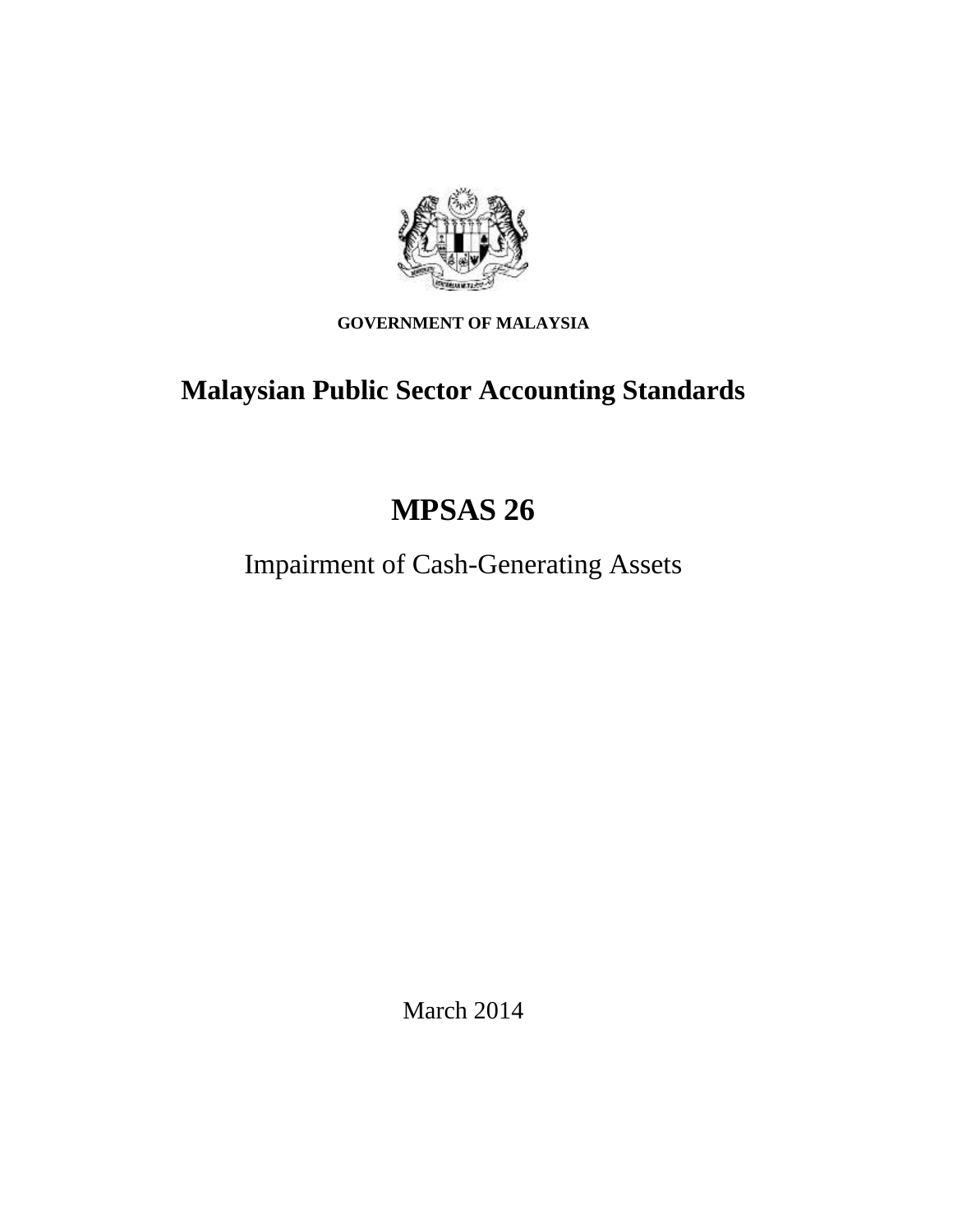# **MPSAS 26―IMPAIRMENT OF CASH-GENERATING ASSETS**

#### **Acknowledgment**

The Malaysian Public Sector Accounting Standard (MPSAS) is based on International Public Sector Accounting Standard (IPSAS) 26, *Impairment Of Cash-Generating Assets* from the *Handbook of International Public Sector Accounting Pronouncements* of the International Public Sector Accounting Standards Board, published by the International Federation of Accountants (IFAC) in June 2013 and is used with permission of IFAC.

*Handbook of International Public Sector Accounting Pronouncements* © 2013 by the International Federation of Accountants (IFAC). All rights reserved.

Prepared by: Accountant General's Department No. 1, Persiaran Perdana Kompleks Kementerian Kewangan Presint 2, Pusat Pentadbiran Kerajaan Persekutuan 62594 Putrajaya

Tel : 03-88821000 Faks : 03-88821765 Web: http://www.anm.gov.my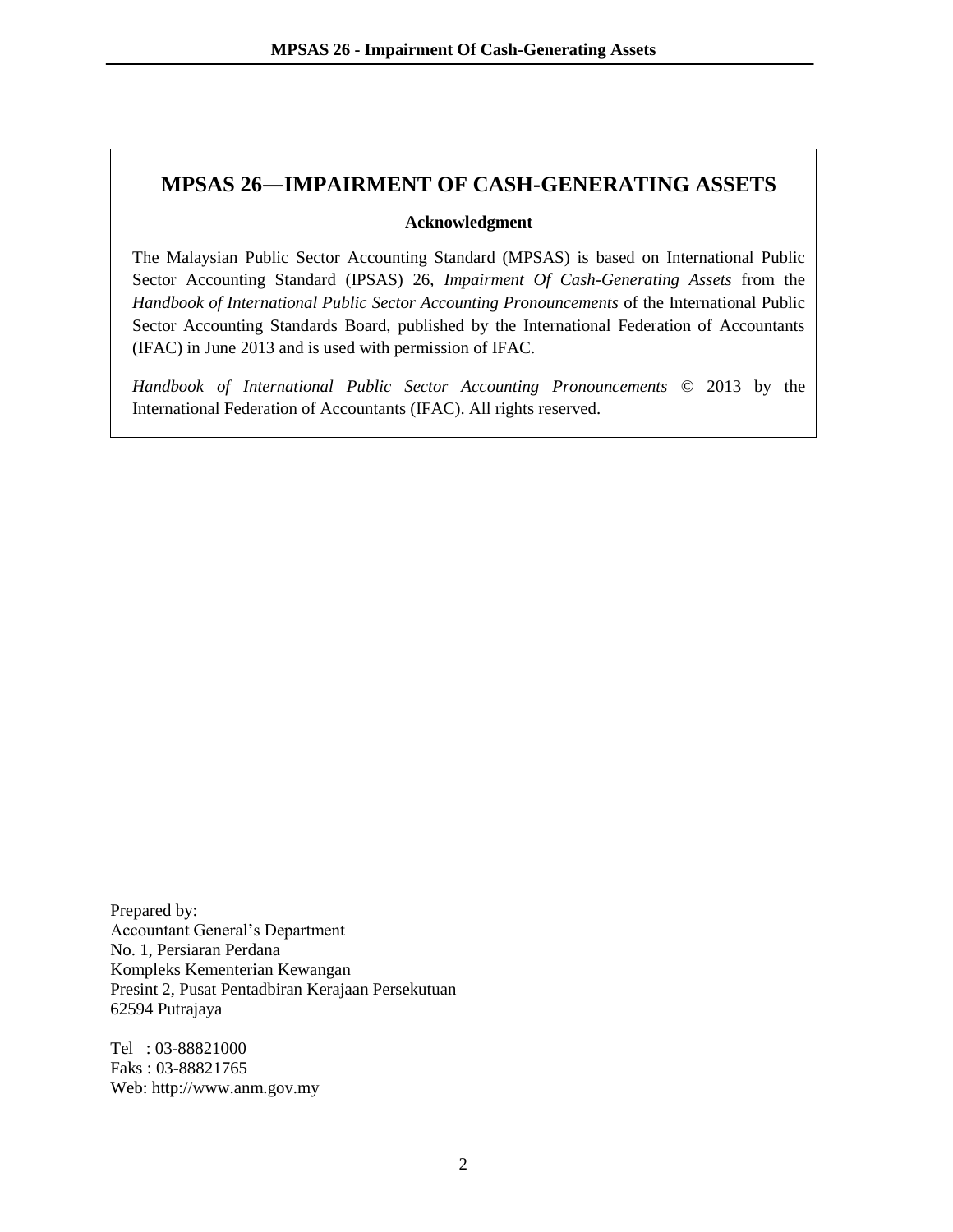# **MPSAS 26―IMPAIRMENT OF CASH-GENERATING ASSETS**

# **CONTENTS**

|                                                                            | Paragraph |
|----------------------------------------------------------------------------|-----------|
|                                                                            |           |
|                                                                            | $2 - 12$  |
|                                                                            | $13 - 20$ |
|                                                                            | $14 - 18$ |
|                                                                            | 19        |
|                                                                            | 20        |
|                                                                            | $21 - 30$ |
|                                                                            | 31-70     |
| Measuring the Recoverable Amount of an Intangible Asset with an Indefinite |           |
|                                                                            | 37        |
|                                                                            | 38-42     |
|                                                                            | $43 - 70$ |
|                                                                            | 46-51     |
|                                                                            | 52-66     |
|                                                                            | 67        |
|                                                                            | 68-70     |
| Recognizing and Measuring an Impairment Loss of an Individual Asset        | 71-75     |
|                                                                            | 76-97     |
| Identifying the Cash-Generating Unit to which an Asset Belongs             | 77-84     |
| Recoverable Amount and Carrying Amount of a Cash-Generating Unit           | 85-90     |
|                                                                            | 91-97     |
|                                                                            | 987-111   |
|                                                                            | 106-109   |
|                                                                            | 110-111   |
|                                                                            | 112-113   |
|                                                                            | 114-125   |
| Disclosure of Estimates used to Measure Recoverable Amounts of Cash-       |           |
| Generating Units Containing Intangible Assets with Indefinite Useful Lives | 123-125   |
|                                                                            | 126-127   |
| Appendix A: Application Guidance                                           |           |
| <b>Illustrative Decision Tree</b>                                          |           |
| <b>Implementation Guidance</b>                                             |           |
| Comparison with IPSAS 26                                                   |           |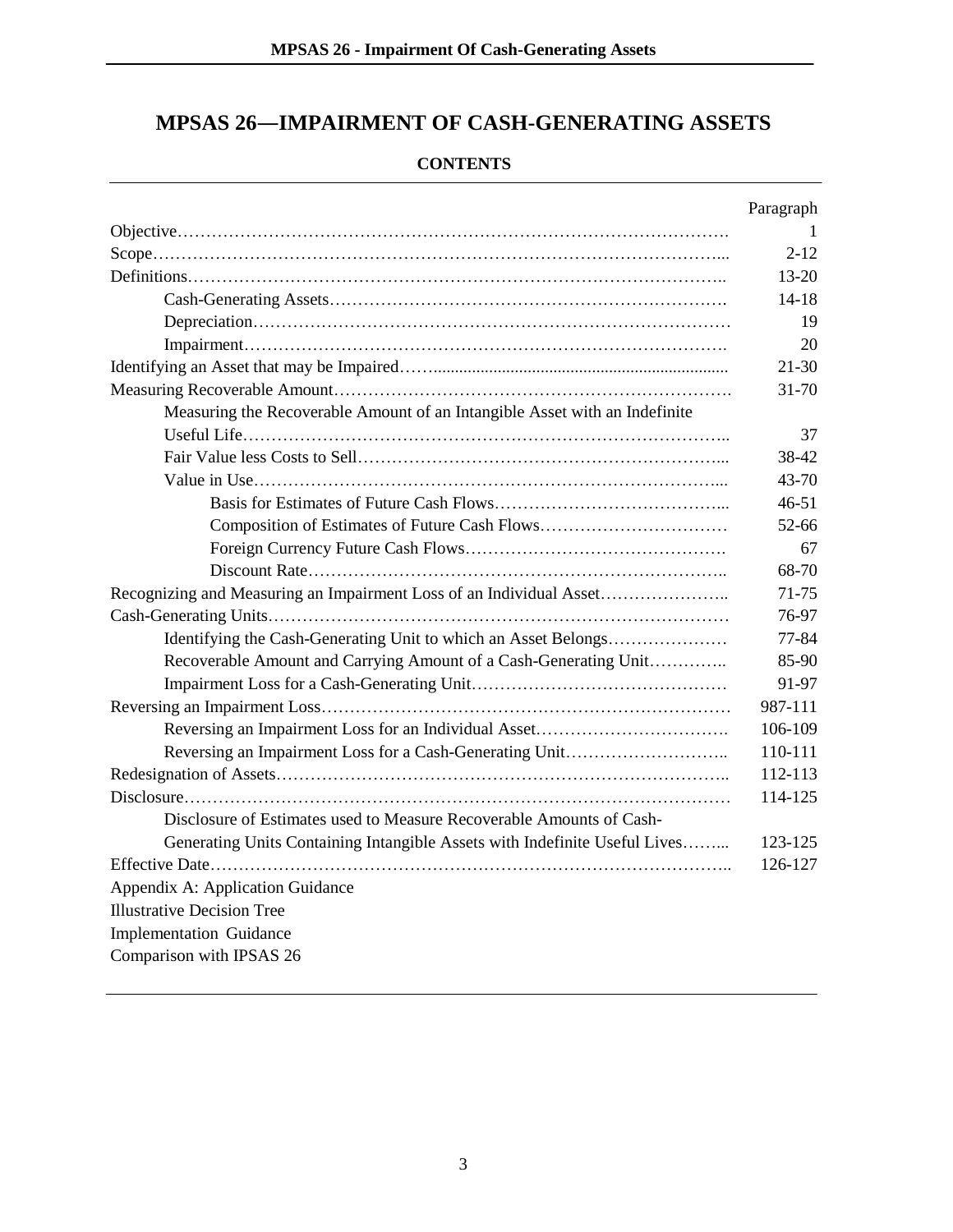Malaysian Public Sector Accounting Standard (MPSAS) 26, *Impairment of Cash- Generating Assets*, is set out in paragraphs 1–127. All the paragraphs have equal authority. MPSAS 26 should be read in the context of its objective, and the *Preface to Malaysian Public Sector Accounting Standards*. MPSAS 3, *Accounting Policies, Changes in Accounting Estimates and Errors*, provides a basis for selecting and applying accounting policies in the absence of explicit guidance.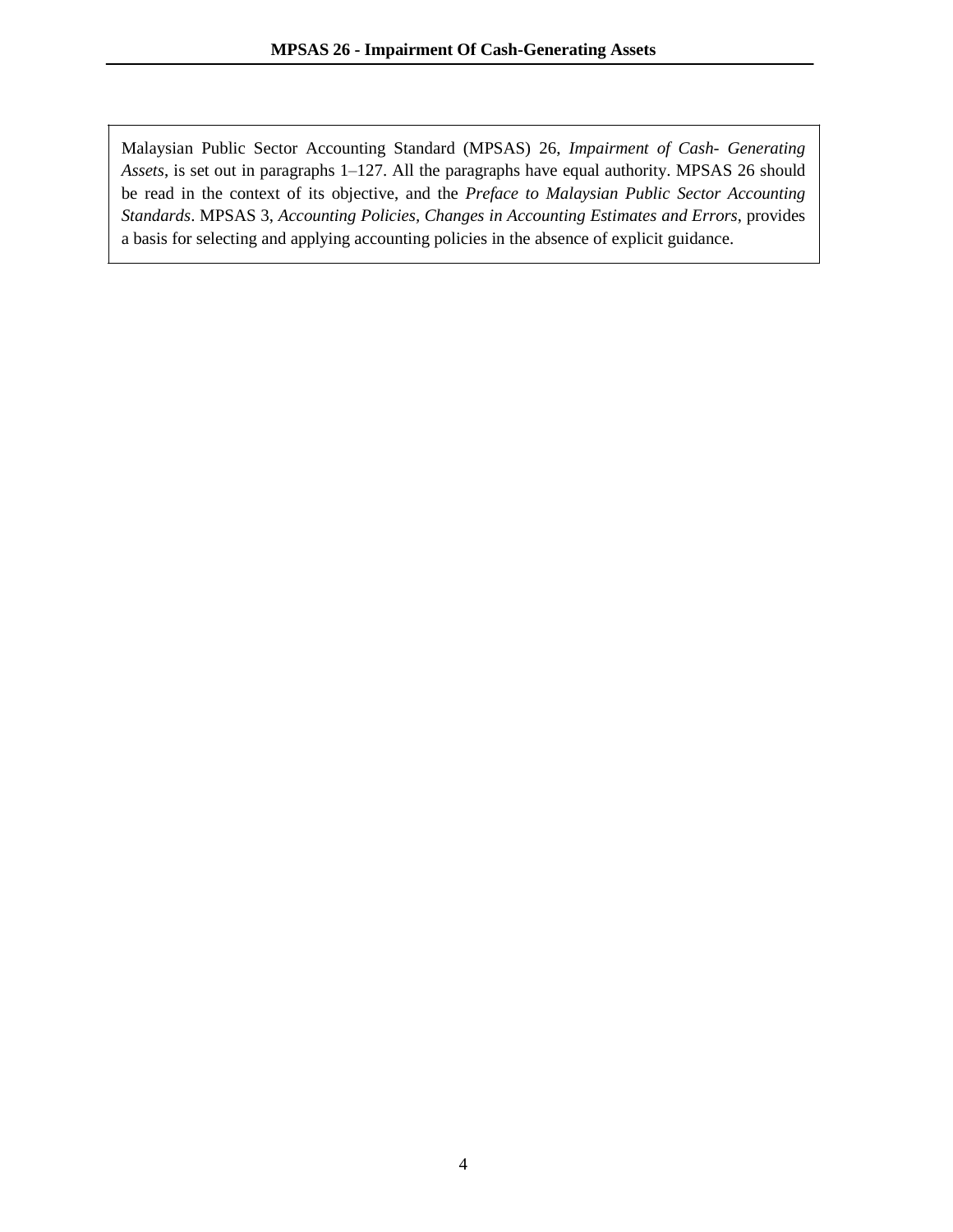# **Objective**

1. The objective of this Standard is to prescribe the procedures that an entity applies to determine whether a cash-generating asset is impaired, and to ensure that impairment losses are recognized. This Standard also specifies when an entity should reverse an impairment loss, and prescribes disclosures.

# **Scope**

- 2. **An entity that prepares and presents financial statements under the accrual basis of accounting shall apply this Standard in accounting for the impairment of cashgenerating assets, except for:**
	- (a) **Inventories (see MPSAS 12***, Inventories***);**
	- (b) **Assets arising from construction contracts (see MPSAS 11,** *Construction Contracts***);**
	- (c) **Financial assets that are within the scope of MPSAS 29***, Financial Instruments: Recognition and Measurement***;**
	- (d) **Investment property that is measured at fair value (see MPSAS 16,** *Investment Property***);**
	- (e) **Cash-generating property, plant, and equipment that is measured at revalued amounts (see MPSAS 17,** *Property, Plant, and Equipment***);**
	- (f) **Deferred tax assets (see the relevant international or national accounting standard dealing with deferred tax assets);**
	- (g) **Assets arising from employee benefits (see MPSAS 25,** *Employee Benefits***);**
	- (h) **Cash-generating intangible assets that are measured at revalued amounts (see MPSAS 31,** *Intangible Assets***);**
	- (i) **Goodwill;**
	- (j) **Biological assets related to agricultural activity that are measured at fair value less costs to sell (see MPSAS 27,** *Agriculture***);**
	- (k) **Deferred acquisition costs, and intangible assets, arising from an insurer's contractual rights under insurance contracts within the scope of the relevant international or national accounting standard dealing with insurance contracts;**
	- (l) **Non-current assets (or disposal groups) classified as held for sale that are measured at the lower of carrying amount and fair value, less costs to sell, in accordance with the relevant international or national accounting standard dealing with non-current assets held for sale and discontinued operations; and**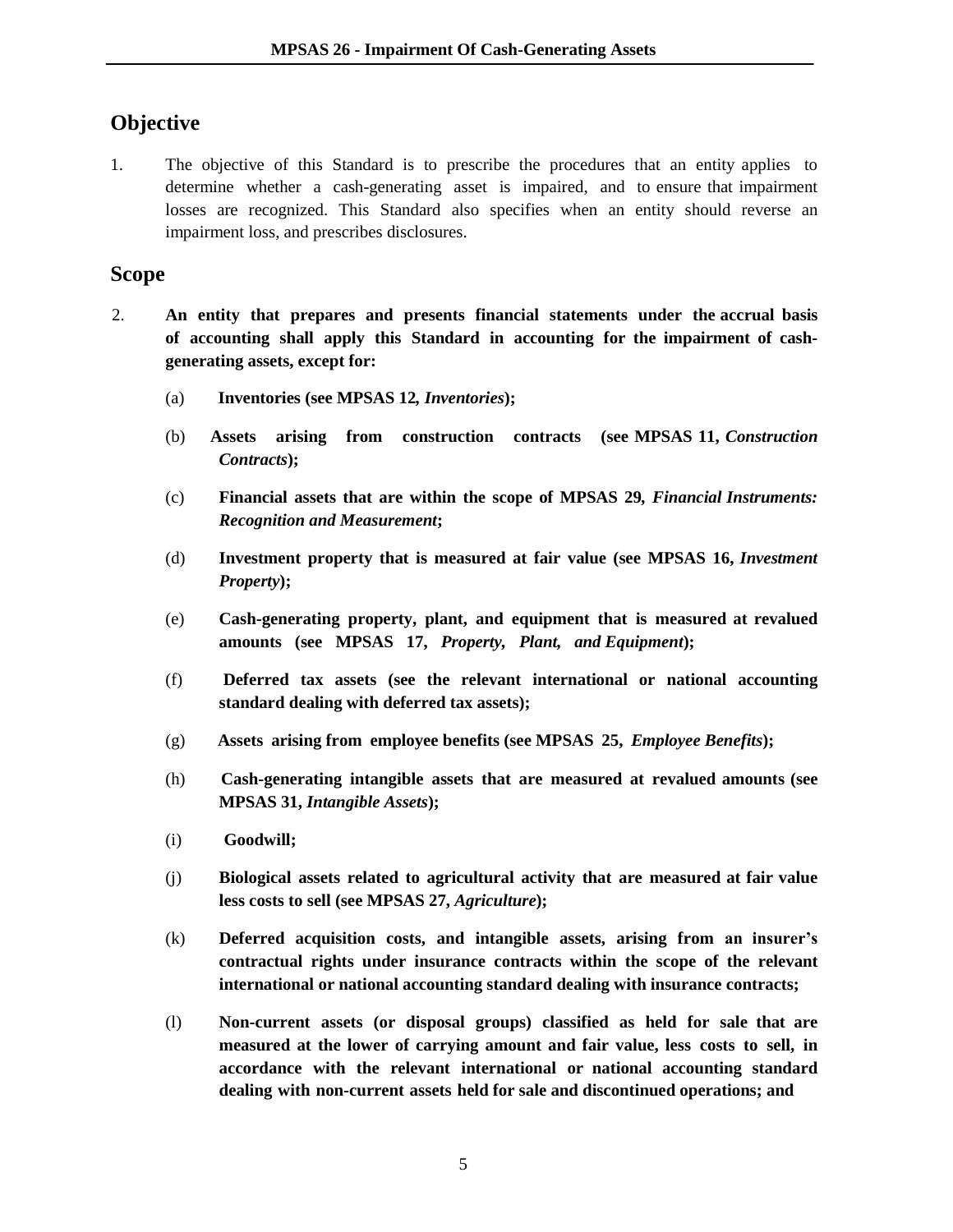- (m) **Other cash-generating assets in respect of which accounting requirements for impairment are included in another Standard.**
- 3. **This Standard applies to all public sector entities other than Government Business Enterprises (GBEs)**.
- 4. The *Preface to Malaysian Public Sector Accounting Standards* issued by the Accountant General's Department explains that GBEs apply approved accounting standards issued by the Malaysian Accounting Standards Board (MASB). GBEs are defined in MPSAS 1, *Presentation of Financial Statements*.
- 5. GBEs apply MFRS 136, *Impairment of Assets*, and therefore are not subject to the provisions of this Standard. Public sector entities, other than GBEs, that hold non-cash-generating assets as defined in paragraph 13 apply MPSAS 21, *Impairment of Non-Cash-Generating Assets*, to such assets. Public sector entities, other than GBEs, that hold cash-generating assets apply the requirements of this Standard.
- 6. This Standard excludes cash-generating intangible assets that are regularly revalued to fair value from its scope. This Standard includes all other cash- generating intangible assets (for example, those that are carried at cost less any accumulated amortization) within its scope.
- 7. This Standard excludes goodwill from its scope. Entities apply the requirements of the relevant international or national accounting standards dealing with the impairment of goodwill, the allocation of goodwill to cash- generating units, and the testing for impairment of cash-generating units with goodwill.
- 8. This Standard does not apply to inventories and cash-generating assets arising from construction contracts, because existing standards applicable to these assets contain requirements for recognizing and measuring such assets. This Standard does not apply to deferred tax assets, assets related to employee benefits, or deferred acquisition costs and intangible assets arising from an insurer's contractual rights under insurance contracts. The impairment of such assets is addressed in the relevant international or national accounting standards. In addition, this Standard does not apply to:
	- (a) biological assets related to agricultural activity that are measured at fair value less costs to sell, and
	- (b) non-current assets (or disposal groups) classified as held for sale that are measured at the lower of carrying amount and fair value less costs to sell.

MPSAS 27 dealing with biological assets related to agricultural activity, and the relevant international or national accounting standards dealing with non- current assets (or disposal groups) classified as held for sale, contain measurement requirements.

9. This Standard does not apply to any financial assets that are included in the scope of MPSAS 28, *Financial Instruments: Presentation*. Impairment of these assets is dealt with in MPSAS 29.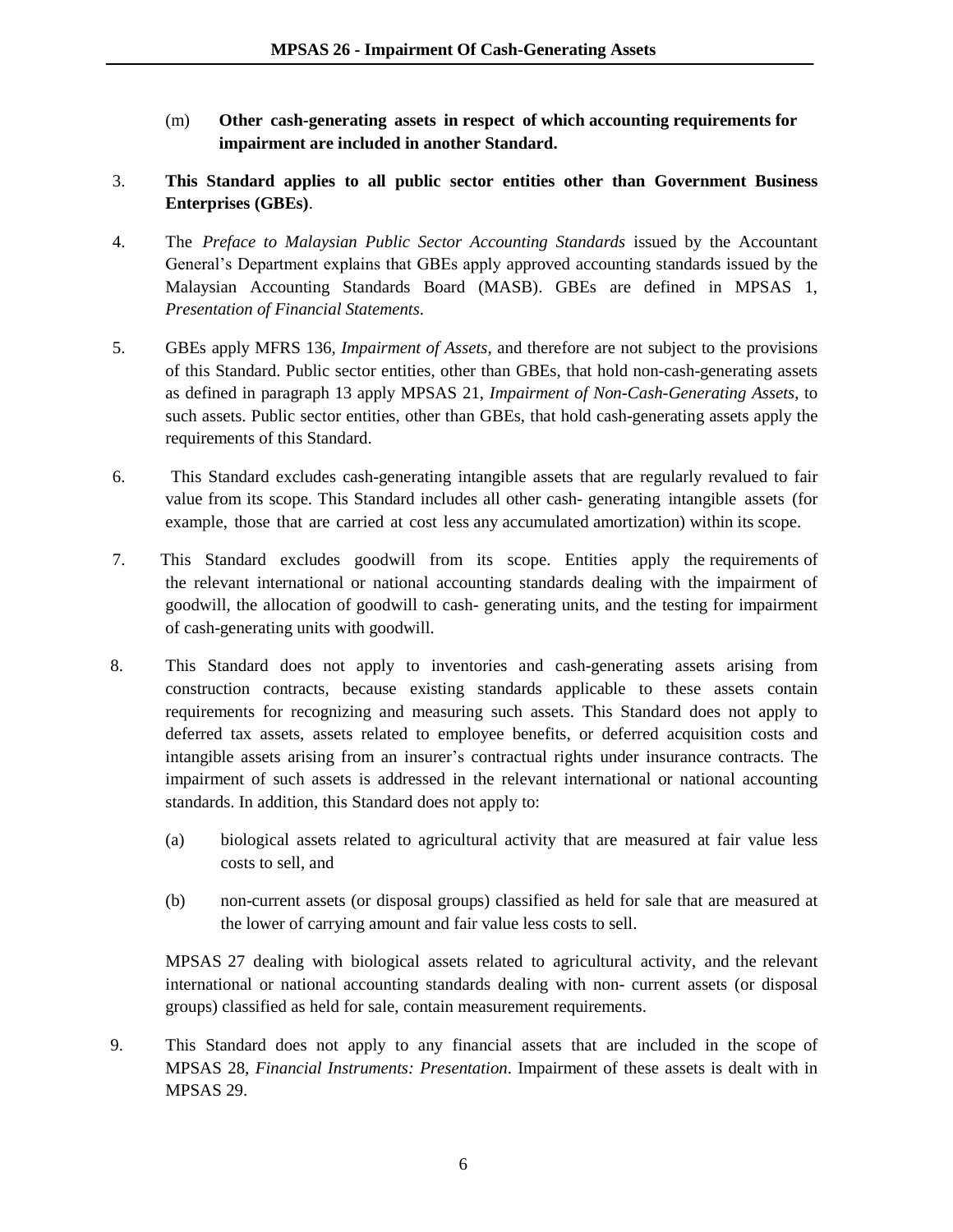- 10. This Standard does not require the application of an impairment test to an investment property that is carried at fair value in accordance with MPSAS 16. Under the fair value model in MPSAS 16, an investment property is carried at fair value at the reporting date, and any impairment will be taken into account in the valuation.
- 11. This Standard does not require the application of an impairment test to cash- generating assets that are carried at revalued amounts under the revaluation model in MPSAS 17. Under the revaluation model in MPSAS 17, assets will be revalued with sufficient regularity to ensure that they are carried at an amount that is not materially different from their fair value at the reporting date, and any impairment will be taken into account in that valuation.
- 12. Investments in:
	- (a) Controlled entities, as defined in MPSAS 6, *Consolidated and Separate Financial Statements*;
	- (b) Associates, as defined in MPSAS 7, *Investments in Associates*; and
	- (c) Joint ventures, as defined in MPSAS 8, *Interests in Joint Ventures*,

are financial assets that are excluded from the scope of MPSAS 29. Where such investments are in the nature of cash-generating assets, they are dealt with under this Standard. Where these assets are in the nature of non-cash- generating assets, they are dealt with under MPSAS 21.

# **Definitions**

13. **The following terms are used in this Standard with the meanings specified:**

**A cash-generating unit is the smallest identifiable group of assets held with the primary objective of generating a commercial return that generates cash inflows from continuing use that are largely independent of the cash inflows from other assets or groups of assets.**

**Value in use of a cash-generating asset is the present value of the estimated future cash flows expected to be derived from the continuing use of an asset and from its disposal at the end of its useful life.**

**Terms defined in other MPSASs are used in this Standard with the same meaning as in those Standards, and are reproduced in the** *Glossary of Defined Terms* **published separately.**

## **Cash-Generating Assets**

14. Cash-generating assets are assets held with the primary objective of generating a commercial return. An asset generates a commercial return when it is deployed in a manner consistent with that adopted by a profit-oriented entity. Holding an asset to generate a "commercial return" indicates that an entity intends to: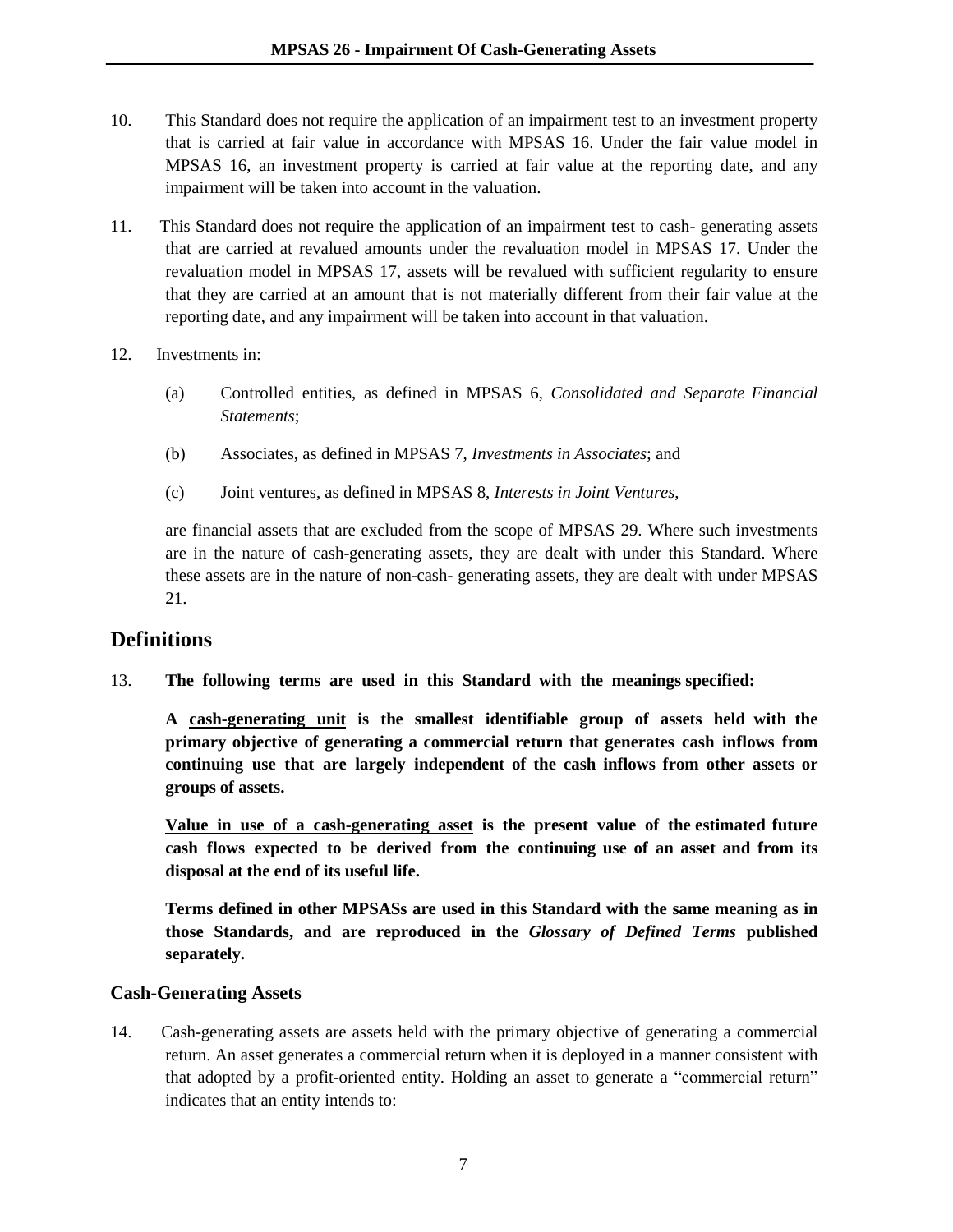- (a) generate positive cash inflows from the asset (or from the cash-generating unit of which the asset is a part), and
- (b) earn a commercial return that reflects the risk involved in holding the asset.

 An asset may be held with the primary objective of generating a commercial return even though it does not meet that objective during a particular reporting period. Conversely, an asset may be a non-cash-generating asset even though it may be breaking even or generating a commercial return during a particular reporting period. Unless stated otherwise, references to "an asset" or "assets" in the following paragraphs of this Standard are references to "cashgenerating asset(s)."

- 15. There are a number of circumstances in which public sector entities may hold some assets with the primary objective of generating a commercial return, although the majority of their assets are not held for that purpose. For example, a hospital may deploy a building for feepaying patients. Cash- generating assets of a public sector entity may operate independently of the non-cash-generating assets of the entity. For example, the deeds office may earn land registration fees independently from the department of land affairs.
- 16. In certain instances, an asset may generate cash flows although it is primarily held for service delivery purposes. For example, a waste disposal plant is operated to ensure the safe disposal of medical waste generated by state- controlled hospitals, but the plant also treats a small amount of medical waste generated by other private hospitals on a commercial basis. The treatment of medical waste from the private hospitals is incidental to the activities of the plant, and the assets that generate cash flows cannot be distinguished from the non-cash-generating assets.
- 17. In other instances an asset may generate cash flows and also be used for non- cash-generating purposes. For example, a public hospital has ten wards, nine of which are used for fee-paying patients on a commercial basis, and the other is used for non-fee-paying patients. Patients from both wards jointly use other hospital facilities (for example, operating facilities). The extent to which the asset is held with the objective of providing a commercial return needs to be considered to determine whether the entity should apply the provisions of this Standard or MPSAS 21. If, as in this example, the non-cash-generating component is an insignificant component of the arrangement as a whole, the entity applies this Standard, rather than MPSAS 21.
- 18. In some cases it may not be clear whether the primary objective of holding an asset is to generate a commercial return. In such cases it is necessary to evaluate the significance of the cash flows. It may be difficult to determine whether the extent to which the asset generates cash flows is so significant that this Standard is applicable, rather than MPSAS 21. Judgment is needed to determine which Standard to apply. An entity develops criteria so that it can exercise that judgment consistently in accordance with the definition of cash- generating assets and non-cash-generating assets and with the related guidance in paragraphs 14–17. Paragraph 114 requires an entity to disclose the criteria used in making this judgment. However, given the overall objectives of most public sector entities other than GBEs, the presumption is that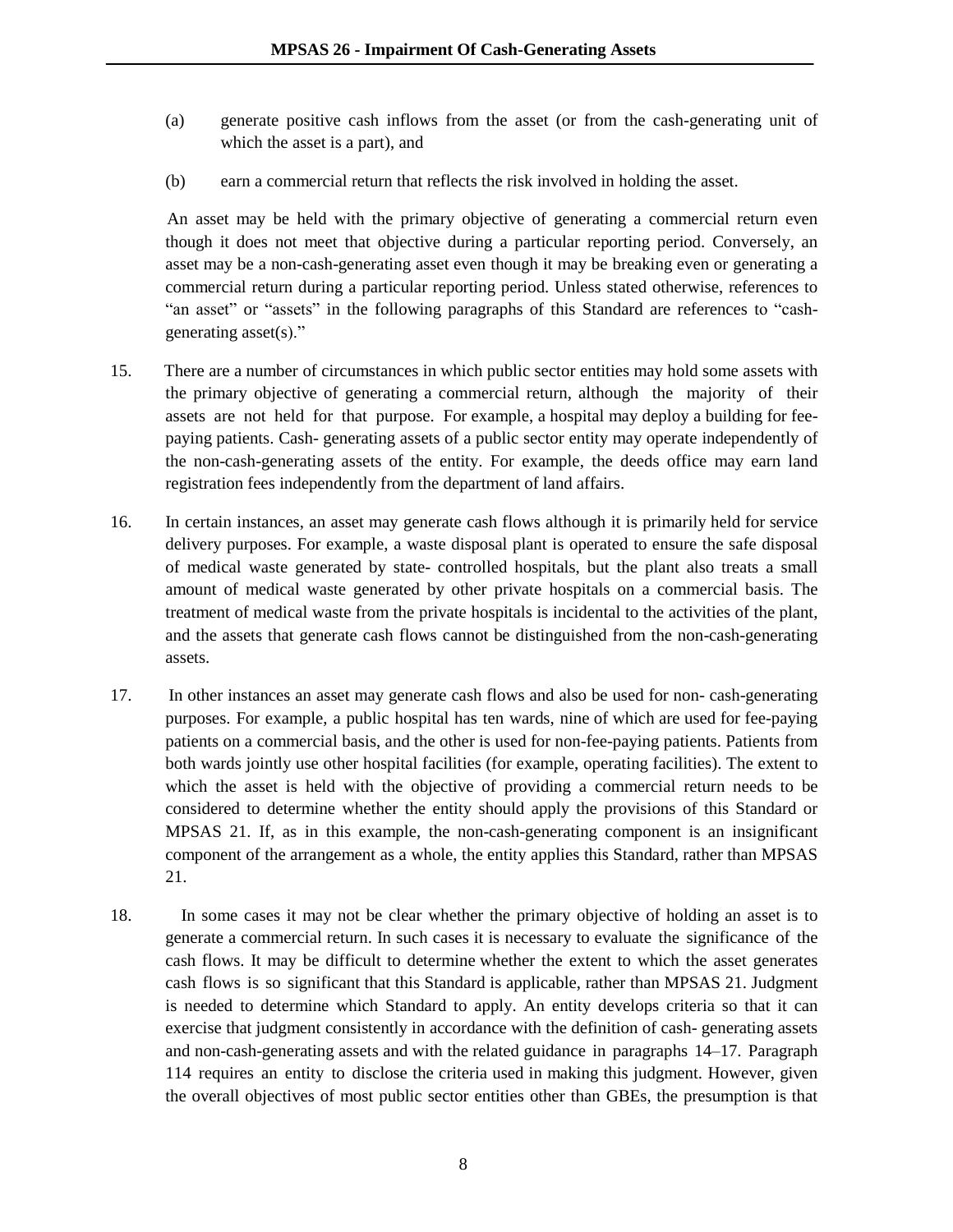assets are non-cash-generating in these circumstances and, therefore, MPSAS 21 will apply.

# **Depreciation**

19. Depreciation and amortization are the systematic allocation of the depreciable amount of an asset over its useful life. In the case of an intangible asset, the term "amortization" is generally used instead of "depreciation." Both terms have the same meaning.

# **Impairment**

20. This Standard defines an "impairment" as a loss in the future economic benefits or service potential of an asset, over and above the systematic recognition of the loss of the asset's future economic benefits or service potential through depreciation. Impairment of a cash-generating asset, therefore, reflects a decline in the future economic benefits or service potential embodied in an asset to the entity that controls it. For example, an entity may have a municipal parking garage that is currently being used at 25 percent of capacity. It is held for commercial purposes, and management has estimated that it generates a commercial rate of return when usage is at 75 percent of capacity and above. The decline in usage has not been accompanied by a significant increase in parking charges. The asset is regarded as impaired because its carrying amount exceeds its recoverable amount.

# **Identifying an Asset that may be Impaired**

- 21. An asset is impaired when its carrying amount exceeds its recoverable amount. Paragraphs 25–27 describe some indications that an impairment loss may have occurred. If any of those indications is present, an entity is required to make a formal estimate of recoverable amount. Except for the circumstances described in paragraph 23, this Standard does not require an entity to make a formal estimate of recoverable amount if no indication of an impairment loss is present.
- 22. **An entity shall assess at each reporting date whether there is any indication that an asset may be impaired. If any such indication exists, the entity shall estimate the recoverable amount of the asset**.
- 23. **Irrespective of whether there is any indication of impairment, an entity shall also test an intangible asset with an indefinite useful life or an intangible asset not yet available for use for impairment annually by comparing its carrying amount with its recoverable amount. This impairment test may be performed at any time during the reporting period, provided it is performed at the same time every year. Different intangible assets may be tested for impairment at different times. However, if such an intangible asset was initially recognized during the current reporting period, that intangible asset shall be tested for impairment before the end of the current reporting period.**
- 24. The ability of an intangible asset to generate sufficient future economic benefits or service potential to recover its carrying amount is usually subject to greater uncertainty before the asset is available for use than after it is available for use. Therefore, this Standard requires an entity to test for impairment, at least annually, the carrying amount of an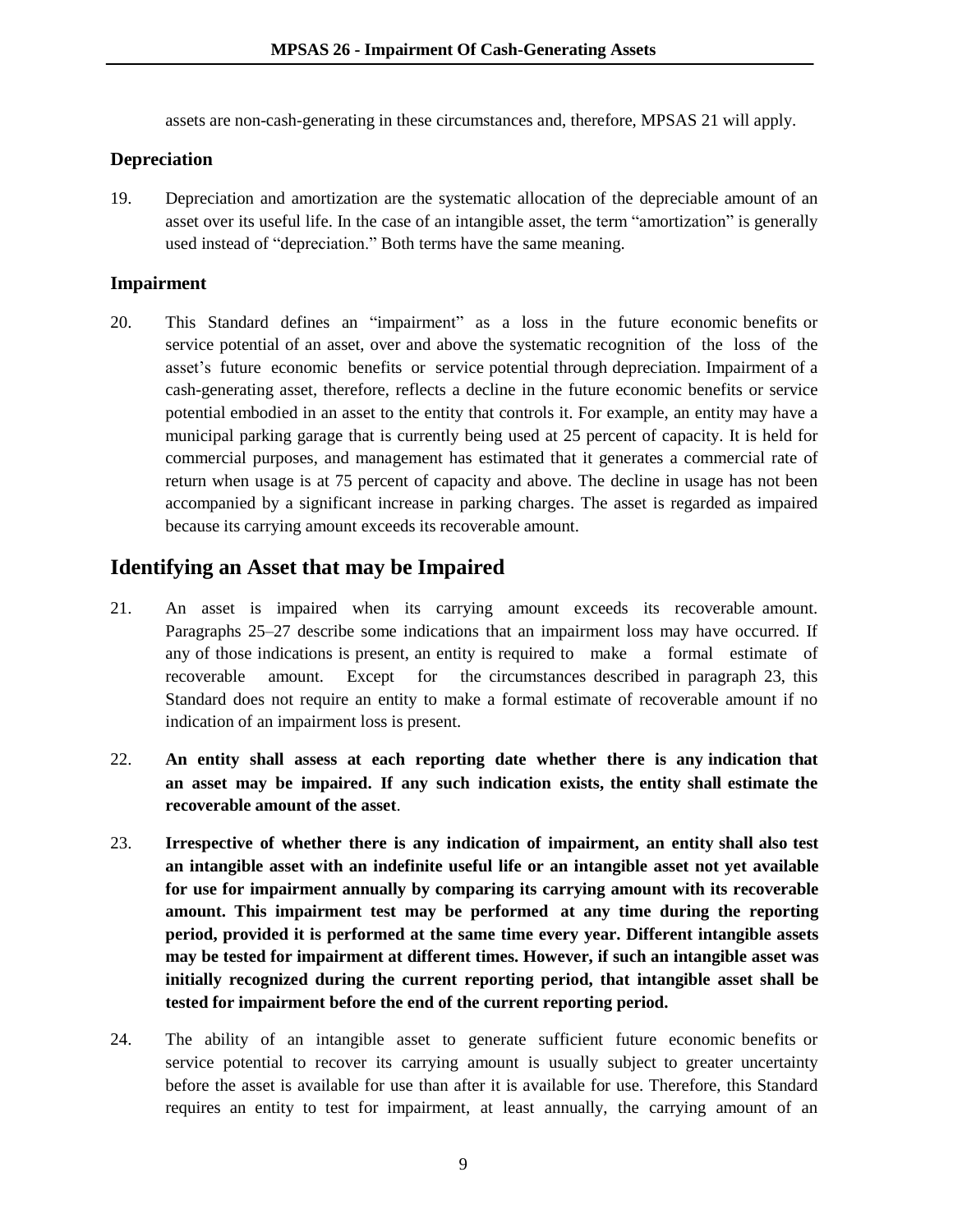intangible asset that is not yet available for use.

25. **In assessing whether there is any indication that an asset may be impaired, an entity shall consider, as a minimum, the following indications**:

**External sources of information**

- (a) **During the period, an asset's market value has declined significantly more than would be expected as a result of the passage of time or normal use;**
- (b) **Significant changes with an adverse effect on the entity have taken place during the period, or will take place in the near future, in the technological, market, economic, or legal environment in which the entity operates, or in the market to which an asset is dedicated;**
- (c) **Market interest rates or other market rates of return on investments have increased during the period, and those increases are likely to affect the discount rate used in calculating an asset's value in use and decrease the asset's recoverable amount materially;**

**Internal sources of information**

- (d) **Evidence is available of obsolescence or physical damage of an asset;**
- (e) **Significant changes with an adverse effect on the entity have taken place during the period, or are expected to take place in the near future, in the extent to which, or the manner in which, an asset is used or is expected to be used. These changes include the asset becoming idle, plans to discontinue or restructure the operation to which an asset belongs, plans to dispose of an asset before the previously expected date, and reassessing the useful life of an asset as finite rather than indefinite;**
- (eA) **A decision to halt the construction of the asset before it is complete or in a usable condition; and**
- (f) **Evidence is available from internal reporting that indicates that the economic performance of an asset is, or will be, worse than expected.**
- 26. The list in paragraph 25 is not exhaustive. An entity may identify other indications that an asset may be impaired, and these would also require the entity to determine the asset's recoverable amount.
- 27. Evidence from internal reporting that indicates that an asset may be impaired includes the existence of:
	- (a) Cash flows for acquiring the asset, or subsequent cash needs for operating or maintaining it, that are significantly higher than those originally budgeted;
	- (b) Actual net cash flows or surplus or deficit flowing from the asset that are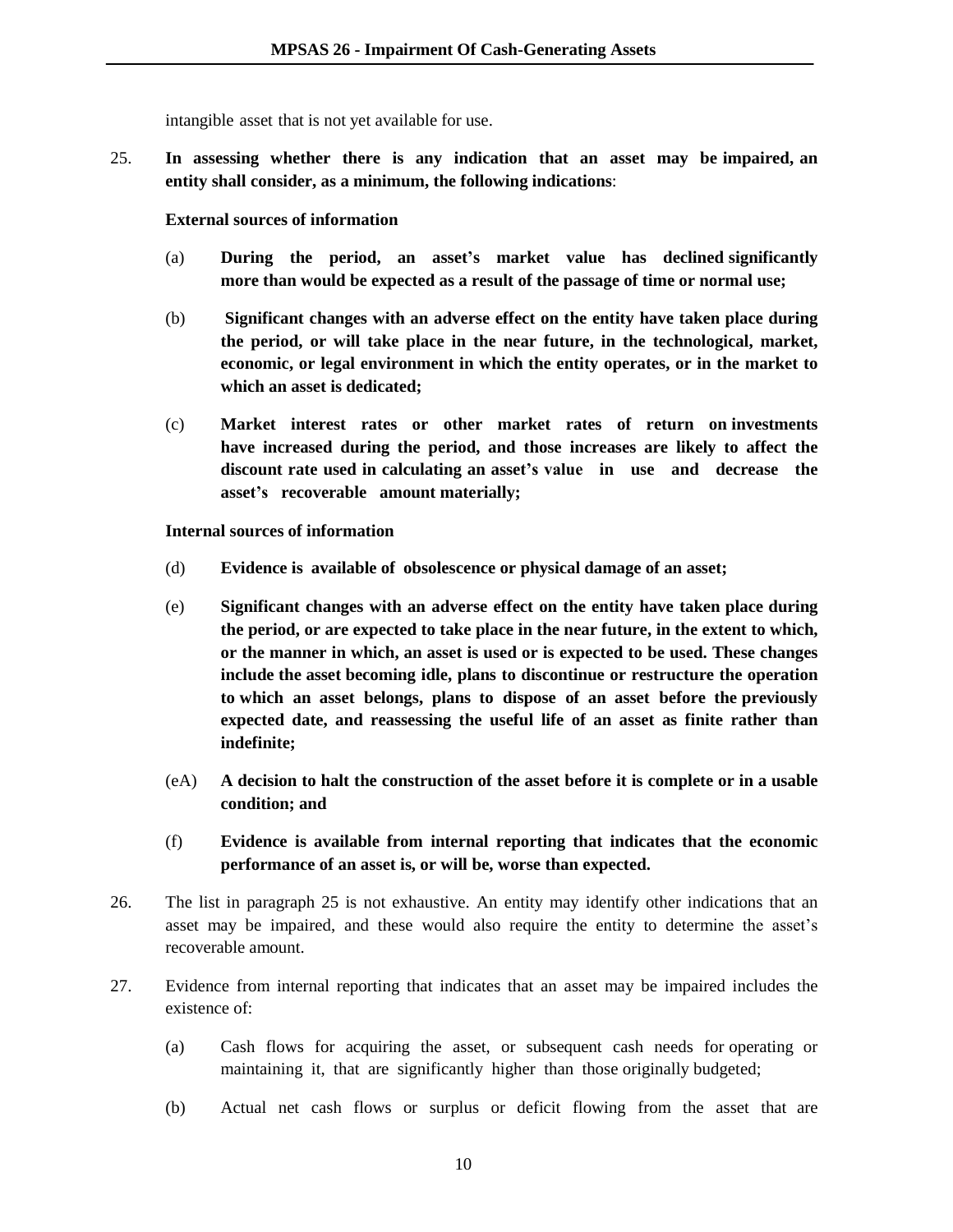significantly worse than those budgeted;

- (c) A significant decline in budgeted net cash flows or surplus, or a significant increase in budgeted loss, flowing from the asset; or
- (d) Deficits or net cash outflows for the asset, when current period amounts are aggregated with budgeted amounts for the future.
- 28. As indicated in paragraph 23, this Standard requires an intangible asset with an indefinite useful life or an intangible asset that is not yet available for use to be tested for impairment, at least annually. Apart from when the requirements in paragraph 23 apply, the concept of materiality applies in identifying whether the recoverable amount of an asset needs to be estimated. For example, if previous calculations show that an asset's recoverable amount is significantly greater than its carrying amount, the entity need not re- estimate the asset's recoverable amount if no events have occurred that would eliminate that difference. Similarly, previous analysis may show that an asset's recoverable amount is not sensitive to one (or more) of the indications listed in paragraph 25.
- 29. As an illustration of paragraph 28, if market interest rates or other market rates of return on investments have increased during the period, an entity is not required to make a formal estimate of an asset's recoverable amount in the following cases:
	- (a) If the discount rate used in calculating the asset's value in use is unlikely to be affected by the increase in these market rates. For example, increases in shortterm interest rates may not have a material effect on the discount rate used for an asset that has a long remaining useful life.
	- (b) If the discount rate used in calculating the asset's value in use is likely to be affected by the increase in these market rates, but previous sensitivity analysis of recoverable amount shows that:
	- (i) It is unlikely that there will be a material decrease in recoverable amount because future cash flows are also likely to increase (for example, in some cases, an entity may be able to demonstrate that it adjusts its revenues (mainly exchange revenues) to compensate for any increase in market rates); or
	- (ii) The decrease in recoverable amount is unlikely to result in a material impairment loss.
- 30. If there is an indication that an asset may be impaired, this may indicate that the remaining useful life, the depreciation (amortization) method, or the residual value for the asset needs to be reviewed and adjusted in accordance with the Standard applicable to the asset, even if no impairment loss is recognized for the asset.

# **Measuring Recoverable Amount**

31. This Standard defines "recoverable amount" as the higher of an asset's fair value less costs to sell and its value in use. Paragraphs 32–70 set out the requirements for measuring recoverable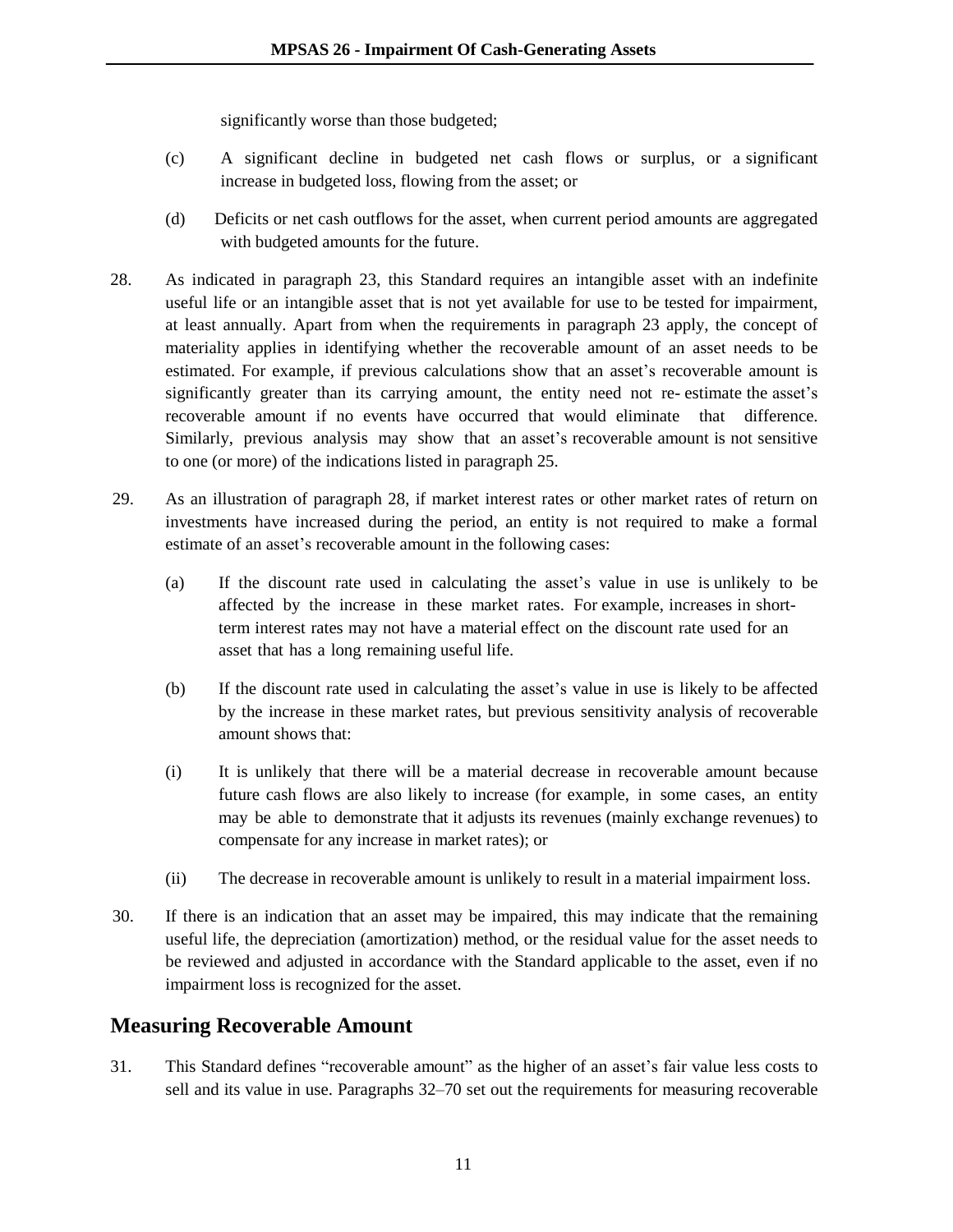amount. These requirements use the term "an asset" but apply equally to an individual asset or a cash-generating unit.

- 32. It is not always necessary to determine both an asset's fair value less costs to sell and its value in use. If either of these amounts exceeds the asset's carrying amount, the asset is not impaired and it is not necessary to estimate the other amount.
- 33. It may be possible to determine fair value less costs to sell, even if an asset is not traded in an active market. However, sometimes it will not be possible to determine fair value less costs to sell because there is no basis for making a reliable estimate of the amount obtainable from the sale of the asset in an arm's length transaction between knowledgeable and willing parties. In this case, the entity may use the asset's value in use as its recoverable amount.
- 34. If there is no reason to believe that an asset's value in use materially exceeds its fair value less costs to sell, the asset's fair value less costs to sell may be used as its recoverable amount. This will often be the case for an asset that is held for disposal. This is because the value in use of an asset held for disposal will consist mainly of the net disposal proceeds, as the future cash flows from continuing use of the asset until its disposal are likely to be negligible.
- 35. Recoverable amount is determined for an individual asset, unless the asset does not generate cash inflows that are largely independent of those from other assets or groups of assets. If this is the case, recoverable amount is determined for the cash-generating unit to which the asset belongs (see paragraphs 85–90), unless either:
	- (a) The asset's fair value less costs to sell is higher than its carrying amount; or
	- (b) The asset is a part of a cash-generating unit but is capable of generating cash flows individually, in which case the asset's value in use can be estimated to be close to its fair value less costs to sell and the asset's fair value less costs to sell can be determined.
- 36. In some cases, estimates, averages and computational shortcuts may provide reasonable approximations of the detailed computations for determining fair value less costs to sell or value in use.

## **Measuring the Recoverable Amount of an Intangible Asset with an Indefinite Useful Life**

- 37. Paragraph 23 requires an intangible asset with an indefinite useful life to be tested for impairment annually by comparing its carrying amount with its recoverable amount, irrespective of whether there is any indication that it may be impaired. However, the most recent detailed calculation of such an asset's recoverable amount made in a preceding period may be used in the impairment test for that asset in the current period, provided all of the following criteria are met:
	- (a) If the intangible asset does not generate cash inflows from continuing use that are largely independent of those from other assets or groups of assets and is therefore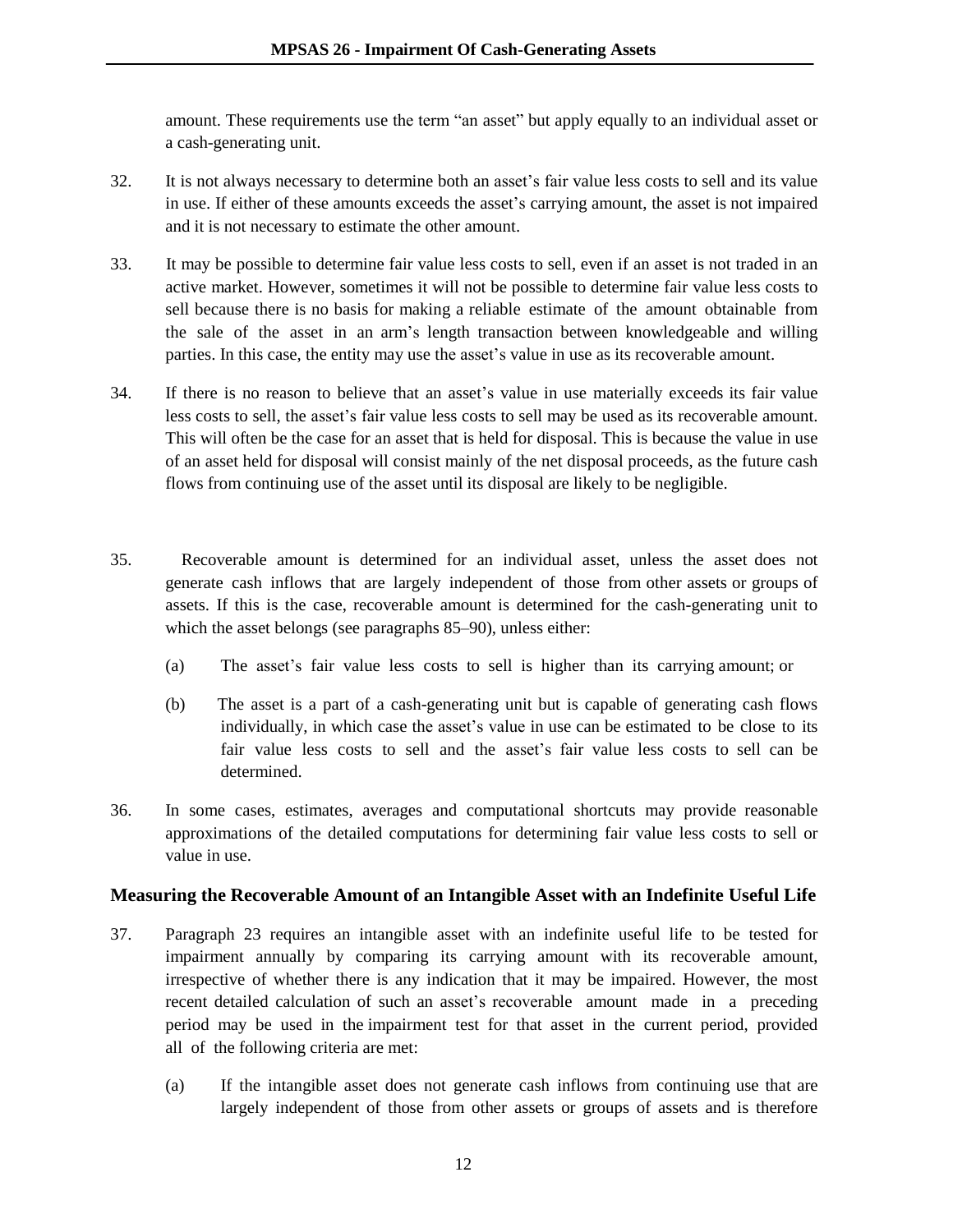tested for impairment as part of the cash- generating unit to which it belongs, the assets and liabilities making up that unit have not changed significantly since the most recent recoverable amount calculation;

- (b) The most recent recoverable amount calculation resulted in an amount that exceeded the asset's carrying amount by a substantial margin; and
- (c) Based on an analysis of events that have occurred and circumstances that have changed since the most recent recoverable amount calculation, the likelihood that a current recoverable amount determination would be less than the asset's carrying amount is remote.

# **Fair Value less Costs to Sell**

- 38. The best evidence of an asset's fair value less costs to sell is the price in a binding sale agreement in an arm's length transaction, adjusted for incremental costs that would be directly attributable to the disposal of the asset.
- 39. If there is no binding sale agreement but an asset is traded in an active market, fair value less costs to sell is the asset's market price less the costs of disposal. The appropriate market price is usually the current bid price. When current bid prices are unavailable, the price of the most recent transaction may provide a basis from which to estimate fair value less costs to sell, provided that there has not been a significant change in economic circumstances between the transaction date and the date as at which the estimate is made.
- 40. If there is no binding sale agreement or active market for an asset, fair value less costs to sell is based on the best information available that reflects the amount that an entity could obtain, at the reporting date, from the disposal of the asset in an arm's length transaction between knowledgeable, willing parties, after deducting the costs of disposal. In determining this amount, an entity considers the outcome of recent transactions for similar assets within the same industry. Fair value less costs to sell does not reflect a forced sale.
- 41. Costs of disposal, other than those that have been recognized as liabilities, are deducted in determining fair value less costs to sell. Examples of such costs are legal costs, stamp duty and similar transaction taxes, costs of removing the asset, and direct incremental costs to bring an asset into condition for its sale. However, termination benefits and costs associated with reducing or reorganizing a business following the disposal of an asset are not direct incremental costs to dispose of the asset.
- 42. Sometimes, the disposal of an asset would require the buyer to assume a liability, and only a single fair value less costs to sell is available for both the asset and the liability. Paragraph 89 explains how to deal with such cases.

# **Value in Use**

## 43. **The following elements shall be reflected in the calculation of an asset's value in use:**

(a) **An estimate of the future cash flows the entity expects to derive from the**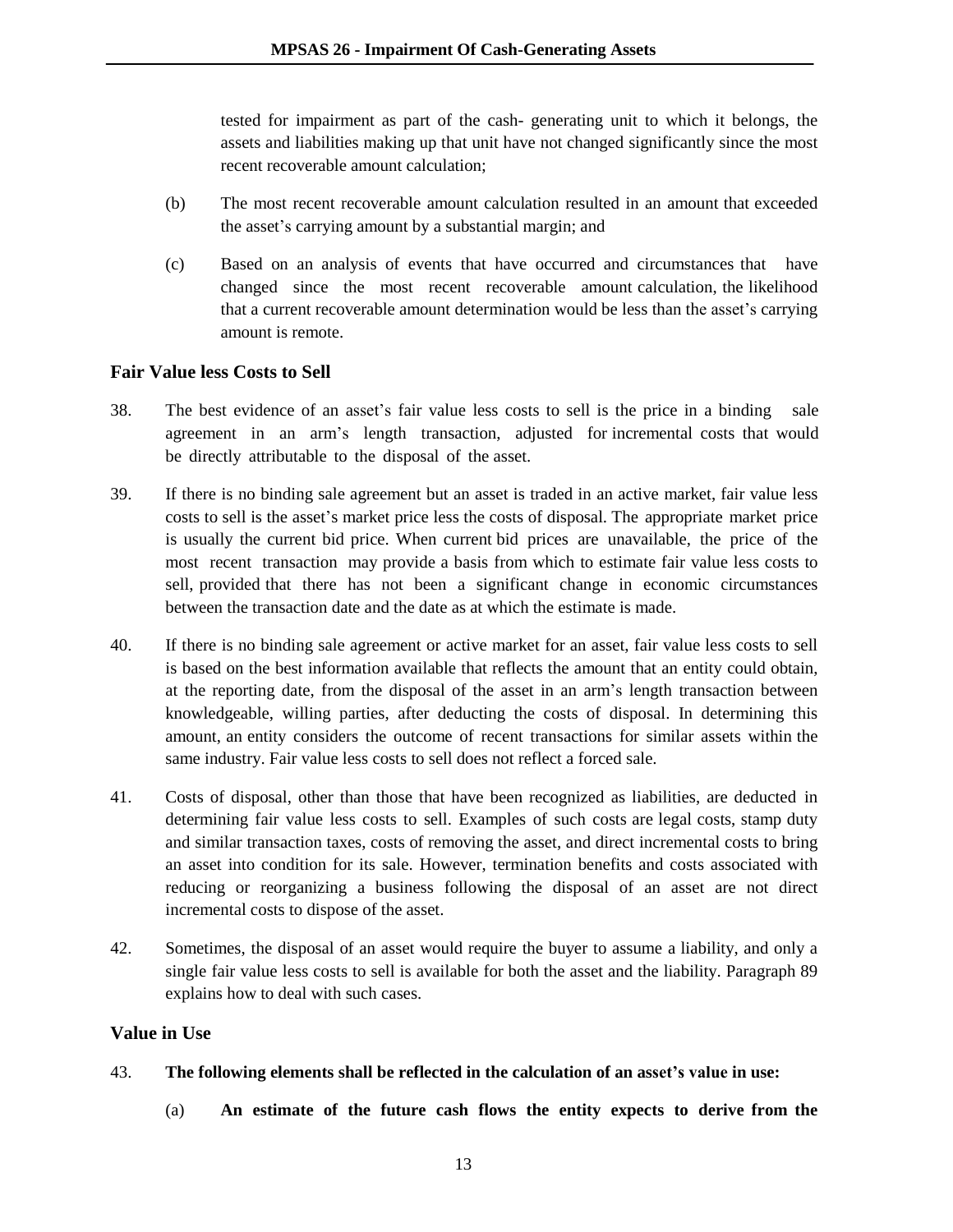**asset;**

- (b) **Expectations about possible variations in the amount or timing of those future cash flows;**
- (c) **The time value of money, represented by the current market risk- free rate of interest;**
- (d) **The price for bearing the uncertainty inherent in the asset; and**
- (e) **Other factors, such as illiquidity, that market participants would reflect in pricing the future cash flows the entity expects to derive from the asset.**
- 44. Estimating the value in use of an asset involves the following steps:
	- (a) Estimating the future cash inflows and outflows to be derived from continuing use of the asset and from its ultimate disposal; and
	- (b) Applying the appropriate discount rate to those future cash flows.
- 45. The elements identified in paragraph 43(b), (d) and (e) can be reflected either as adjustments to the future cash flows or as adjustments to the discount rate. Whichever approach an entity adopts to reflect expectations about possible variations in the amount or timing of future cash flows, the result shall be to reflect the expected present value of the future cash flows, i.e., the weighted average of all possible outcomes. The Application Guidance provides additional guidance on the use of present value techniques in measuring an asset's value in use.

#### *Basis for Estimates of Future Cash Flows*

- 46. **In measuring value in use, an entity shall:**
	- (a) **Base cash flow projections on reasonable and supportable assumptions that represent management's best estimate of the range of economic conditions that will exist over the remaining useful life of the asset. Greater weight shall be given to external evidence;**
	- (b) **Base cash flow projections on the most recent financial budgets/forecasts approved by management, but shall exclude any estimated future cash inflows or outflows expected to arise from future restructurings or from improving or enhancing the asset's performance. Projections based on these budgets/forecasts shall cover a maximum period of five years, unless a longer period can be justified; and**
	- (c) **Estimate cash flow projections beyond the period covered by the most recent budgets/forecasts by extrapolating the projections based on the budgets/forecasts using a steady or declining growth rate for subsequent years, unless an increasing rate can be justified. This growth rate shall not exceed the long-term average growth rate for the products, industries, or country or**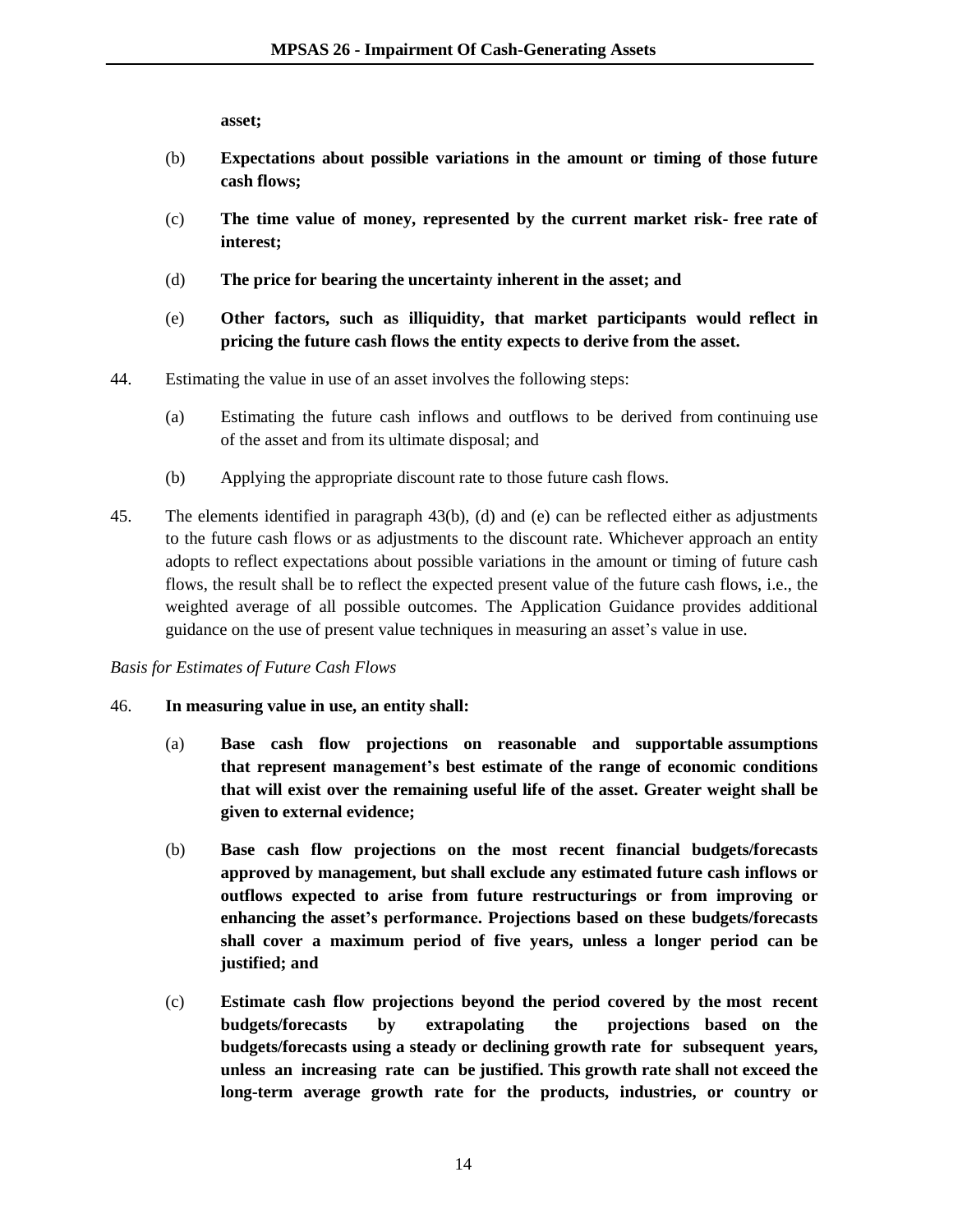## **countries in which the entity operates, or for the market in which the asset is used, unless a higher rate can be justified.**

- 47. Management assesses the reasonableness of the assumptions on which its current cash flow projections are based by examining the causes of differences between past cash flow projections and actual cash flows. Management shall ensure that the assumptions on which its current cash flow projections are based are consistent with past actual outcomes, provided that the effects of subsequent events or circumstances that did not exist when those actual cash flows were generated make this appropriate.
- 48. Detailed, explicit, and reliable financial budgets/forecasts of future cash flows for periods longer than five years are generally not available. For this reason, management's estimates of future cash flows are based on the most recent budgets/forecasts for a maximum of five years. Management may use cash flow projections based on financial budgets/forecasts over a period longer than five years if it is confident that these projections are reliable, and it can demonstrate its ability, based on past experience, to forecast cash flows accurately over that longer period.
- 49. Cash flow projections until the end of an asset's useful life are estimated by extrapolating the cash flow projections based on the financial budgets/forecasts, using a growth rate for subsequent years. This rate is steady or declining, unless an increase in the rate matches objective information about patterns over a product or industry lifecycle. If appropriate, the growth rate is zero or negative.
- 50. When conditions are favorable, competitors may enter the market and restrict growth. Therefore, entities will have difficulty in exceeding the average historical growth rate over the long term (say, twenty years) for the products, industries, or country or countries in which the entity operates, or for the market in which the asset is used.
- 51. In using information from financial budgets/forecasts, an entity considers whether the information reflects reasonable and supportable assumptions and represents management's best estimate of the set of economic conditions that will exist over the remaining useful life of the asset.

*Composition of Estimates of Future Cash Flows*

- 52. **Estimates of future cash flows shall include:**
	- (a) **Projections of cash inflows from the continuing use of the asset;**
	- (b) **Projections of cash outflows that are necessarily incurred to generate the cash inflows from continuing use of the asset (including cash outflows to prepare the asset for use) and can be directly attributed, or allocated on a reasonable and consistent basis, to the asset; and**
	- (c) **Net cash flows, if any, to be received (or paid) for the disposal of the asset at the end of its useful life.**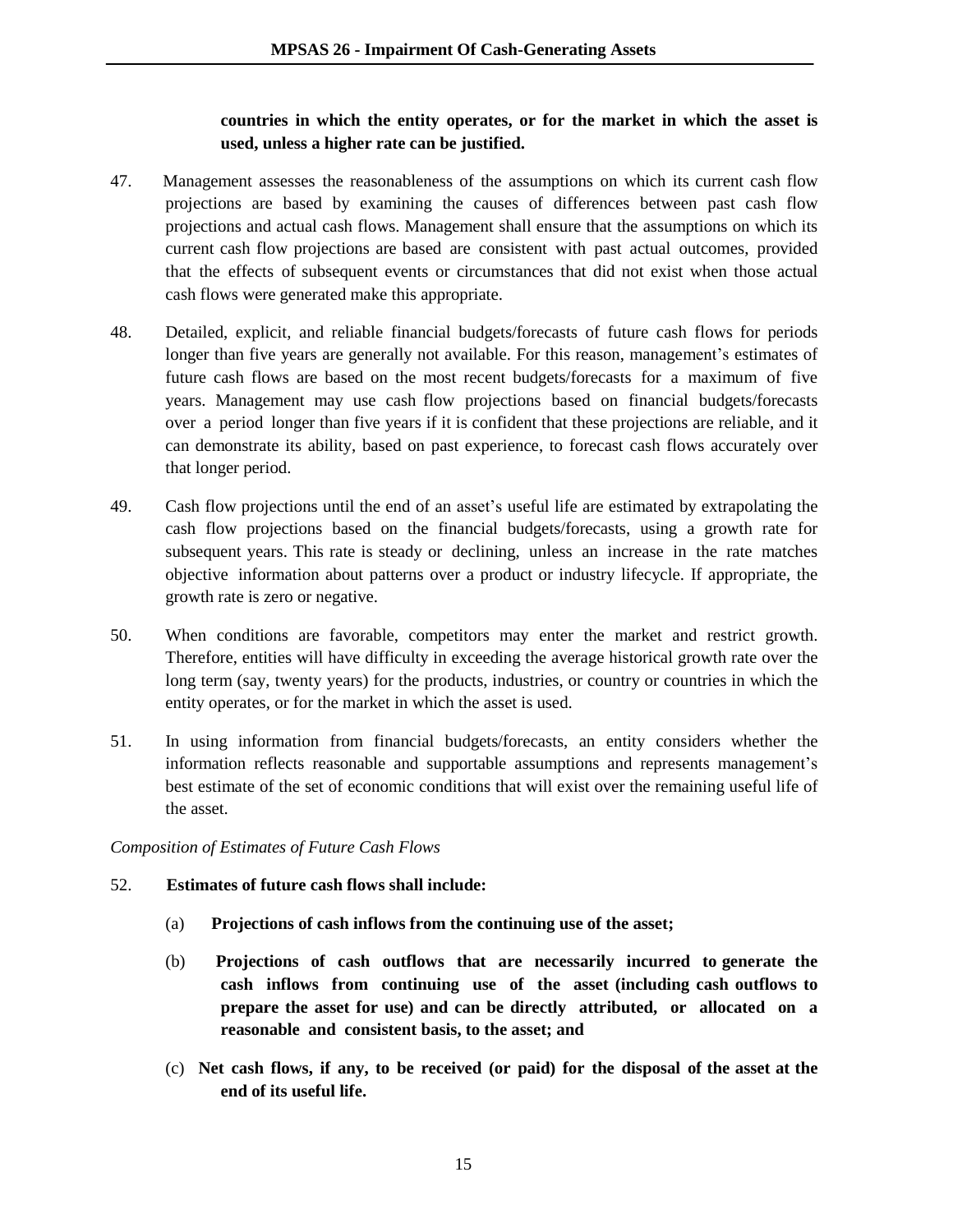- 53. Estimates of future cash flows and the discount rate reflect consistent assumptions about price increases attributable to general inflation. Therefore, if the discount rate includes the effect of price increases attributable to general inflation, future cash flows are estimated in nominal terms. If the discount rate excludes the effect of price increases attributable to general inflation, future cash flows are estimated in real terms (but include future specific price increases or decreases).
- 54. Projections of cash outflows include those for the day-to-day servicing of the asset as well as future overheads that can be attributed directly, or allocated on a reasonable and consistent basis, to the use of the asset.
- 55. When the carrying amount of an asset does not yet include all the cash outflows to be incurred before it is ready for use or sale, the estimate of future cash outflows includes an estimate of any further cash outflow that is expected to be incurred before the asset is ready for use or sale. For example, this is the case for a building under construction or for a development project that is not yet completed.
- 56. To avoid double-counting, estimates of future cash flows do not include:
	- (a) Cash inflows from assets that generate cash inflows that are largely independent of the cash inflows from the asset under review (for example, financial assets such as receivables); and
	- (b) Cash outflows that relate to obligations that have been recognized as liabilities (for example, payables, pensions, or provisions).
- 57. **Future cash flows shall be estimated for the asset in its current condition. Estimates of future cash flows shall not include estimated future cash inflows or outflows that are expected to arise from:**
	- (a) **A future restructuring to which an entity is not yet committed; or**
	- (b) **Improving or enhancing the asset's performance.**
- 58. Because future cash flows are estimated for the asset in its current condition, value in use does not reflect:
	- (a) Future cash outflows or related cost savings (for example, reductions in staff costs) or benefits that are expected to arise from a future restructuring to which an entity is not yet committed; or
	- (b) Future cash outflows that will improve or enhance the asset's performance or the related cash inflows that are expected to arise from such outflows.
- 59. A restructuring is a program that is:
	- (a) planned and controlled by management, and
	- (b) materially changes either the scope of the entity's activities or the manner in which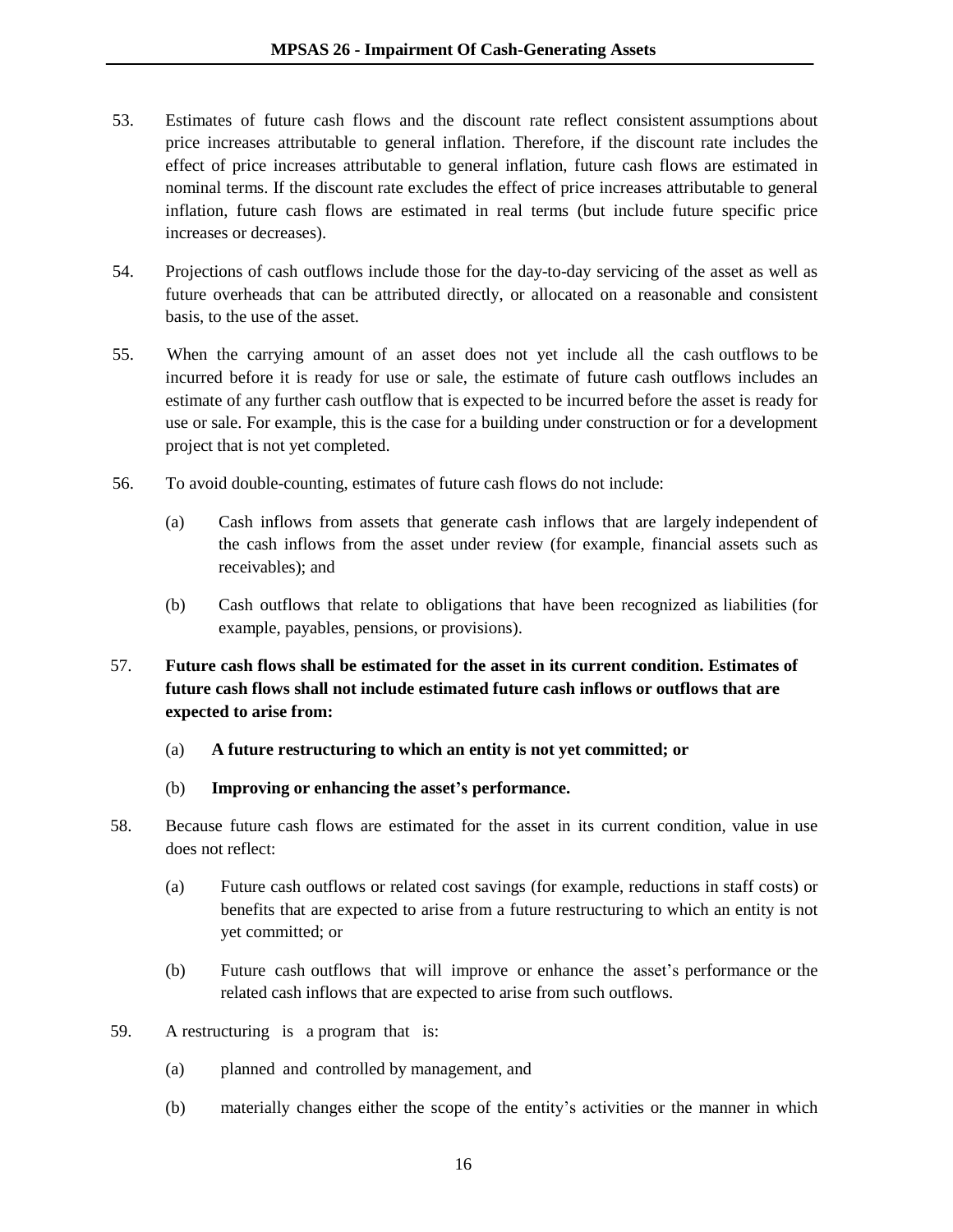those activities are carried out.

MPSAS 19, *Provisions, Contingent Liabilities and Contingent Assets*, contains guidance clarifying when an entity is committed to a restructuring.

- 60. When an entity becomes committed to a restructuring, some assets are likely to be affected by this restructuring. Once the entity is committed to the restructuring:
	- (a) Its estimates of future cash inflows and cash outflows for the purpose of determining value in use reflect the cost savings and other benefits from the restructuring (based on the most recent financial budgets/forecasts approved by management); and
	- (b) Its estimates of future cash outflows for the restructuring are included in a restructuring provision in accordance with MPSAS 19.
- 61. Until an entity incurs cash outflows that improve or enhance the asset's performance, estimates of future cash flows do not include the estimated future cash inflows that are expected to arise from the increase in economic benefits or service potential associated with the expected cash outflow.
- 62. Estimates of future cash flows include future cash outflows necessary to maintain the level of economic benefits or service potential expected to arise from the asset in its current condition. When a unit consists of assets with different estimated useful lives, all of which are essential to the ongoing operation of the unit, the replacement of assets with shorter lives is considered to be part of the day-to-day servicing of the unit when estimating the future cash flows associated with the unit. Similarly, when a single asset consists of components with different estimated useful lives, the replacement of components with shorter lives is considered to be part of the day-to-day servicing of the asset when estimating the future cash flows generated by the asset.

## 63. **Estimates of future cash flows shall not include:**

- (a) **Cash inflows or outflows from financing activities; or**
- (b) **Income tax receipts or payments.**
- 64. Estimated future cash flows reflect assumptions that are consistent with the way the discount rate is determined. Otherwise, the effect of some assumptions will be counted twice or ignored. Because the time value of money is considered by discounting the estimated future cash flows, these cash flows exclude cash inflows or outflows from financing activities. Similarly, since the discount rate is determined on a pre-tax basis, future cash flows are also determined on a pre-tax basis.
- 65. **The estimate of net cash flows to be received (or paid) for the disposal of an asset at the end of its useful life shall be the amount that an entity expects to obtain from the disposal of the asset in an arm's length transaction between knowledgeable, willing parties, after deducting the estimated costs of disposal.**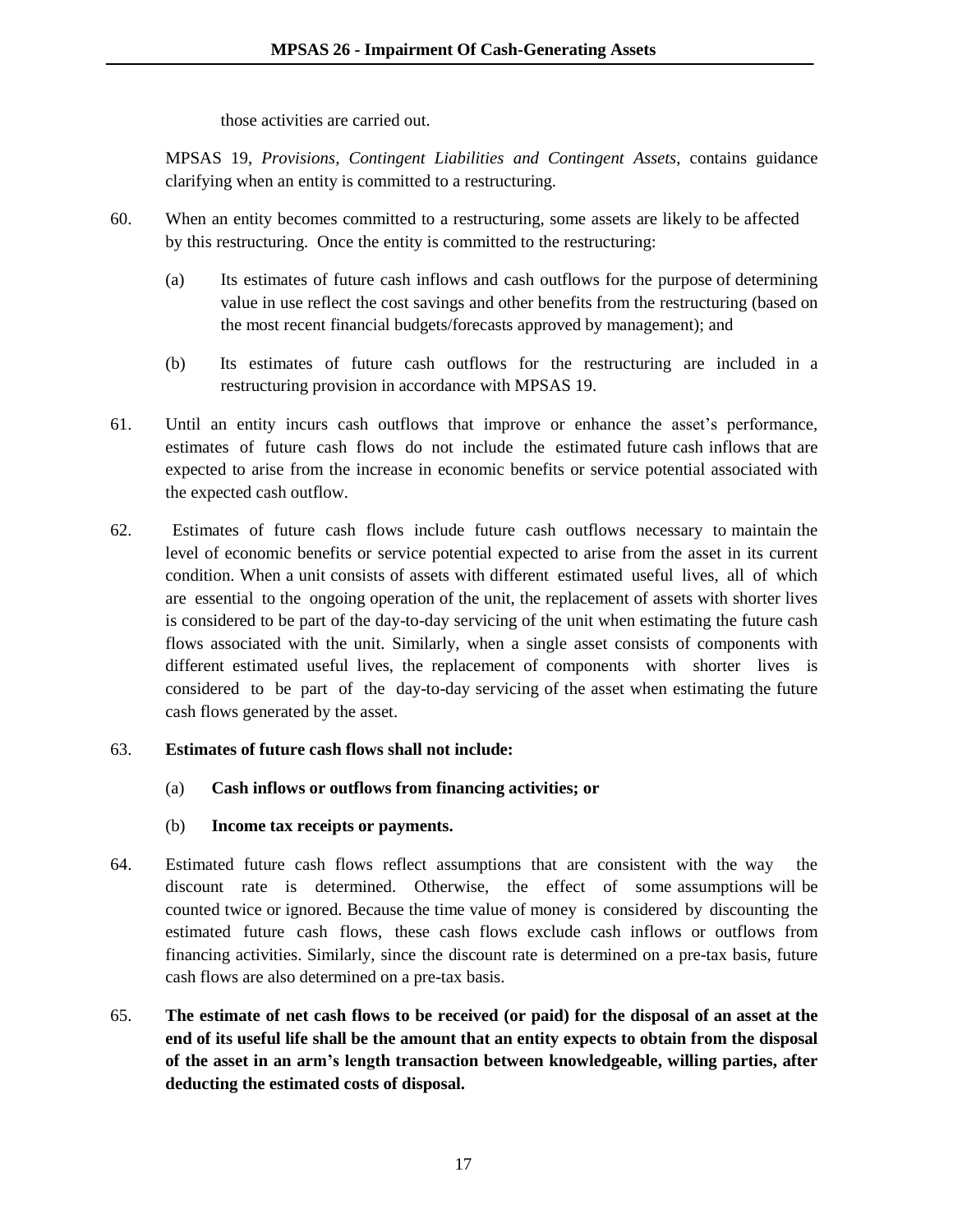- 66. The estimate of net cash flows to be received (or paid) for the disposal of an asset at the end of its useful life is determined in a similar way to an asset's fair value less costs to sell, except that, in estimating those net cash flows:
	- (a) An entity uses prices prevailing at the date of the estimate for similar assets that have reached the end of their useful life and have operated under conditions similar to those in which the asset will be used; and
	- (b) The entity adjusts those prices for the effect of both future price increases due to general inflation and specific future price increases or decreases. However, if estimates of future cash flows from the asset's continuing use and the discount rate exclude the effect of general inflation, the entity also excludes this effect from the estimate of net cash flows on disposal.

## *Foreign Currency Future Cash Flows*

67. Future cash flows are estimated in the currency in which they will be generated, and then discounted using a discount rate appropriate for that currency. An entity translates the present value using the spot exchange rate at the date of the value in use calculation.

#### *Discount Rate*

- 68. **The discount rate (rates) shall be a pre-tax rate (rates) that reflect(s) current market assessments of:**
	- (a) **The time value of money, represented by the current risk-free rate of interest; and**
	- (b) **The risks specific to the asset for which the future cash flow estimates have not been adjusted.**
- 69. A rate that reflects current market assessments of the time value of money and the risks specific to the asset is the return that investors would require if they were to choose an investment that would generate cash flows of amounts, timing, and risk profile equivalent to those that the entity expects to derive from the asset. This rate is estimated from the rate implicit in current market transactions for similar assets. However, the discount rate(s) used to measure an asset's value in use shall not reflect risks for which the future cash flow estimates have been adjusted. Otherwise, the effect of some assumptions will be double-counted.
- 70. When an asset-specific rate is not directly available from the market, an entity uses surrogates to estimate the discount rate. The Application Guidance provides additional guidance on estimating the discount rate in such circumstances.

# **Recognizing and Measuring an Impairment Loss of an Individual Asset**

71. Paragraphs 72–75 set out the requirements for recognizing and measuring impairment losses for an individual asset. The recognition and measurement of impairment losses for cash-generating units are dealt with in paragraphs 76–97.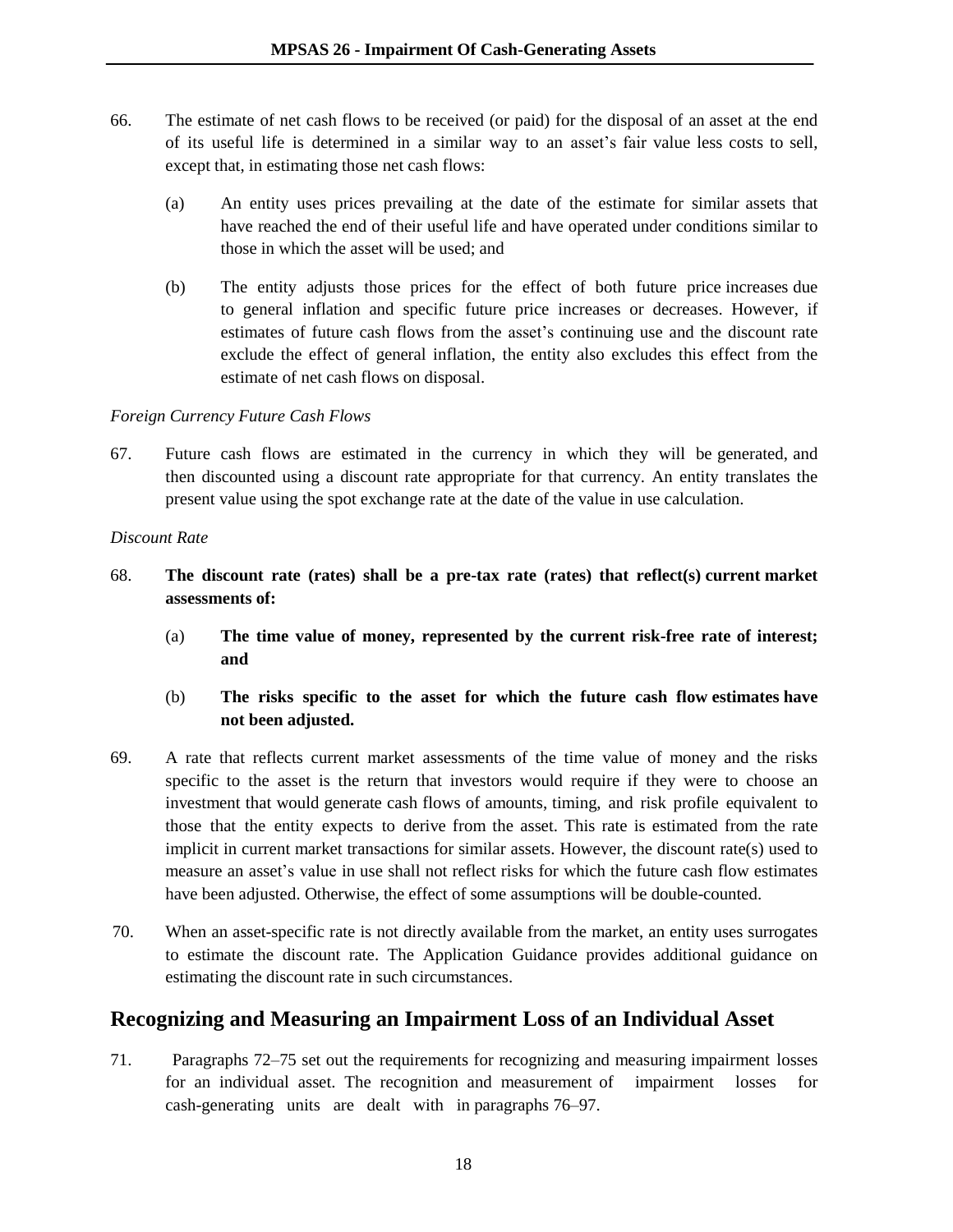- 72. **If, and only if, the recoverable amount of an asset is less than its carrying amount, the carrying amount of the asset shall be reduced to its recoverable amount. That reduction is an impairment loss.**
- 73. **An impairment loss shall be recognized immediately in surplus or deficit**.
- 74. **When the amount estimated for an impairment loss is greater than the carrying amount of the asset to which it relates, an entity shall recognize a liability if, and only if, that is required by another Standard.**
- 75. **After the recognition of an impairment loss, the depreciation (amortization) charge for the asset shall be adjusted in future periods to allocate the asset's revised carrying amount, less its residual value (if any), on a systematic basis over its remaining useful life.**

# **Cash-Generating Units**

76. Paragraphs 77–97 set out the requirements for identifying the cash-generating unit to which an asset belongs and determining the carrying amount of, and recognizing impairment losses for, cash-generating units.

#### **Identifying the Cash-Generating Unit to which an Asset Belongs**

- 77. **If there is any indication that an asset may be impaired, the recoverable amount shall be estimated for the individual asset. If it is not possible to estimate the recoverable amount of the individual asset, an entity shall determine the recoverable amount of the cashgenerating unit to which the asset belongs (the asset's cash-generating unit).**
- 78. The recoverable amount of an individual asset cannot be determined if:
	- (a) The asset's value in use cannot be estimated to be close to its fair value less costs to sell (for example, when the future cash flows from continuing use of the asset cannot be estimated to be negligible); and
	- (b) The asset does not generate cash inflows that are largely independent of those from other assets and is not capable of generating cash flows individually.

In such cases, value in use and, therefore, recoverable amount, can be determined only for the asset's cash-generating unit.

- 79. As defined in paragraph 13, an asset's cash-generating unit is the smallest group of assets that:
	- (a) includes the asset, and
	- (b) generates cash inflows that are largely independent of the cash inflows from other assets or groups of assets.

Identification of an asset's cash-generating unit involves judgment. If recoverable amount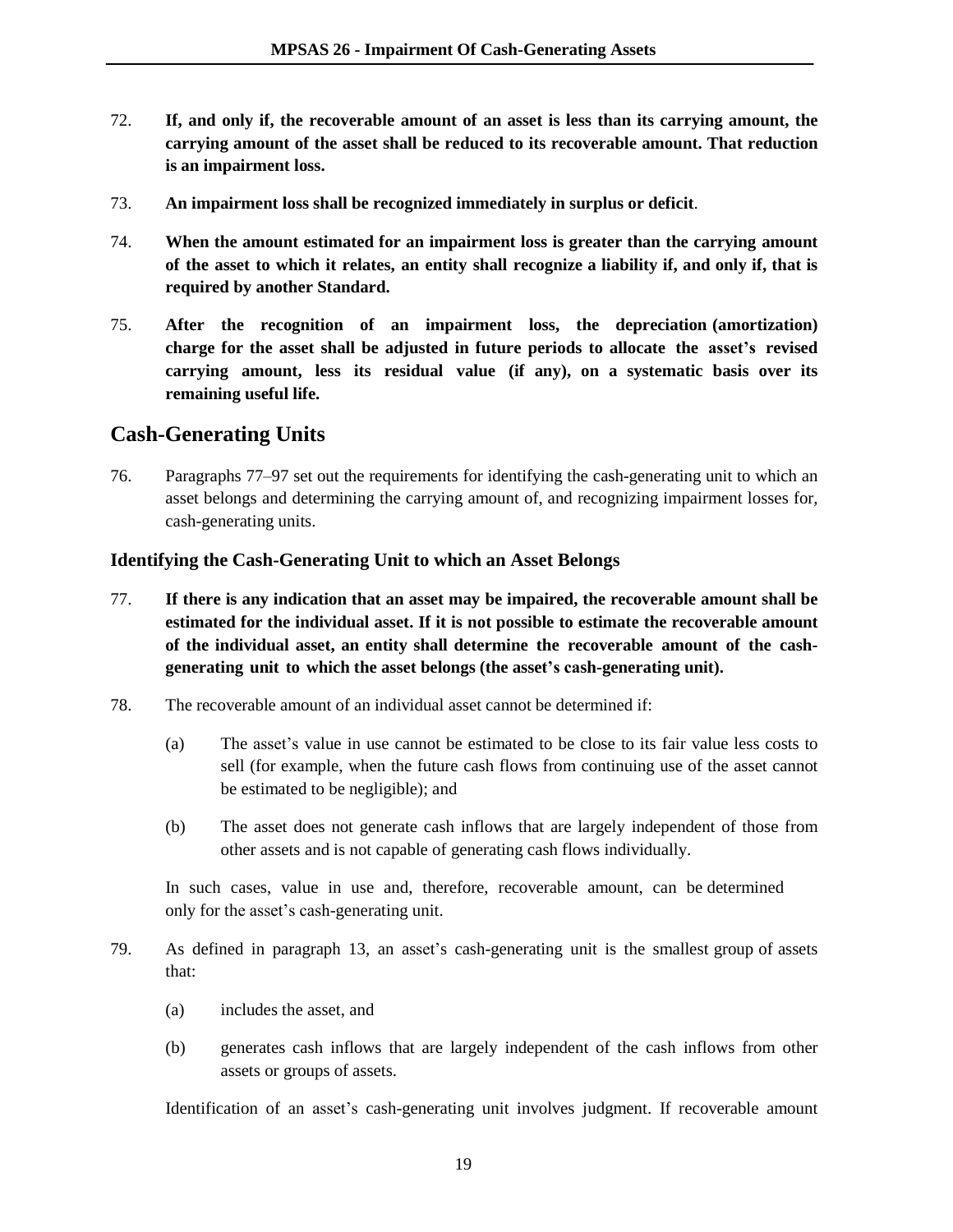cannot be determined for an individual asset, an entity identifies the lowest aggregation of assets that generate largely independent cash inflows.

- 80. Cash inflows are inflows of cash and cash equivalents received from parties external to the entity. In identifying whether cash inflows from an asset (or group of assets) are largely independent of the cash inflows from other assets (or groups of assets), an entity considers various factors, including how management:
	- (a) monitors the entity's operations (such as by product lines, businesses, individual locations, districts, or regional areas), or
	- (b) makes decisions about continuing or disposing of the entity's assets and operations.

The Implementation Guidance gives an example of the identification of a cash-generating unit.

- 81. **If an active market exists for the output produced by an asset or group of assets, that asset or group of assets shall be identified as a cash-generating unit, even if some or all of the output is used internally. If the cash inflows generated by any asset or cashgenerating unit are affected by internal transfer pricing, an entity shall use management's best estimate of future price(s) that could be achieved in arm's length transactions in estimating:**
	- (a) **The future cash inflows used to determine the asset's or cash- generating unit's value in use; and**
	- (b) **The future cash outflows used to determine the value in use of any other assets or cash-generating units that are affected by the internal transfer pricing.**
- 82. Even if part or all of the output produced by an asset or a group of assets is used by other units of the entity (for example, products at an intermediate stage of a production process), this asset or group of assets forms a separate cash-generating unit if the entity could sell the output on an active market. This is because the asset or group of assets could generate cash inflows that would be largely independent of the cash inflows from other assets or groups of assets. In using information based on financial budgets/forecasts that relates to such a cashgenerating unit, or to any other asset or cash-generating unit affected by internal transfer pricing, an entity adjusts this information if internal transfer prices do not reflect management's best estimate of future prices that could be achieved in arm's length transactions.

# 83. **Cash-generating units shall be identified consistently from period to period for the same asset or types of assets, unless a change is justified.**

84. If an entity determines that an asset belongs to a cash-generating unit different from that in previous periods, or that the types of assets aggregated for the asset's cash-generating unit have changed, paragraph 120 requires disclosures about the cash-generating unit if an impairment loss is recognized or reversed for the cash-generating unit.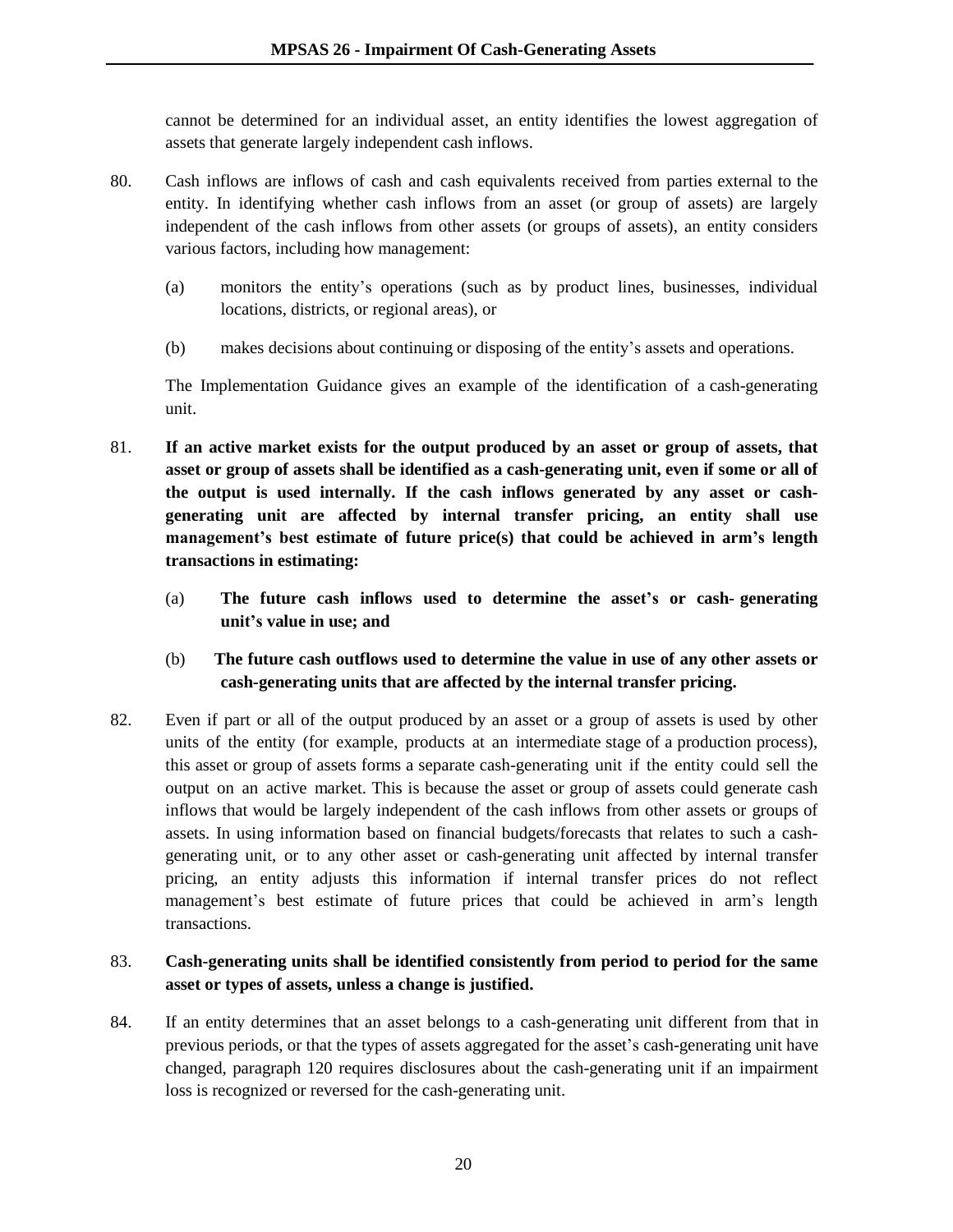# **Recoverable Amount and Carrying Amount of a Cash-Generating Unit**

85. The recoverable amount of a cash-generating unit is the higher of the cash- generating unit's fair value less costs to sell and its value in use. For the purpose of determining the recoverable amount of a cash-generating unit, any reference in paragraphs 31–70 to an asset is read as a reference to a cash- generating unit.

# 86. **The carrying amount of a cash-generating unit shall be determined on a basis consistent with the way the recoverable amount of the cash- generating unit is determined.**

- 87. The carrying amount of a cash-generating unit:
	- (a) Includes the carrying amount of only those assets that can be attributed directly, or allocated on a reasonable and consistent basis, to the cash- generating unit and will generate the future cash inflows used in determining the cash-generating unit's value in use; and
	- (b) Does not include the carrying amount of any recognized liability, unless the recoverable amount of the cash-generating unit cannot be determined without consideration of this liability.

This is because fair value less costs to sell and value in use of a cash- generating unit are determined excluding cash flows that relate to assets that are not part of the cashgenerating unit and liabilities that have been recognized (see paragraphs 41 and 56).

- 88. When assets are grouped for recoverability assessments, it is important to include in the cashgenerating unit all assets that generate, or are used to generate, the relevant stream of cash inflows. Otherwise, the cash-generating unit may appear to be fully recoverable when in fact an impairment loss has occurred. The Illustrated Decision Tree provides a flow diagram illustrating the treatment of individual assets that are part of cash-generating units.
- 89. It may be necessary to consider some recognized liabilities to determine the recoverable amount of a cash-generating unit. This may occur if the disposal of a cash-generating unit would require the buyer to assume the liability. In this case, the fair value less costs to sell (or the estimated cash flow from ultimate disposal) of the cash-generating unit is the estimated selling price for the assets of the cash-generating unit and the liability together, less the costs of disposal. To perform a meaningful comparison between the carrying amount of the cashgenerating unit and its recoverable amount, the carrying amount of the liability is deducted in determining both the cash-generating unit's value in use and its carrying amount.
- 90. For practical reasons, the recoverable amount of a cash-generating unit is sometimes determined after consideration of:
	- (a) assets that are not part of the cash-generating unit (for example, receivables or other financial assets), or
	- (b) liabilities that have been recognized (for example, payables, pensions and other provisions).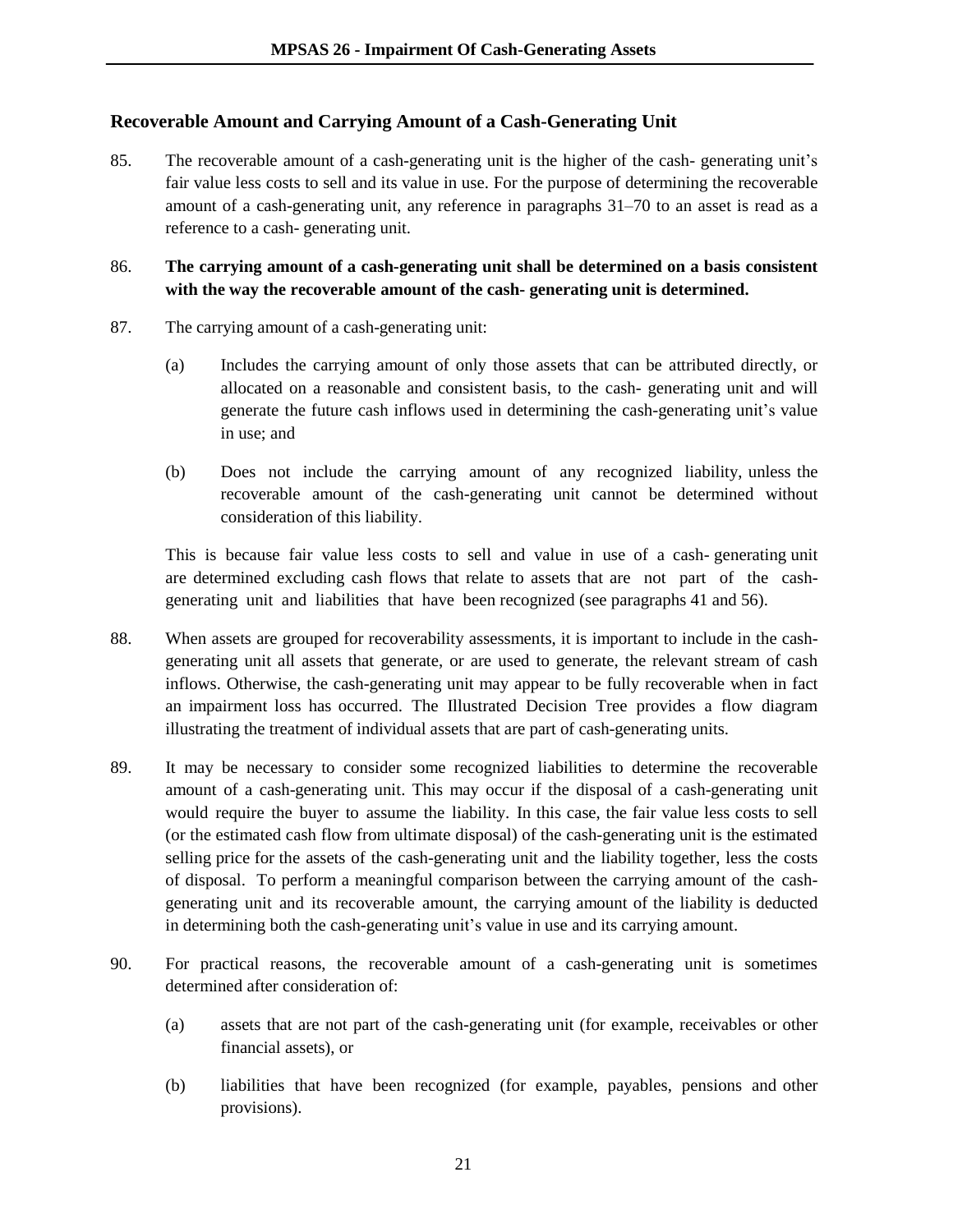In such cases, the carrying amount of the cash-generating unit is increased by the carrying amount of those assets and decreased by the carrying amount of those liabilities.

## **Impairment Loss for a Cash-Generating Unit**

- 91. **An impairment loss shall be recognized for a cash-generating unit if, and only if, the recoverable amount of the unit is less than the carrying amount of the unit. The impairment loss shall be allocated to reduce the carrying amount of the cash-generating assets of the unit on a pro rata basis, based on the carrying amount of each asset in the unit. These reductions in carrying amounts shall be treated as impairment losses on individual assets and recognized in accordance with paragraph 73.**
- 92. **In allocating an impairment loss in accordance with paragraph 91, an entity shall not reduce the carrying amount of an asset below the highest of:**
	- (a) **Its fair value less costs to sell (if determinable);**
	- (b) **Its value in use (if determinable); and**
	- (c) **Zero.**

**The amount of the impairment loss that would otherwise have been allocated to the asset shall be allocated pro rata to the other cash- generating assets of the unit.**

- 93. **Where a non-cash-generating asset contributes to a cash-generating unit, a proportion of the carrying amount of that non-cash-generating asset shall be allocated to the carrying amount of the cash-generating unit prior to estimation of the recoverable amount of the cash-generating unit. The carrying amount of the non-cash-generating asset shall reflect any impairment losses at the reporting date that have been determined under the requirements of MPSAS 21.**
- 94. If the recoverable amount of an individual asset cannot be determined (see paragraph 78):
	- (a) An impairment loss is recognized for the asset if its carrying amount is greater than the higher of its fair value less costs to sell and the results of the allocation procedures described in paragraphs 91–93; and
	- (b) No impairment loss is recognized for the asset if the related cash-generating unit is not impaired. This applies even if the asset's fair value less costs to sell is less than its carrying amount.
- 95. In some cases, non-cash-generating assets contribute to cash-generating units. This Standard requires that, where a cash-generating unit subject to an impairment test contains a noncash-generating asset, that non-cash- generating asset is tested for impairment in accordance with the requirements of MPSAS 21. A proportion of the carrying amount of that non-cash- generating asset, following that impairment test, is included in the carrying amount of the cash-generating unit. The proportion reflects the extent to which the service potential of the non-cash-generating asset contributes to the cash-generating unit. The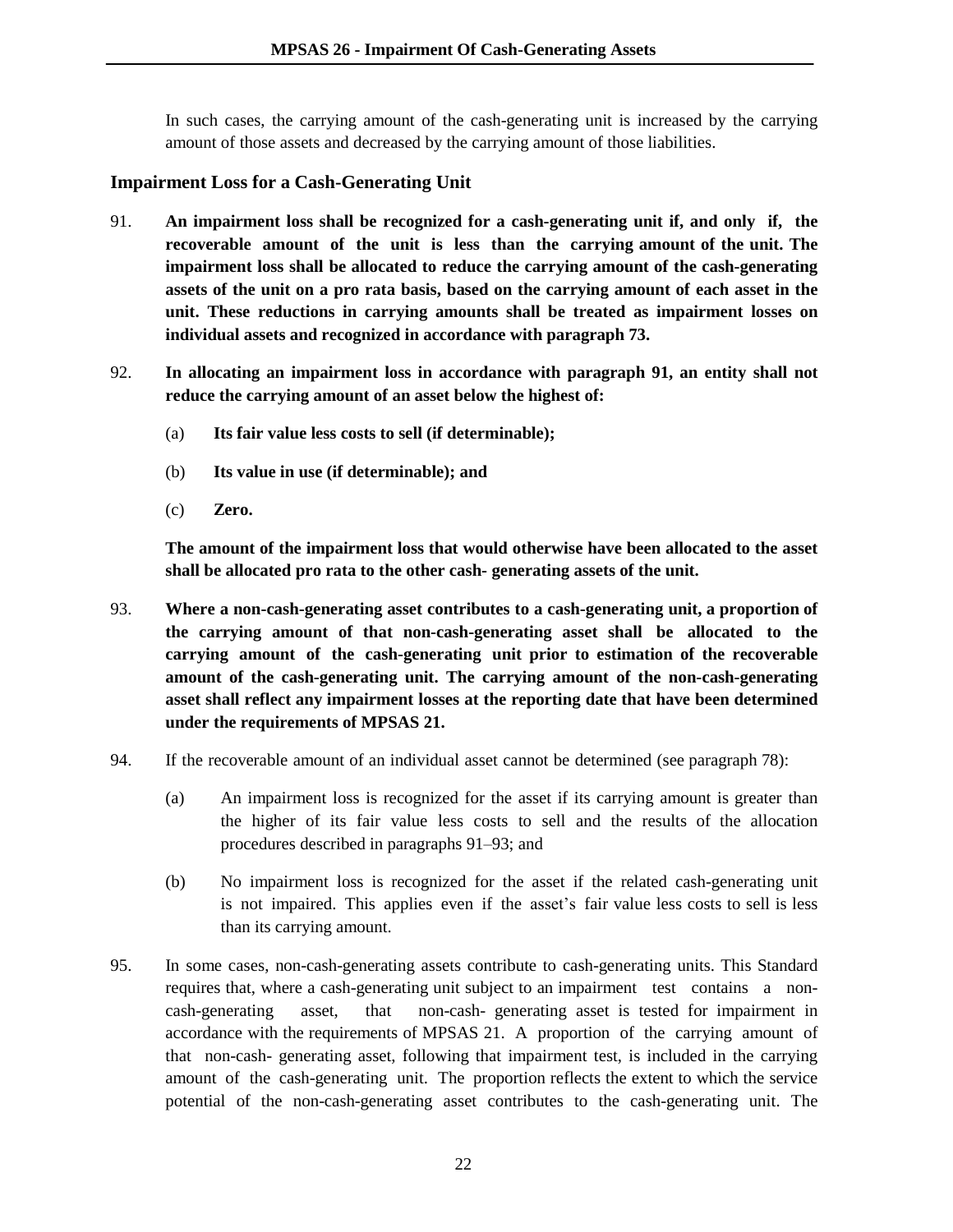allocation of any impairment loss for the cash- generating unit is then made on a pro rata basis to all cash-generating assets in the cash-generating unit, subject to the limits in paragraph 92. The non-cash- generating asset is not subject to a further impairment loss beyond that which has been determined in accordance with MPSAS 21.

- 96. Where an asset releases service potential to one or more cash-generating activities, but not to non-cash-generating activities, entities refer to the relevant international and national accounting standard dealing with such circumstances.
- 97. **After the requirements in paragraphs 91–93 have been applied, a liability shall be recognized for any remaining amount of an impairment loss for a cash-generating unit if, and only if, that is required by another standard.**

# **Reversing an Impairment Loss**

- 98. Paragraphs 99–105 set out the requirements for reversing an impairment loss recognized for an asset or a cash-generating unit in prior periods. These requirements use the term "an asset," but apply equally to an individual asset or a cash-generating unit. Additional requirements for an individual asset are set out in paragraphs 106–109 and, for a cash-generating unit, in paragraphs 110 and 111.
- 99. **An entity shall assess at each reporting date whether there is any indication that an impairment loss recognized in prior periods for an asset may no longer exist or may have decreased. If any such indication exists, the entity shall estimate the recoverable amount of that asset.**
- 100. **In assessing whether there is any indication that an impairment loss recognized in prior periods for an asset may no longer exist or may have decreased, an entity shall consider, as a minimum, the following indications:**

**External sources of information**

- (a) **The asset's market value has increased significantly during the period;**
- (b) **Significant changes with a favorable effect on the entity have taken place during the period, or will take place in the near future, in the technological, market, economic, or legal environment in which the entity operates or in the market to which the asset is dedicated;**
- (c) **Market interest rates or other market rates of return on investments have decreased during the period, and those decreases are likely to affect the discount rate used in calculating the asset's value in use and increase the asset's recoverable amount materially;**

## **Internal sources of information**

(d) **Significant changes with a favorable effect on the entity have taken place during the period, or are expected to take place in the near future, in the extent to which,**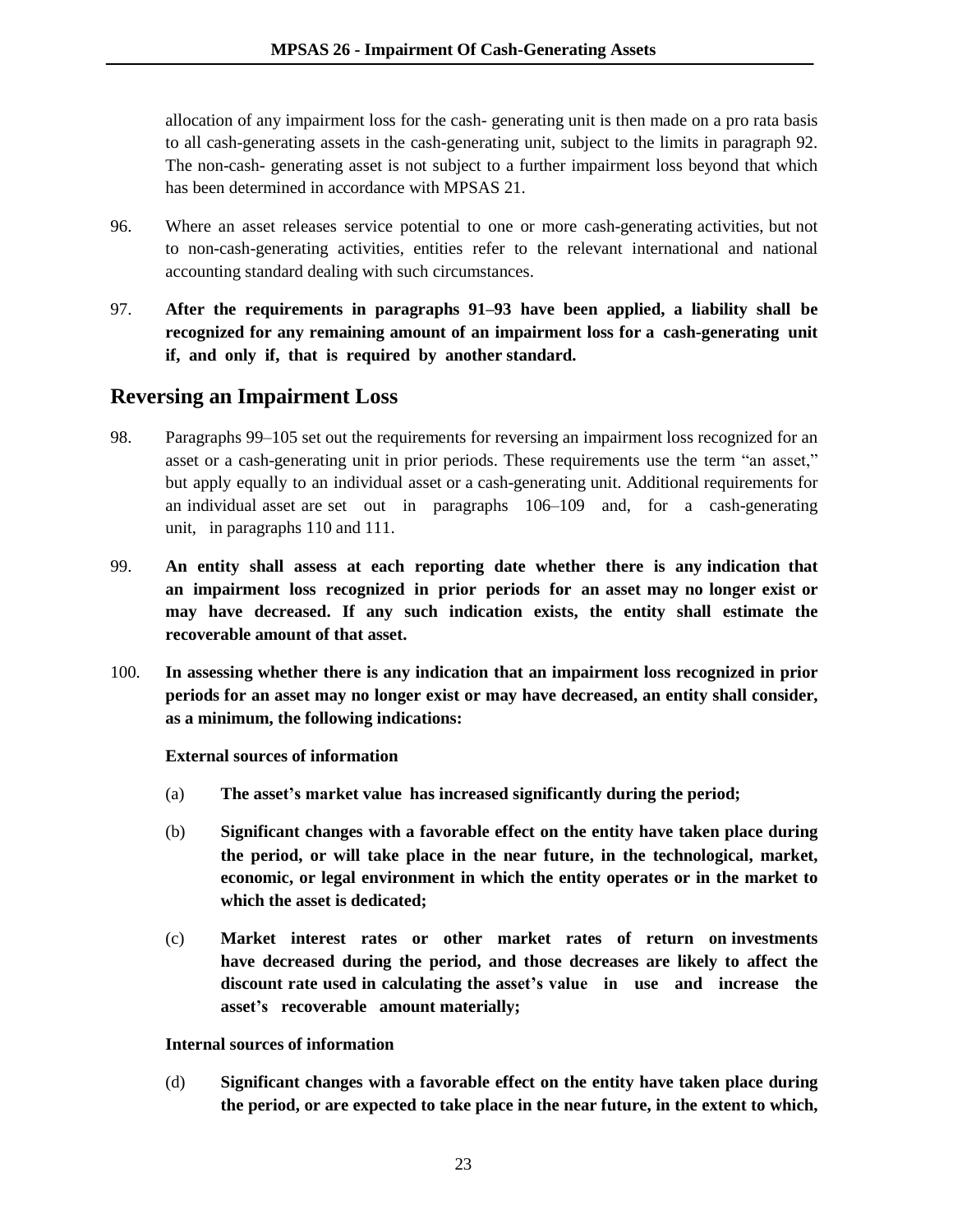**or the manner in which, the asset is used or is expected to be used. These changes include costs incurred during the period to improve or enhance the asset's performance or restructure the operation to which the asset belongs;**

- (dA) **A decision to resume construction of the asset that was previously halted before it was completed or in a usable condition; and**
- (e) **Evidence is available from internal reporting that indicates that the economic performance of the asset is, or will be, better than expected.**
- 101. Indications of a potential decrease in an impairment loss in paragraph 100 mainly mirror the indications of a potential impairment loss in paragraph 25.
- 102. If there is an indication that an impairment loss recognized for an asset may no longer exist or may have decreased, this may indicate that:
	- (a) the remaining useful life,
	- (b) the depreciation (amortization) method, or
	- (c) the residual value may need to be reviewed and adjusted in accordance with the standard applicable to the asset, even if no impairment loss is reversed for the asset.
- 103. **An impairment loss recognized in prior periods for an asset shall be reversed if, and only if, there has been a change in the estimates used to determine the asset's recoverable amount since the last impairment loss was recognized. If this is the case, the carrying amount of the asset shall be increased to its recoverable amount. That increase is a reversal of an impairment loss.**
- 104. A reversal of an impairment loss reflects an increase in the estimated service potential of an asset, either from use or from sale, since the date when an entity last recognized an impairment loss for that asset. An entity is required to identify the change in estimates that causes the increase in estimated service potential. Examples of changes in estimates include:
	- (a) A change in the basis for recoverable amount (i.e., whether recoverable amount is based on fair value less costs to sell or value in use);
	- (b) If recoverable amount was based on value in use, a change in the amount or timing of estimated future cash flows, or in the discount rate; or
	- (c) If recoverable amount was based on fair value less costs to sell, a change in estimate of the components of fair value less costs to sell.
- 105. An asset's value in use may become greater than the asset's carrying amount simply because the present value of future cash inflows increases as they become closer. However, the service potential of the asset has not increased. Therefore, an impairment loss is not reversed just because of the passage of time (sometimes called the unwinding of the discount), even if the recoverable amount of the asset becomes higher than its carrying amount.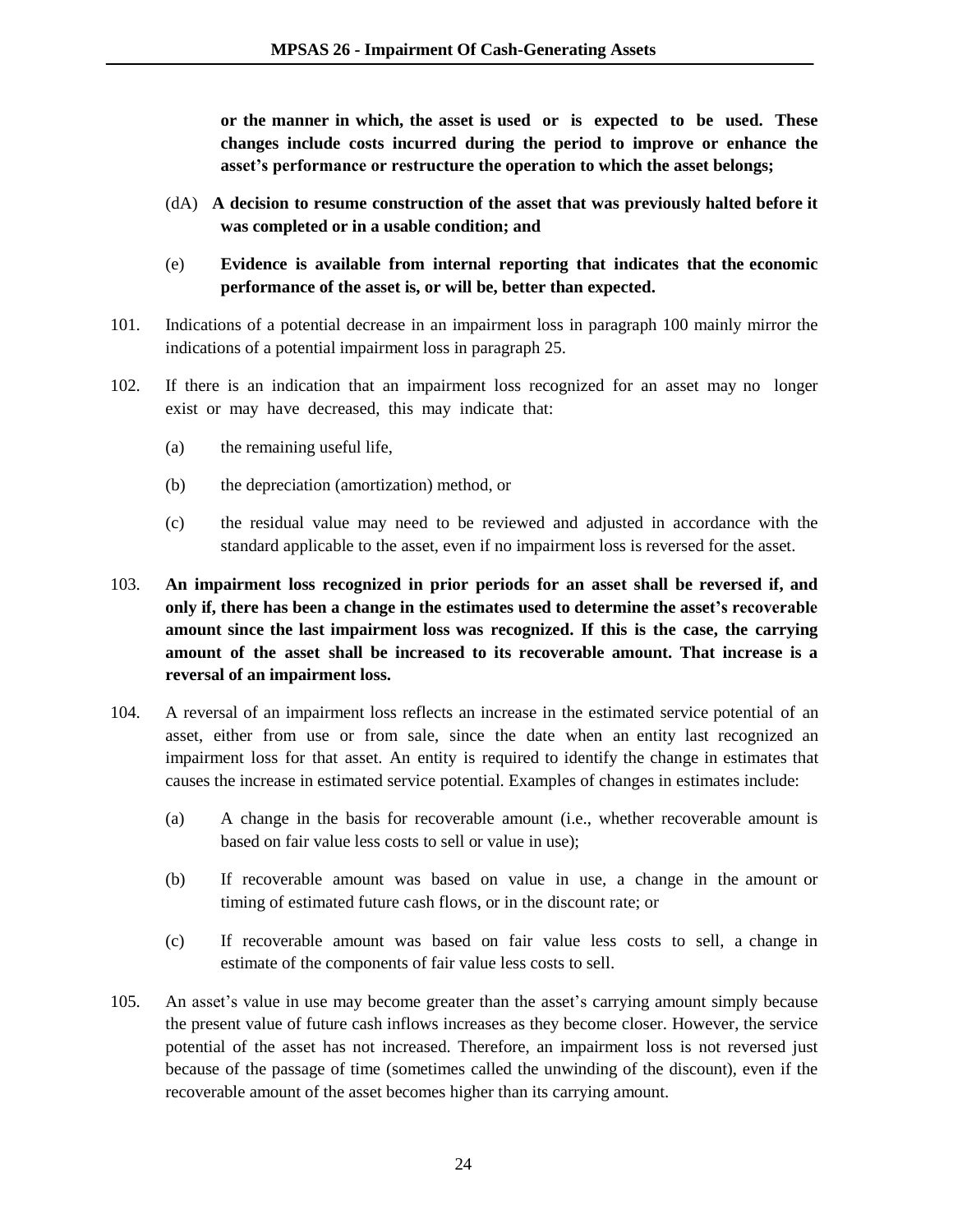CTOR

# **Reversing an Impairment Loss for an Individual Asset**

- ent<br>Public set 106. **The increased carrying amount of an asset attributable to a reversal of an impairment loss shall not exceed the carrying amount that would have been determined (net of amortization or depreciation) had no impairment loss been recognized for the asset in prior years.**
- 107. Any increase in the carrying amount of an asset above the carrying amount that would have been determined (net of amortization or depreciation) had no impairment loss been recognized for the asset in prior years is a revaluation. In accounting for such a revaluation, an entity applies the standard applicable to the asset.
- 108. **A reversal of an impairment loss for an asset shall be recognized immediately in surplus or deficit**.
- 109. **After a reversal of an impairment loss is recognized, the depreciation (amortization) charge for the asset shall be adjusted in future periods to allocate the asset's revised carrying amount, less its residual value (if any), on a systematic basis over its remaining useful life.**

## **Reversing an Impairment Loss for a Cash-Generating Unit**

- 110. **A reversal of an impairment loss for a cash-generating unit shall be allocated to the cash-generating assets of the unit pro rata with the carrying amounts of those assets. These increases in carrying amounts shall be treated as reversals of impairment losses for individual assets and recognized in accordance with paragraph 110. No part of the amount of such a reversal shall be allocated to a non-cash-generating asset contributing service potential to a cash-generating unit.**
- 111. **In allocating a reversal of an impairment loss for a cash-generating unit in accordance with paragraph 110, the carrying amount of an asset shall not be increased above the lower of:**
	- (a) **Its recoverable amount (if determinable); and**
	- (b) **The carrying amount that would have been determined (net of amortization or depreciation) if no impairment loss had been recognized for the asset in prior periods.**

**The amount of the reversal of the impairment loss that would otherwise have been allocated to the asset shall be allocated pro rata to the other assets of the unit.**

# **Redesignation of Assets**

112. **The redesignation of an asset from a cash-generating asset to a non-cash- generating asset or from a non-cash-generating asset to a cash-generating asset shall only occur when there is clear evidence that such a redesignation is appropriate. A redesignation, by itself, does not necessarily trigger an impairment test or a reversal of an impairment**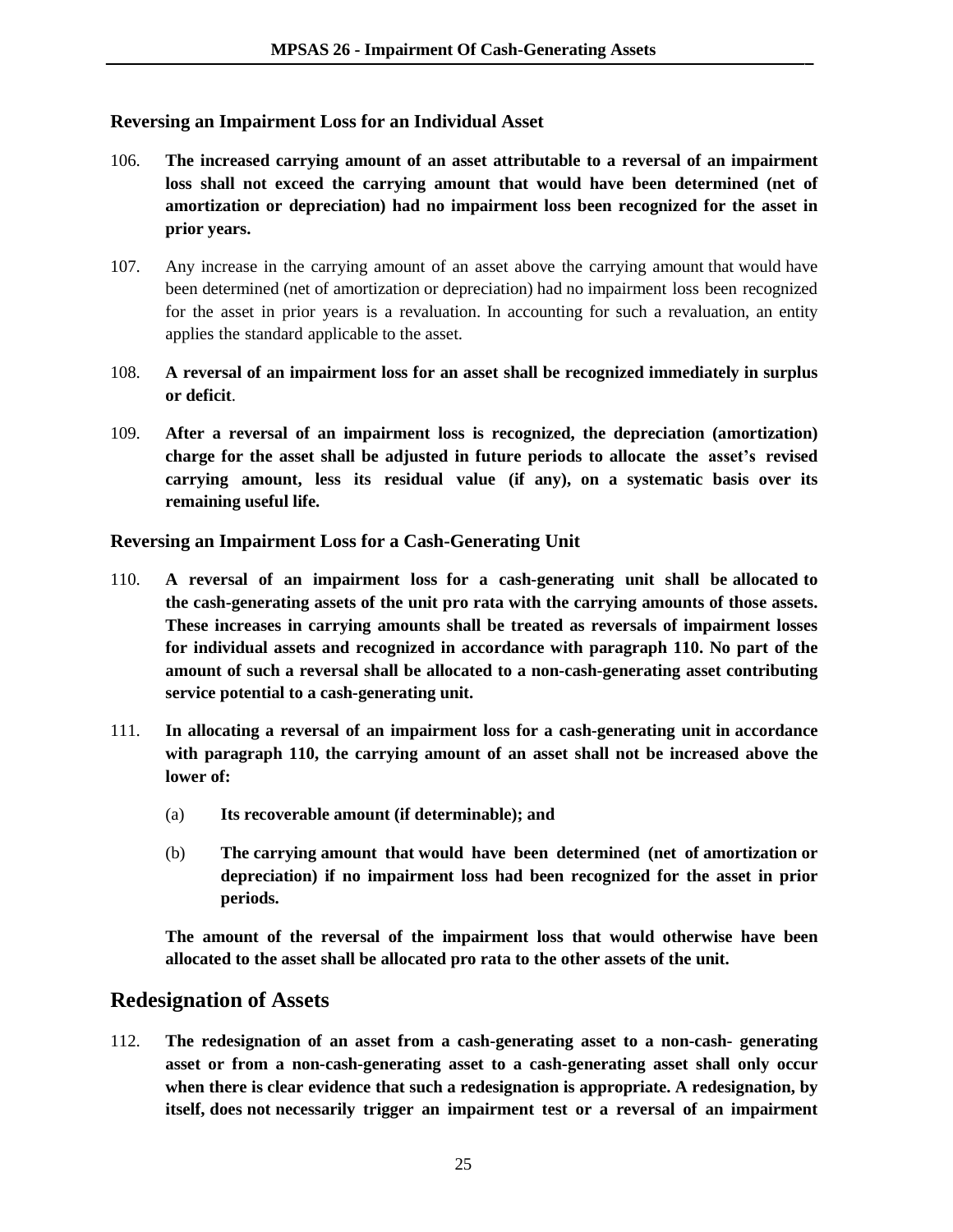**loss. At the subsequent reporting date after a redesignation, an entity shall consider, as a minimum, the listed indications in paragraph 25.**

113. There are circumstances in which public sector entities may decide that it is appropriate to redesignate a cash-generating asset as a non-cash-generating asset. For example, an effluent treatment plant was constructed primarily to treat industrial effluent from an industrial estate at commercial rates, and excess capacity has been used to treat effluent from a social housing unit, for which no charge is made. The industrial estate has recently closed and, in future, the site will be developed for social housing purposes. In light of the closure of the industrial estate, the public sector entity decides to redesignate the effluent treatment plant as a noncash-generating asset.

# **Disclosure**

- 114. **An entity shall disclose the criteria developed by the entity to distinguish cash-generating assets from non-cash-generating assets.**
- 115. **An entity shall disclose the following for each class of assets:**
	- (a) **The amount of impairment losses recognized in surplus or deficit during the period, and the line item(s) of the statement of financial performance in which those impairment losses are included.**
	- (b) **The amount of reversals of impairment losses recognized in surplus or deficit during the period, and the line item(s) of the statement of financial performance in which those impairment losses are reversed.**
- 116. In some cases it may be not be clear whether the primary objective of holding an asset is to generate a commercial return. That judgment is needed to determine whether to apply this Standard or MPSAS 21. Paragraph 114 requires the disclosure of the criteria used for distinguishing cash-generating and non-cash-generating assets.
- 117. A class of assets is a grouping of assets of a similar nature or function in an entity's operations that is shown as a single item for the purpose of disclosure in the financial statements.
- 118. The information required in paragraph 115 may be presented with other information disclosed for the class of assets. For example, this information may be included in a reconciliation of the carrying amount of property, plant, and equipment at the beginning and end of the period, as required by MPSAS 17.
- 119. **An entity that reports segment information in accordance with MPSAS 18,** *Segment Reporting***, shall disclose the following for each reported segment based on an entity's reporting format:**
	- (a) **The amount of impairment losses recognized in surplus or deficit during the period; and**
	- (b) **The amount of reversals of impairment losses recognized in surplus or deficit**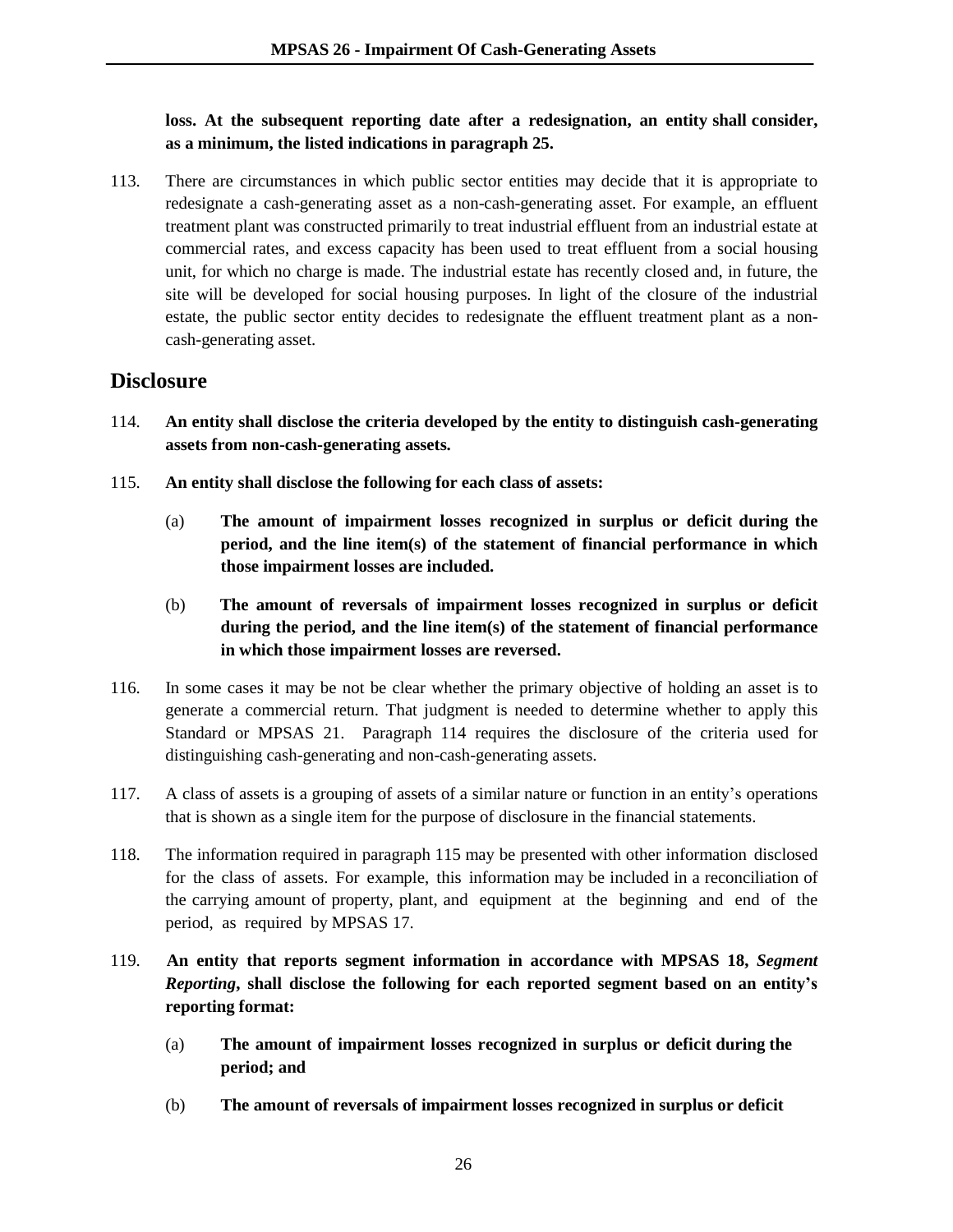**during the period.**

- 120. **An entity shall disclose the following for each material impairment loss recognized or reversed during the period for a cash-generating asset or a cash-generating unit:**
	- (a) **The events and circumstances that led to the recognition or reversal of the impairment loss;**
	- (b) **The amount of the impairment loss recognized or reversed;**
	- (c) **For a cash-generating asset:**
		- (i) **The nature of the asset; and**
		- (ii) **If the entity reports segment information in accordance with MPSAS 18, the reported segment to which the asset belongs, based on the entity's reporting format.**
	- (d) **For a cash-generating unit:**
		- (i) **A description of the cash-generating unit (such as whether it is a product line, a plant, a business operation, a geographical area, or a reported segment);**
		- (ii) **The amount of the impairment loss recognized or reversed by class of assets, and, if the entity reports segment information in accordance with MPSAS 18, by reported segment based on the entity's reporting format; and**
		- (iii) **If the aggregation of assets for identifying the cash- generating unit has changed since the previous estimate of the cash-generating unit's recoverable amount (if any), a description of the current and former way of aggregating assets and the reasons for changing the way the cash- generating unit is identified.**
	- (e) **Whether the recoverable amount of the asset is its fair value less costs to sell or its value in use;**
	- (f) **If the recoverable amount is fair value less costs to sell, the basis used to determine fair value less costs to sell (such as whether fair value was determined by reference to an active market); and**
	- (g) **If the recoverable amount is value in use, the discount rate(s) used in the current estimate and previous estimate (if any) of value in use.**
- 121. **An entity shall disclose the following information for the aggregate impairment losses and the aggregate reversals of impairment losses recognized during the period for which no information is disclosed in accordance with paragraph 120:**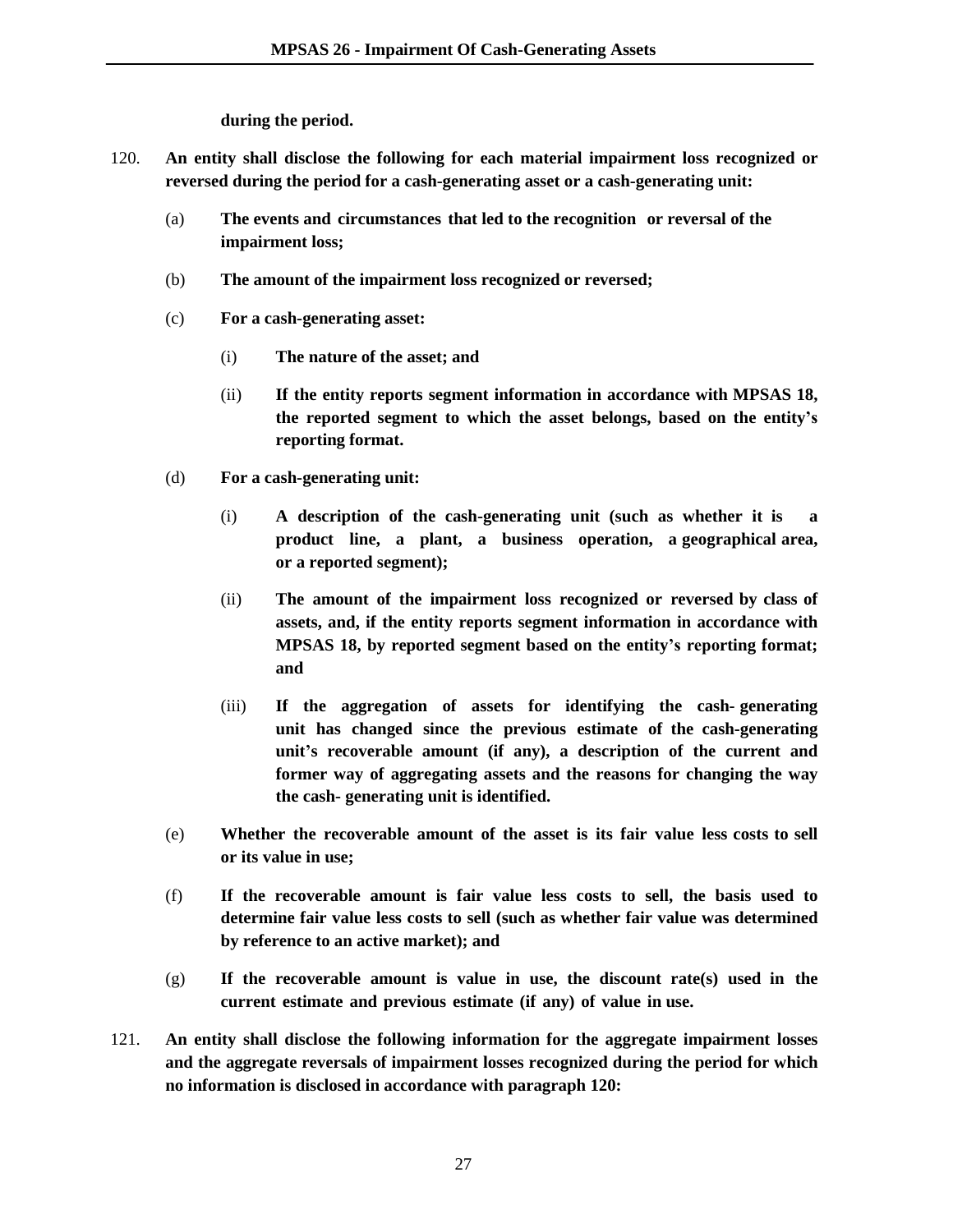- (a) **The main classes of assets affected by impairment losses and the main classes of assets affected by reversals of impairment losses; and**
- (b) **The main events and circumstances that led to the recognition of these impairment losses and reversals of impairment losses.**
- 122. An entity is encouraged to disclose assumptions used to determine the recoverable amount of assets during the period. However, paragraph 123 requires an entity to disclose information about the estimates used to measure the recoverable amount of a cash-generating unit when an intangible asset with an indefinite useful life is included in the carrying amount of that unit.

# **Disclosure of Estimates used to Measure Recoverable Amounts of Cash-Generating Units Containing Intangible Assets with Indefinite Useful Lives**

- 123. **An entity shall disclose the information required by (a)**–**(e) for each cash- generating unit for which the carrying amount of intangible assets with indefinite useful lives allocated to that unit is significant in comparison with the entity's total carrying amount of intangible assets with indefinite useful lives:**
	- (a) **The carrying amount of intangible assets with indefinite useful lives allocated to the unit;**
	- (b) **The basis on which the unit's recoverable amount has been determined (i.e., value in use or fair value less costs to sell);**
	- (c) **If the unit's recoverable amount is based on value in use:**
		- (i) **A description of each key assumption on which management has based its cash flow projections for the period covered by the most recent budgets/forecasts. Key assumptions are those to which the unit's recoverable amount is most sensitive;**
		- (ii) **A description of management's approach to determining the value(s) assigned to each key assumption, whether those value(s) reflect past experience or, if appropriate, are consistent with external sources of information, and, if not, how and why they differ from past experience or external sources of information;**
		- (iii) **The period over which management has projected cash flows based on financial budgets/forecasts approved by management and, when a period greater than five years is used for a cash-generating unit, an explanation of why that longer period is justified;**
		- (iv) **The growth rate used to extrapolate cash flow projections beyond the period covered by the most recent budgets/forecasts, and the justification for using any growth rate that exceeds the long-term average growth rate for the products, industries, or country or countries in which**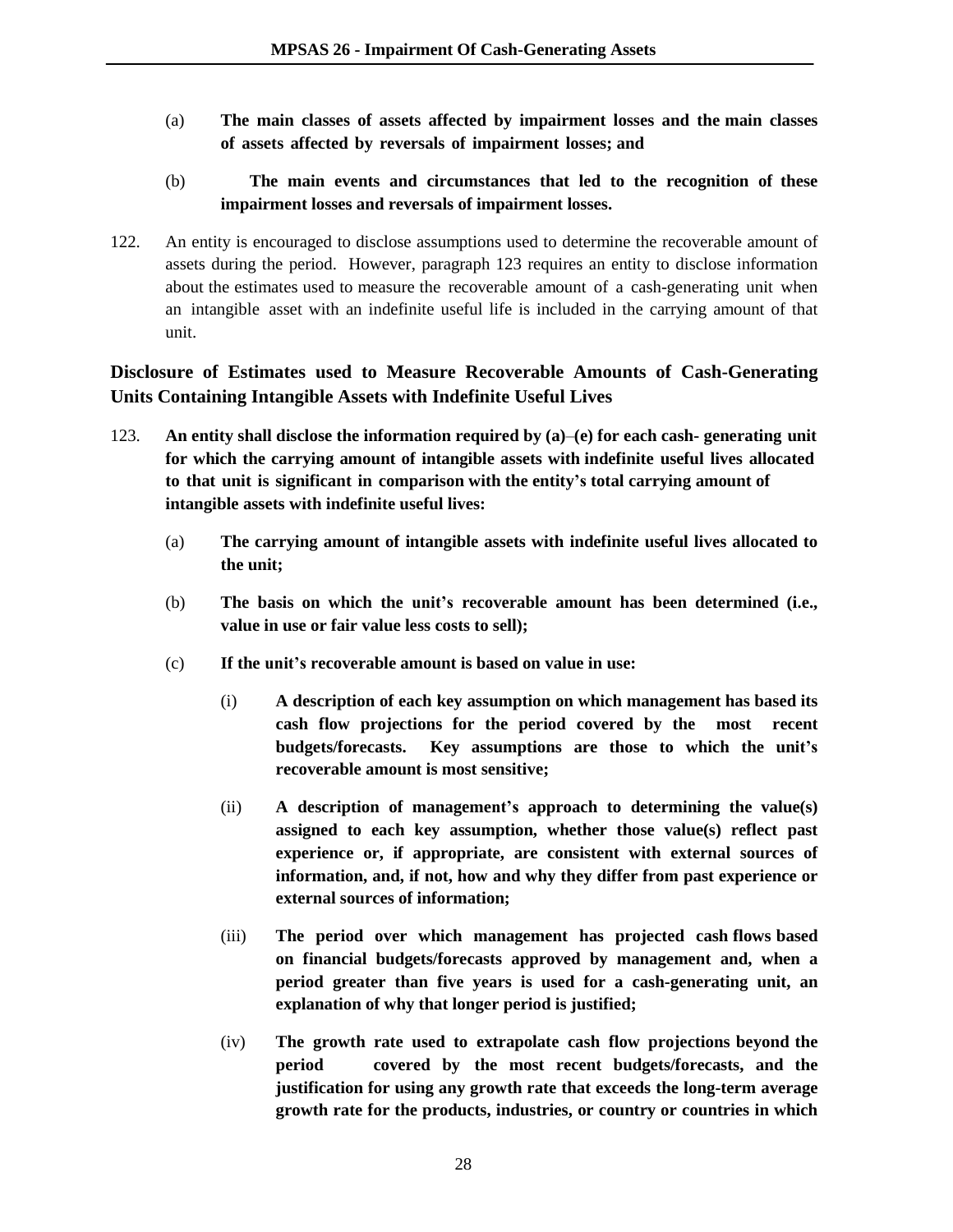**the entity operates, or for the market to which the unit is dedicated; and**

- (v) **The discount rate(s) applied to the cash flow projections.**
- (d) **If the unit's recoverable amount is based on fair value less costs to sell, the methodology used to determine fair value less costs to sell. If fair value less costs to sell is not determined using an observable market price for the unit, the following information shall also be disclosed:**
	- (i) **A description of each key assumption on which management has based its determination of fair value less costs to sell.**

**Key assumptions are those to which the unit's recoverable amount is most sensitive; and**

(ii) **A description of management's approach to determining the value (or values) assigned to each key assumption, whether those values reflect past experience or, if appropriate, are consistent with external sources of information, and, if not, how and why they differ from past experience or external sources of information.**

> **If fair value less costs to sell is determined using discounted cash flow projections, the following information shall also be disclosed:**

- (iii) **The period over which management has projected cash flows;**
- (iv) **The growth rate used to extrapolate cash flow projections; and**
- (v) **The discount rate(s) applied to the cash flow projections.**
- (e) **If a reasonably possible change in a key assumption on which management has based its determination of the unit's recoverable amount would cause the unit's carrying amount to exceed its recoverable amount:**
	- (i) **The amount by which the unit's recoverable amount would exceed its carrying amount;**
	- (ii) **The value assigned to the key assumption; and**
	- (iii) **The amount by which the value assigned to the key assumption must change, after incorporating any consequential effects of that change on the other variables used to measure recoverable amount, in order for the unit's recoverable amount to be equal to its carrying amount.**
- 124. **If some or all of the carrying amount of intangible assets with indefinite useful lives is allocated across multiple cash-generating units, and the amount so allocated to each unit is not significant in comparison with the entity's total carrying amount of intangible assets with indefinite useful lives, that fact shall be disclosed, together with the aggregate carrying amount of intangible assets with indefinite useful lives allocated to those units. In addition, if:**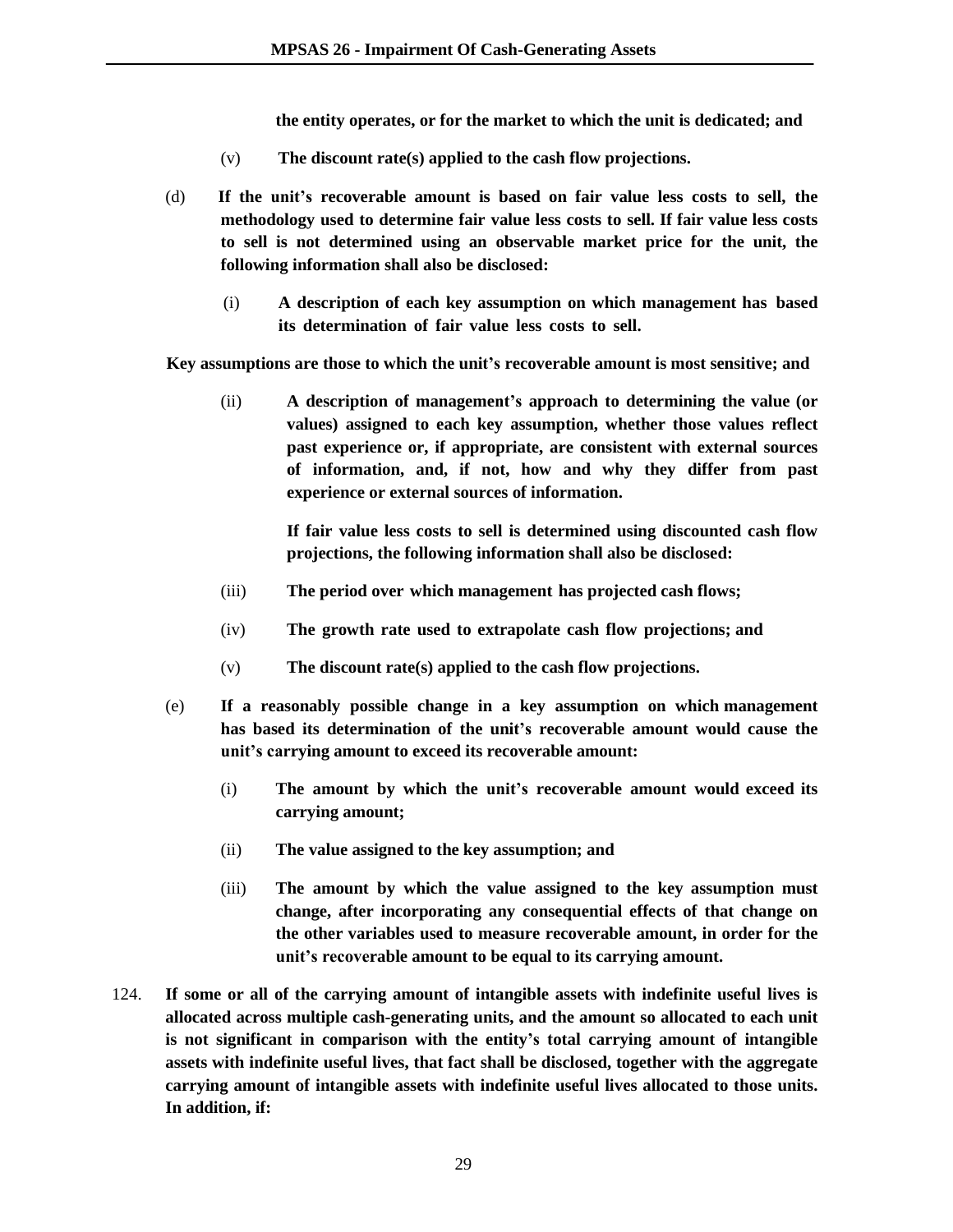- (i) **the recoverable amounts of any of those units are based on the same key assumption(s), and**
- (ii) **the aggregate carrying amount of intangible assets with indefinite useful lives allocated to them is significant in comparison with the entity's total carrying amount of intangible assets with indefinite useful lives, an entity shall disclose that fact, together with:**
	- (a) **The aggregate carrying amount of intangible assets with indefinite useful lives allocated to those units;**
	- (b) **A description of the key assumption(s);**
	- (c) **A description of management's approach to determining the value(s) assigned to the key assumption(s), whether those value(s) reflect past experience or, if appropriate, are consistent with external sources of information, and if not, how and why they differ from past experience or external sources of information;**
	- (d) **If a reasonably possible change in the key assumption(s) would cause the aggregate of the units' carrying amounts to exceed the aggregate of their recoverable amounts:**
		- (i) **The amount by which the aggregate of the units' recoverable amounts would exceed the aggregate of their carrying amounts;**
		- (ii) **The value(s) assigned to the key assumption(s); and**
		- (iii) **The amount by which the value(s) assigned to the key assumption(s) must change, after incorporating any consequential effects of the change on the other variables used to measure recoverable amount, in order for the aggregate of the units' recoverable amounts to be equal to the aggregate of their carrying amounts.**
- 125. The most recent detailed calculation made in a preceding period of the recoverable amount of a cash-generating unit may, in accordance with paragraph 37, be carried forward and used in the impairment test for that unit in the current period, provided specified criteria are met. When this is the case, the information for that unit that is incorporated into the disclosures required by paragraphs 123 and 124 relate to the carried forward calculation of recoverable amount.

# **Effective Date**

126. **An entity shall apply this Standard for annual financial statements covering periods beginning on or after January 1, 2017. Earlier application is encouraged. If an entity applies this Standard for a period beginning before January 1, 2017, it shall disclose**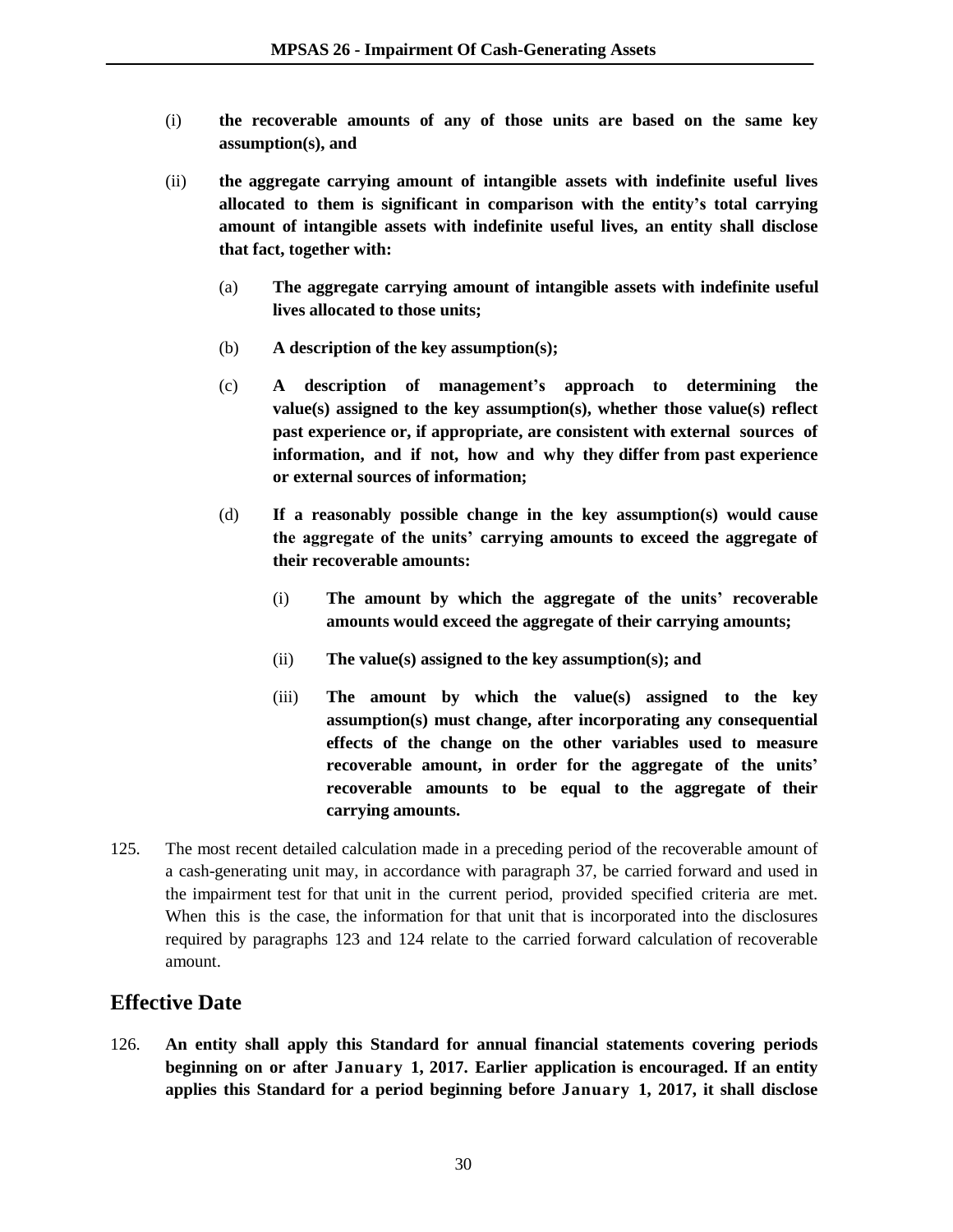# **that fact.**

127. When an entity adopts the accrual basis of accounting as defined by MPSASs for financial reporting purposes subsequent to this effective date, this Standard applies to the entity's annual financial statements covering periods beginning on or after the date of adoption.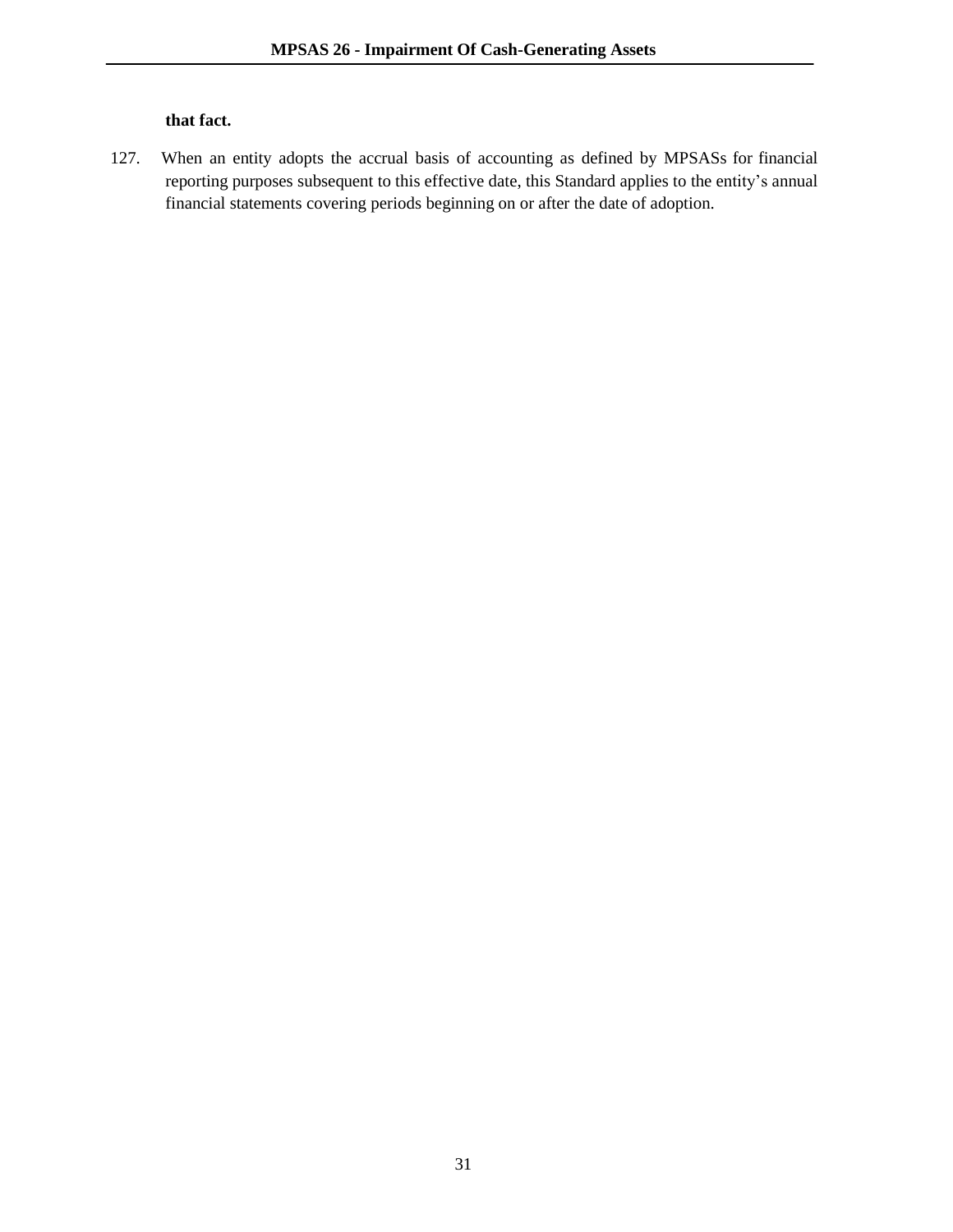# **Appendix A**

# **Application Guidance**

*This Appendix is an integral part of MPSAS 26.*

### **Using Present Value Techniques to Measure Value in Use**

*This guidance uses the term "asset," but equally applies to a group of assets forming a cashgenerating unit.*

#### *The Components of a Present Value Measurement*

- AG1. The following elements together capture the economic differences between cash-generating assets:
	- (a) An estimate of the future cash flow, or, in more complex cases, series of future cash flows that the entity expects to derive from the asset;
	- (b) Expectations about possible variations in the amount or timing of those cash flows;
	- (c) The time value of money, represented by the current market risk-free rate of interest;
	- (d) The price for bearing the uncertainty inherent in the asset; and
	- (e) Other, sometimes unidentifiable, factors (such as illiquidity) that market participants would reflect in pricing the future cash flows the entity expects to derive from the asset.
- AG2. This appendix contrasts two approaches to computing present value, either of which may be used to estimate the value in use of an asset, depending on the circumstances. Under the traditional approach, adjustments for factors (b)–(e) described in paragraph AG1 are embedded in the discount rate. Under the expected cash flow approach, factors (b), (d) and (e) cause adjustments in arriving at risk-adjusted expected cash flows. Whichever approach an entity adopts to reflect expectations about possible variations in the amount or timing of future cash flows, the result should be to reflect the expected present value of the future cash flows, i.e., the weighted average of all possible outcomes.

## *General Principles*

- AG3. The techniques used to estimate future cash flows and interest rates will vary from one situation to another depending on the circumstances surrounding the asset in question. However, the following general principles govern any application of present value techniques in measuring assets:
	- (a) Interest rates used to discount cash flows should reflect assumptions that are consistent with those inherent in the estimated cash flows. Otherwise, the effect of some assumptions will be double-counted or ignored. For example, a discount rate of 12 percent might be applied to contractual cash flows of a loan receivable. That rate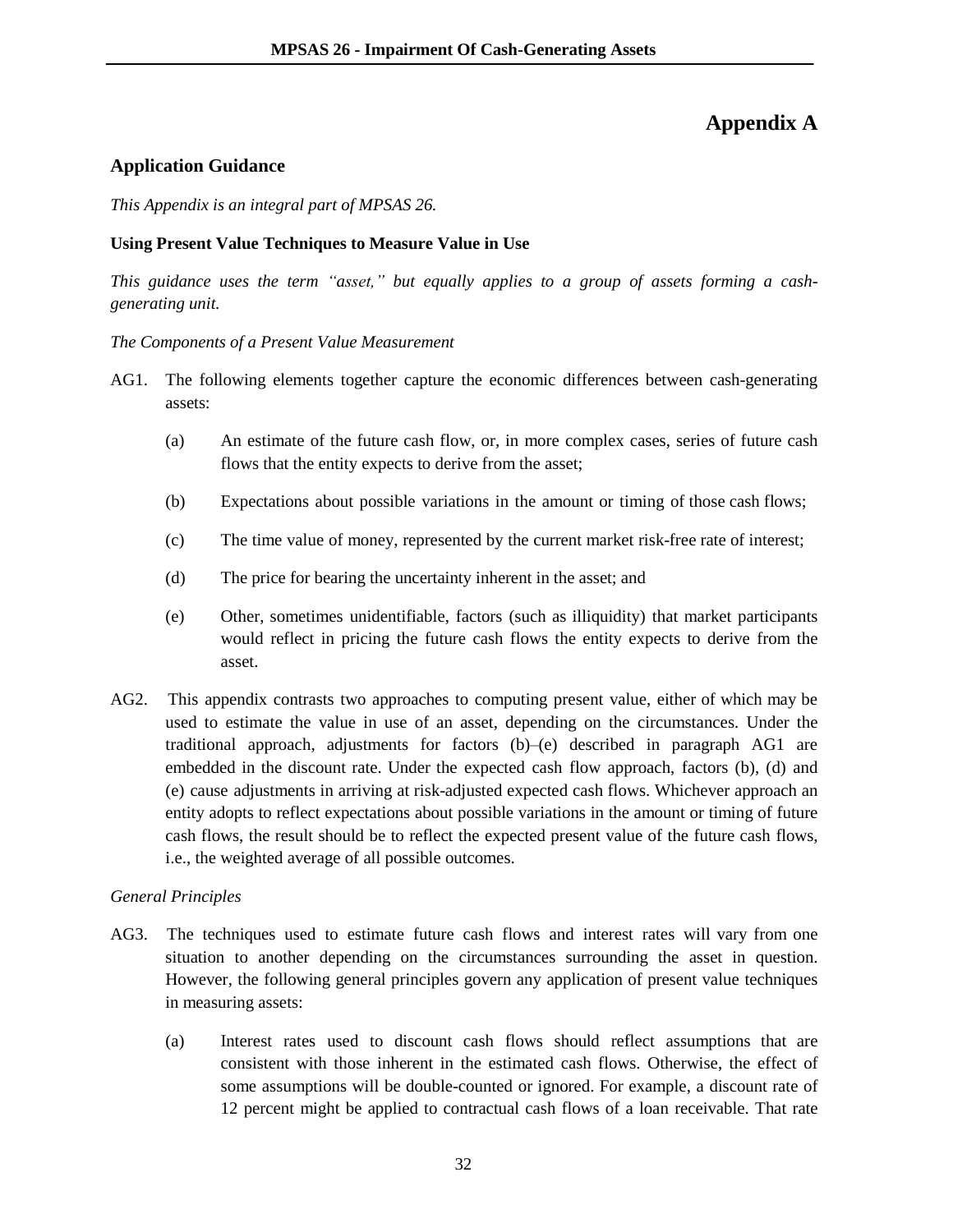reflects expectations about future defaults from loans with particular characteristics. That same 12 percent rate should not be used to discount expected cash flows, because those cash flows already reflect assumptions about future defaults.

- (b) Estimated cash flows and discount rates should be free from both bias and factors unrelated to the asset in question. For example, deliberately understating estimated net cash flows to enhance the apparent future profitability of an asset introduces a bias into the measurement.
- (c) Estimated cash flows or discount rates should reflect the range of possible outcomes rather than a single most likely minimum or maximum possible amount.

#### *Traditional and Expected Cash Flow Approaches to Present Value*

#### **Traditional Approach**

- AG4. Accounting applications of present value have traditionally used a single set of estimated cash flows and a single discount rate, often described as the rate commensurate with the risk. In effect, the traditional approach assumes that a single discount rate convention can incorporate all the expectations about the future cash flows and the appropriate risk premium. Therefore, the traditional approach places most of the emphasis on selection of the discount rate.
- AG5. In some circumstances, such as those in which comparable assets can be observed in the marketplace, a traditional approach is relatively easy to apply. For assets with contractual cash flows, it is consistent with the manner in which marketplace participants describe assets, as in a 12 percent bond.
- AG6. However, the traditional approach may not appropriately address some complex measurement problems, such as the measurement of non-financial assets for which no market for the item or a comparable item exists. A proper search for the rate commensurate with the risk requires analysis of at least two items − an asset that exists in the marketplace and has an observed interest rate and the asset being measured. The appropriate discount rate for the cash flows being measured must be inferred from the observable rate of interest in that other asset. To draw that inference, the characteristics of the other asset's cash flows must be similar to those of the asset being measured. Therefore, the measurer must do the following:
	- (a) Identify the set of cash flows that will be discounted;
	- (b) Identify another asset in the marketplace that appears to have similar cash flow characteristics;
	- (c) Compare the cash flow sets from the two items to ensure that they are similar (for example, are both sets contractual cash flows, or is one contractual and the other an estimated cash flow?);
	- (d) Evaluate whether there is an element in one item that is not present in the other (for example, is one less liquid than the other?); and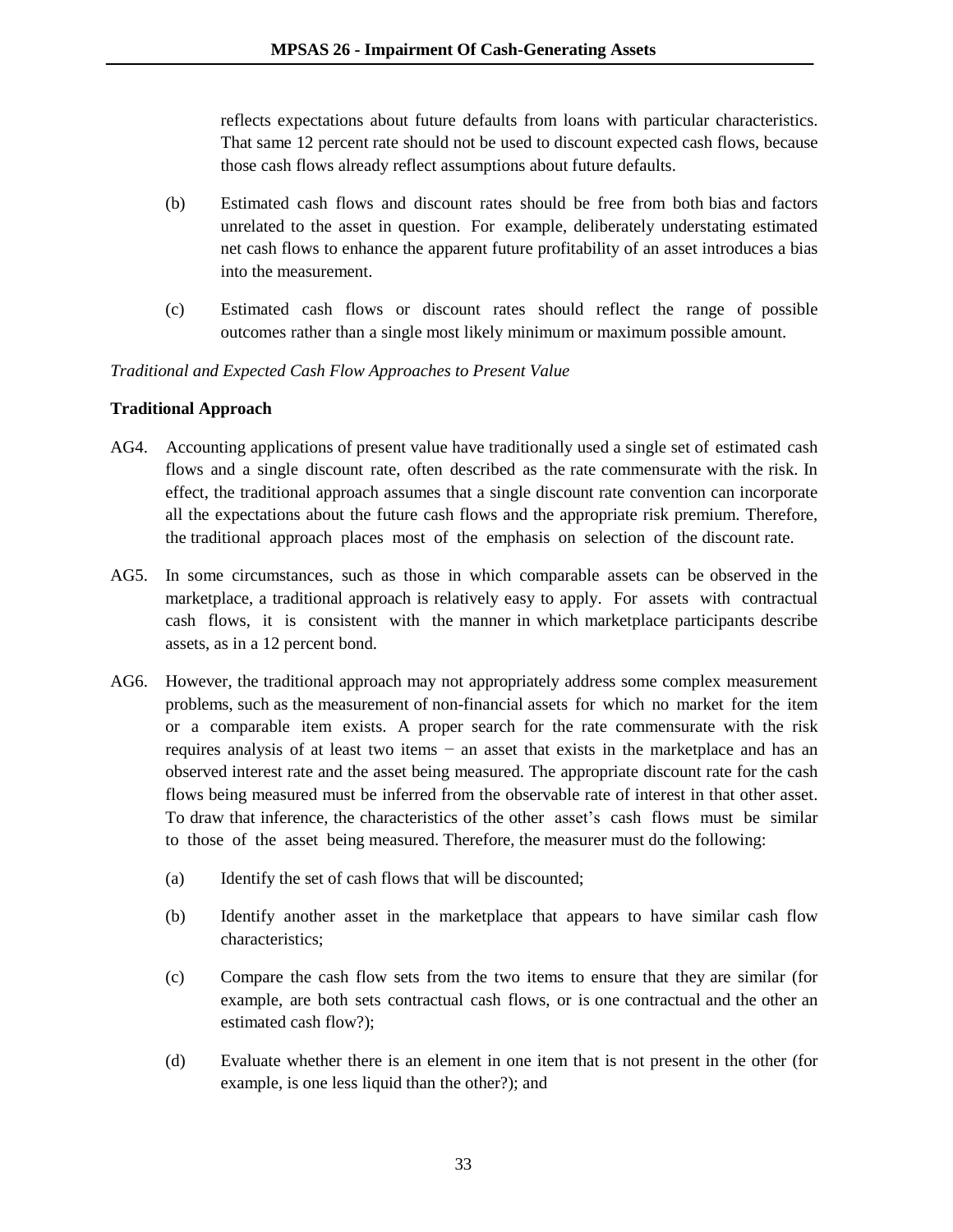(e) Evaluate whether both sets of cash flows are likely to behave (i.e., vary) in a similar fashion in changing economic conditions.

#### **Expected Cash Flow Approach**

- AG7. The expected cash flow approach is, in some situations, a more effective measurement tool than the traditional approach. In developing a measurement, the expected cash flow approach uses all expectations about possible cash flows instead of the single most likely cash flow. For example, a cash flow might be RM100, RM 200, or RM 300, with probabilities of 10 percent, 60 percent and 30 percent, respectively. The expected cash flow is RM 220. The expected cash flow approach thus differs from the traditional approach by focusing on direct analysis of the cash flows in question and on more explicit statements of the assumptions used in the measurement.
- AG8. The expected cash flow approach also allows use of present value techniques when the timing of cash flows is uncertain. For example, a cash flow of RM 1,000 may be received in one year, two years, or three years, with probabilities of 10 percent, 60 percent, and 30 percent, respectively. The example below shows the computation of expected present value in that situation.

| Present value of RM1,000 in 1 year at 5%      |           | RM 952.38 |
|-----------------------------------------------|-----------|-----------|
| Probability                                   | 10 %      | RM 95.24  |
| Present value of RM 1,000 in 2 years at 5.25% | RM 902.73 |           |
| Probability                                   | 60 %      | RM 541.64 |
| Present value of RM 1,000 in 3 years at 5.50% | RM851.61  |           |
| Probability                                   | 30 %      | RM 255.48 |
| Expected present value                        |           | RM 892.36 |

- AG9. The expected present value of RM892.36 differs from the traditional notion of a best estimate of RM 902.73 (the 60 percent probability). A traditional present value computation applied to this example requires a decision about which of the possible timings of cash flows to use and, accordingly, which would not reflect the probabilities of other timings. This is because the discount rate in a traditional present value computation cannot reflect uncertainties in timing.
- AG10. The use of probabilities is an essential element of the expected cash flow approach. Some question whether assigning probabilities to highly subjective estimates suggests greater precision than, in fact, exists. However, the proper application of the traditional approach (as described in paragraph A6) requires the same estimates and subjectivity without providing the computational transparency of the expected cash flow approach.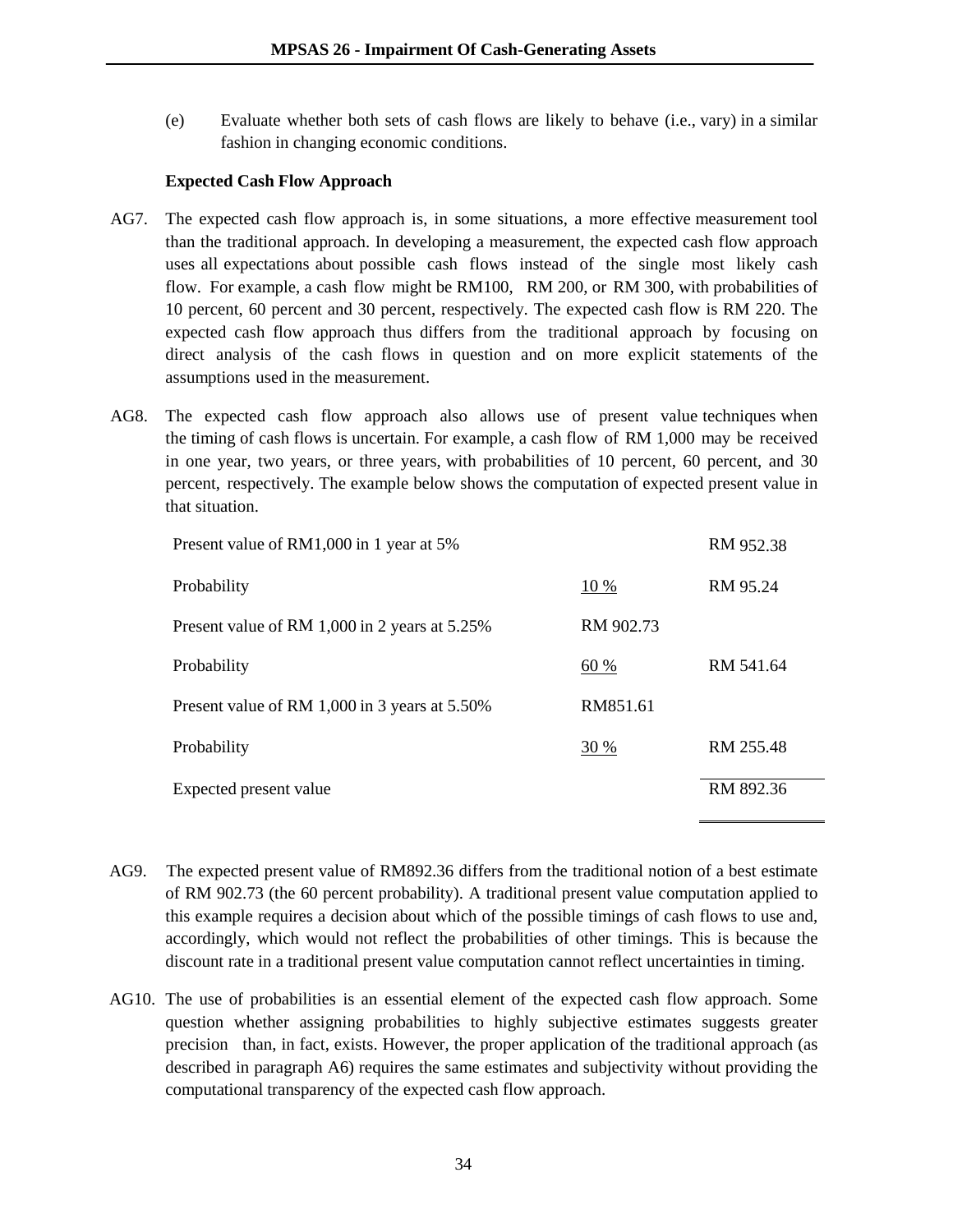- AG11. Many estimates developed in current practice already incorporate the elements of expected cash flows informally. In addition, accountants often face the need to measure an asset using limited information about the probabilities of possible cash flows. For example, an accountant might be confronted with the following situations:
	- (a) The estimated amount falls somewhere between RM 50 and RM 250, but no amount in the range is more likely than any other amount. Based on that limited information, the estimated expected cash flow is RM  $150$   $[(50+250)/2]$ ;
	- (b) The estimated amount falls somewhere between RM50 and RM250, and the most likely amount is RM 100. However, the probabilities attached to each amount are unknown. Based on that limited information, the estimated expected cash flow is RM133.33 [(50+100+250)/3]; or
	- (c) The estimated amount will be RM 50 (10 percent probability), RM 250 (30 percent probability), or RM100 (60 percent probability). Based on that limited information, the estimated expected cash flow is RM 140  $[(50 \times 0.10) + (250 \times 0.30) + (100 \times 0.60)].$ In each case, the estimated expected cash flow is likely to provide a better estimate of value in use than the minimum, most likely, or maximum amount taken alone.
- AG12. The application of an expected cash flow approach is subject to a cost- benefit constraint. In some cases, an entity may have access to extensive data and may be able to develop many cash flow scenarios. In other cases, an entity may not be able to develop more than general statements about the variability of cash flows without incurring substantial cost. The entity needs to balance the cost of obtaining additional information against the additional reliability that information will bring to the measurement.
- AG13. Some maintain that expected cash flow techniques are inappropriate for measuring a single item or an item with a limited number of possible outcomes. They offer an example of an asset with two possible outcomes: a 90 percent probability that the cash flow will be RM 10 and a 10 percent probability that the cash flow will be RM 1,000. They observe that the expected cash flow in that example is RM 109, and criticize that result as not representing either of the amounts that may ultimately be paid.
- AG14. Assertions like the one just outlined reflect underlying disagreement with the measurement objective. If the objective is accumulation of costs to be incurred, expected cash flows may not produce a representationally faithful estimate of the expected cost. However, this Standard is concerned with measuring the recoverable amount of an asset. The recoverable amount of the asset in this example is not likely to be RM 10, even though that is the most likely cash flow. This is because a measurement of RM 10 does not incorporate the uncertainty of the cash flow in the measurement of the asset. Instead, the uncertain cash flow is presented as if it were a certain cash flow. No rational entity would sell an asset with these characteristics for RM 10.

## *Discount Rate*

AG15. Whichever approach an entity adopts for measuring the value in use of an asset, interest rates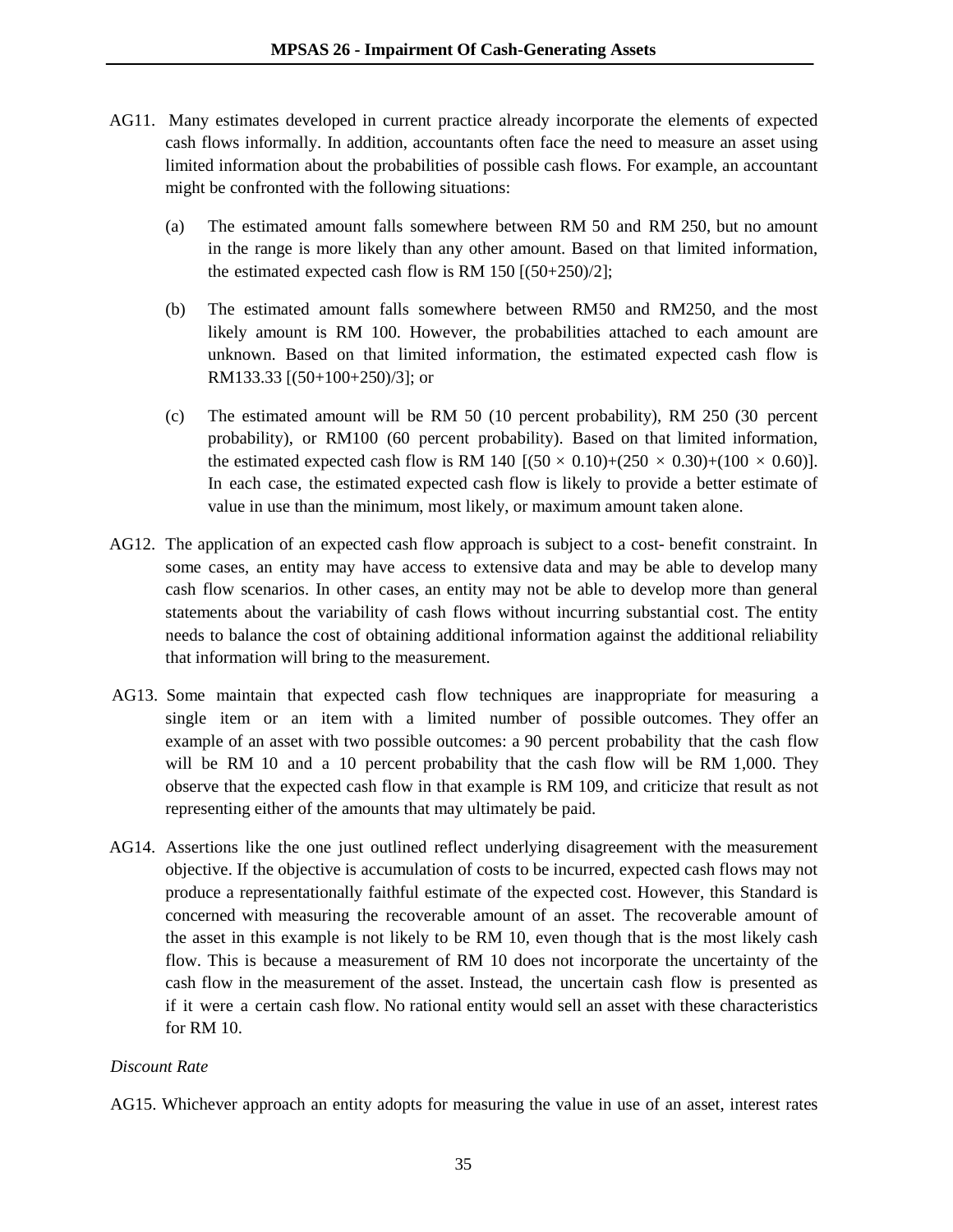used to discount cash flows should not reflect risks for which the estimated cash flows have been adjusted. Otherwise, the effect of some assumptions will be double-counted.

- AG16. When an asset-specific rate is not directly available from the market, an entity uses surrogates to estimate the discount rate. The purpose is to estimate, as far as possible, a market assessment of:
	- (a) The time value of money for the periods until the end of the asset's useful life; and
	- (b) Factors (b), (d) and (e) described in paragraph AG1, to the extent those factors have not caused adjustments in arriving at estimated cash flows.
- AG17. As a starting point in making such an estimate, the entity might take into account the following rates:
	- (a) The entity's weighted average cost of capital determined using techniques such as the Capital Asset Pricing Model;
	- (b) The entity's incremental borrowing rate; and
	- (c) Other market borrowing rates.
- AG18. However, these rates must be adjusted:
	- (a) To reflect the way that the market would assess the specific risks associated with the asset's estimated cash flows; and
	- (b) To exclude risks that are not relevant to the asset's estimated cash flows or for which the estimated cash flows have been adjusted. Consideration should be given to risks such as country risk, currency risk, and price risk.
- AG19. The discount rate is independent of the entity's capital structure and the way the entity financed the purchase of the asset, because the future cash flows expected to arise from an asset do not depend on the way in which the entity financed the purchase of the asset.
- AG20. Paragraph 68 requires the discount rate used to be a pre-tax rate. Therefore, when the basis used to estimate the discount rate is post-tax, that basis is adjusted to reflect a pre-tax rate.
- AG21. An entity normally uses a single discount rate for the estimate of an asset's value in use. However, an entity uses separate discount rates for different future periods where value in use is sensitive to a difference in risks for different periods or to the term structure of interest rates.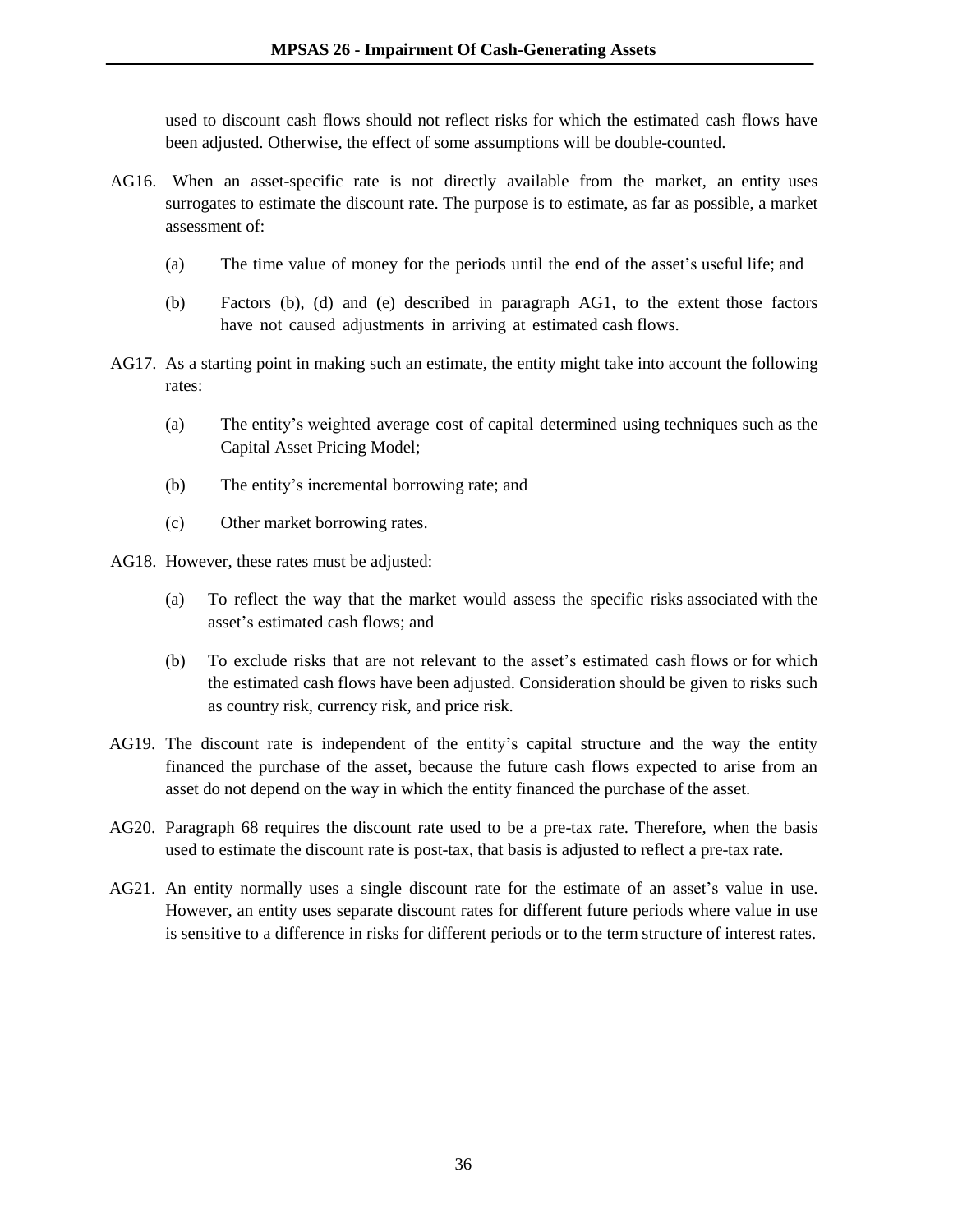# **Illustrative Decision Tree**

*This decision tree accompanies, but is not part of, MPSAS 26.*

*For simplicity and clarity, this flowchart assumes that any asset that is part of a CGU also contributes service potential to non-cash-generating activities. When an asset only contributes service potential to one or more CGUs, but not to non-cash- generating activities, entities refer to the relevant international and national accounting standard dealing with such circumstances in accordance with paragraph 96.*

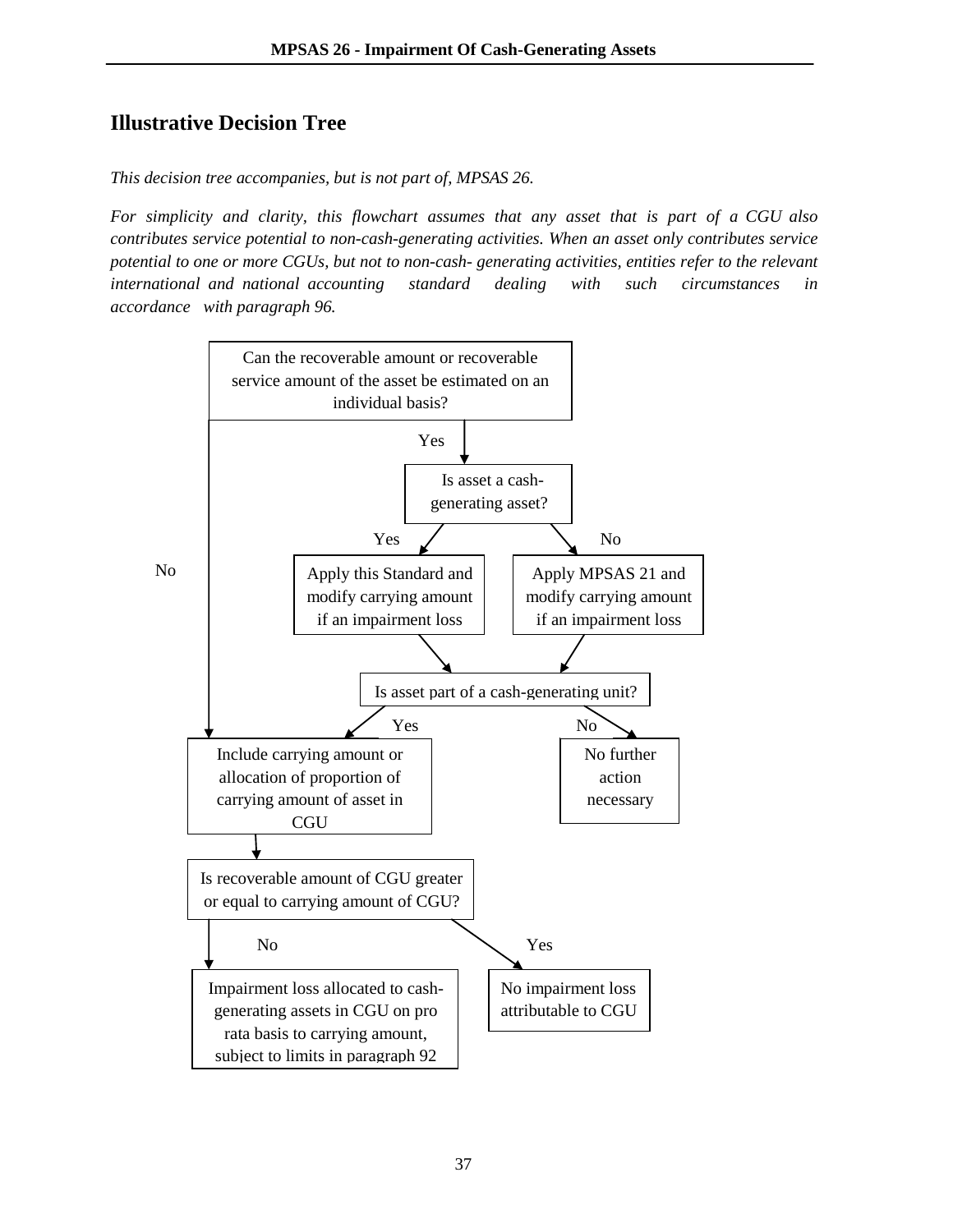# **Implementation Guidance**

*This guidance accompanies, but is not part of, MPSAS 26.*

*Most assets held by public sector entities are non-cash-generating assets, and accounting for their impairment should be undertaken in accordance with MPSAS 21.*

*In those circumstances when an asset held by a public sector entity is held with the objective of generating a commercial return, the provisions of this Standard should be followed. Most cashgenerating assets will arise in business activities run by government agencies that do not meet the definition of a GBE. An example is a seed- producing unit run on a commercial basis that is part of an agricultural research entity.*

*For the purposes of all these examples, a public sector entity that is not a GBE undertakes commercial activities.*

## **Identification of Cash-Generating Units**

*The purpose of this example is:*

- (a) *To indicate how cash-generating units are identified in various situations; and*
- (b) *To highlight certain factors that an entity may consider in identifying the cash-generating unit to which an asset belongs.*

### **A―Reduction in Demand Related to a Single-Product Unit**

#### *Background*

IG1. A government has an electricity-generating utility. The utility has two turbine generators in a single electric plant. In the current period, a major manufacturing plant in the area closed and demand for power was significantly reduced. In response, the government shut down one of the generators.

#### *Analysis*

IG2. The individual turbine generators do not generate cash flows in and of themselves. Therefore the cash-generating unit to be used in determining an impairment is the electric plant as a whole.

## **B―Government Air Freight Unit that Leases an Aircraft**

#### *Background*

IG3. M is the air freight unit of a government entity. It operates three aircraft, a landing strip, and a number of hangers and other buildings, including maintenance and fueling facilities. Because of declining demand for its services, M leases one aircraft for a five-year period to a private sector entity.

Under the terms of the lease, M is required to allow the lessee to use the landing strip and is responsible for all maintenance to the aircraft.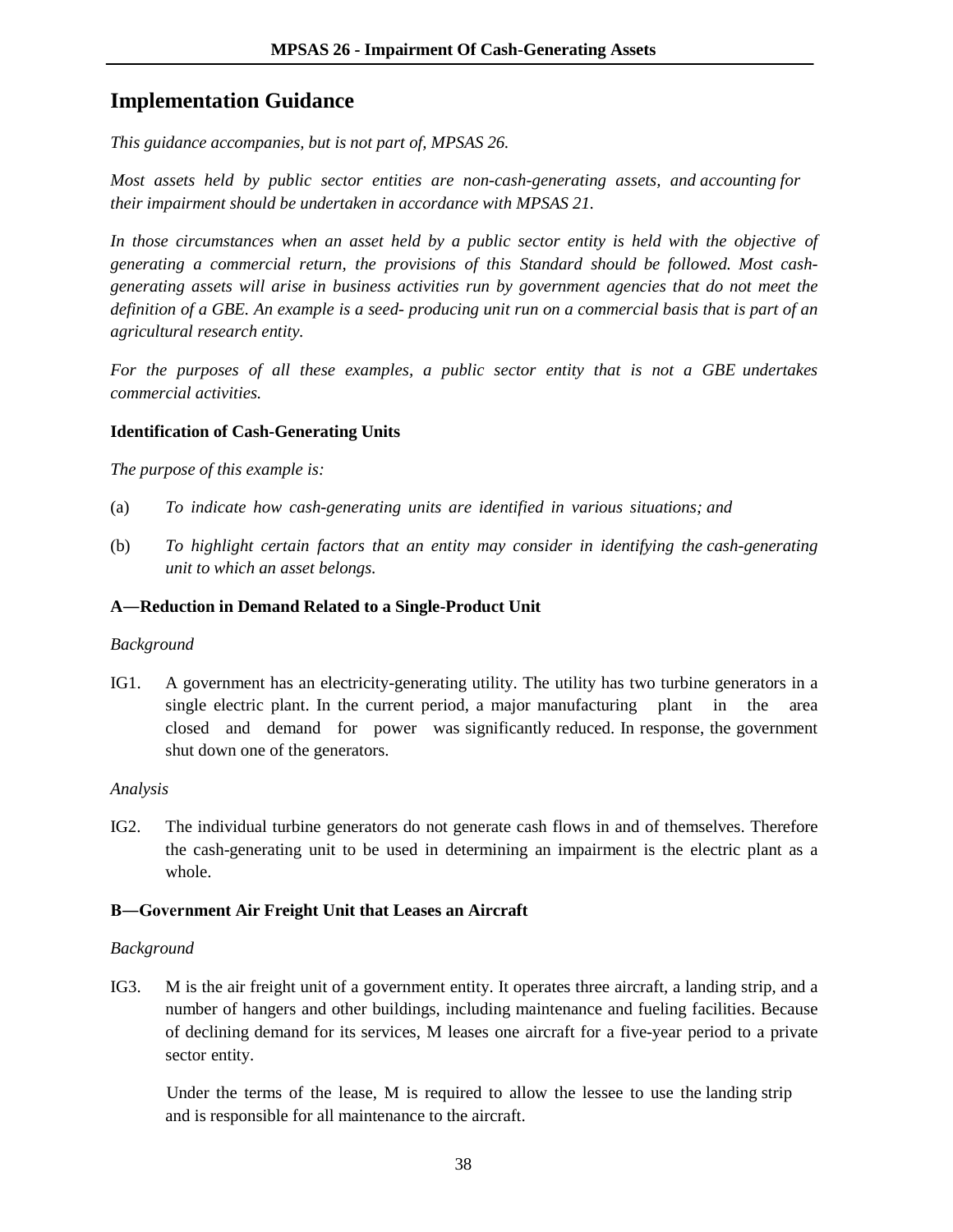#### *Analysis*

IG4. Because of the terms of the lease, the leased aircraft cannot be considered to generate cash inflows that are largely independent of the cash inflows from M as a whole. Therefore, it is likely that the cash-generating unit to which the aircraft belongs is M as a whole.

# **C―Crushing Plant in Waste Disposal Entity**

### *Background*

IG5. A municipality runs a waste disposal entity that owns a crushing plant to support its waste disposal activities. The crushing plant could be sold only for scrap value, and it does not generate cash inflows that are largely independent of the cash inflows from the other assets of the waste disposal entity.

#### *Analysis*

IG6. It is not possible to estimate the recoverable amount of the crushing plant, because its value in use cannot be determined and is probably different from the scrap value. Therefore, the entity estimates the recoverable amount of the cash-generating unit to which the crushing plant belongs, i.e., the waste disposal entity as a whole.

## **D―Routes Provided by Bus Company**

#### *Background*

IG7. A state bus company provides services under contract with a municipality that specifies minimum service on each of five separate routes. Assets devoted to each route and the cash flows from each route can be identified separately. One of the routes operates at a significant loss.

#### *Analysis*

IG8. Because the entity does not have the option to curtail any one bus route, the lowest level of identifiable cash inflows that are largely independent of the cash inflows from other assets or groups of assets is the cash inflows generated by the five routes together. The cash-generating unit is the bus company as a whole.

## **Calculation of Value in Use and Recognition of an Impairment Loss**

## *Background and Calculation of Value in Use*

- IG9. At the beginning of 20X0, Government R, through its Department of Power, puts into service a power plant that it constructed for RM250 million.
- IG10. At the beginning of 20X4, power plants constructed by competitors are put into service, resulting in a reduction in the revenues produced by the power plant of Government R. Reductions in revenue result because the volume of electricity generated has decreased from expectations, and also because the prices for electricity and stand-by capacity have decreased from expectations.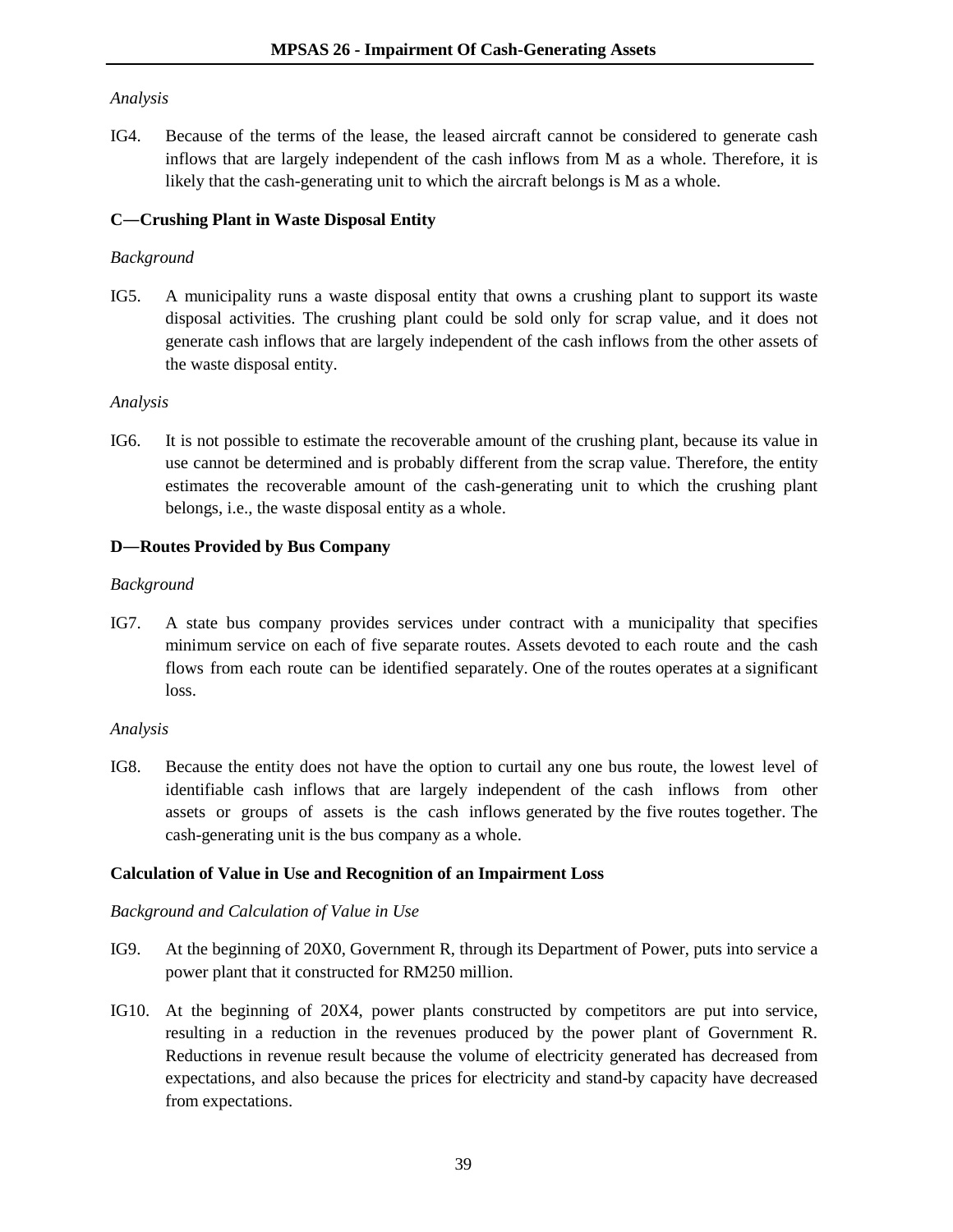- IG11. The reduction in revenue is evidence that the economic performance of the asset is worse than expected. Consequently, Government R is required to determine the asset's recoverable amount.
- IG12. Government R uses straight-line depreciation over a 20-year life for the power plant and anticipates no residual value.
- IG13. It is not possible to determine the fair value less costs to sell of the power plant. Therefore, recoverability can only be determined through the calculation of value in use. To determine the value in use for the power plant (see Schedule 1), Government R:
	- (a) Prepares cash flow forecasts derived from the most recent financial budgets/forecasts for the next five years (years 20X5-20X9) approved by management;
	- (b) Estimates subsequent cash flows (years 20Y0–20Y9) based on declining growth rates ranging from -6 percent per annum to -3 percent per annum; and
	- (c) Selects a 6 percent discount rate, which represents a rate that reflects current market assessments of the time value of money and the risks specific to Government R's power plant.

*Recognition and Measurement of Impairment Loss*

- IG14. The recoverable amount of Government R's power plant is RM 121.1 million.
- IG15. Government R compares the recoverable amount of the power plant to its carrying amount (see Schedule 2).
- IG16. Because the carrying amount exceeds the recoverable amount by RM 78.9 million, an impairment loss of RM 78.9 million is recognized immediately in surplus or deficit.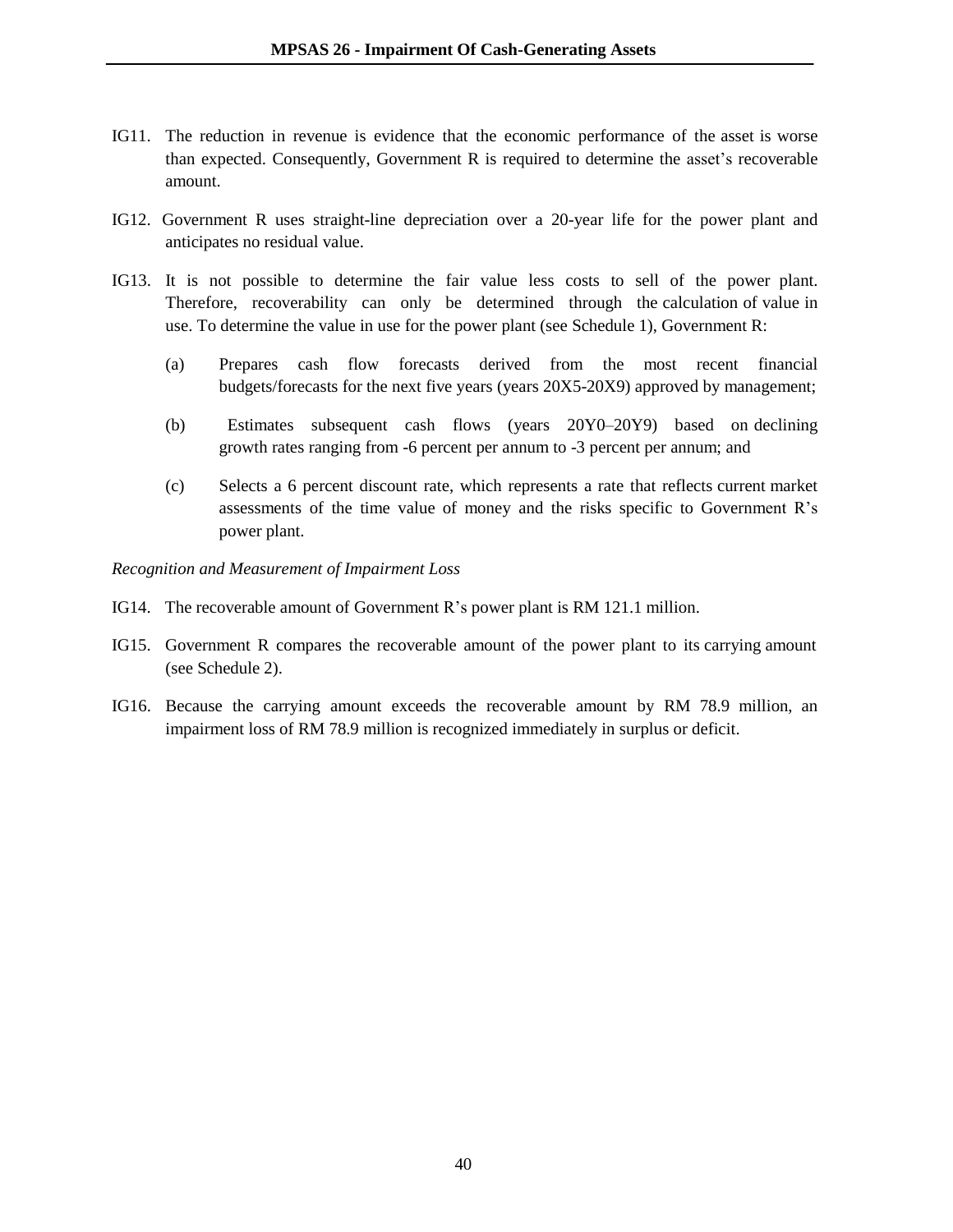|                  | Long-term    |                           | Future cash Present value factor at Discounted future cash |              |  |
|------------------|--------------|---------------------------|------------------------------------------------------------|--------------|--|
| Year             | growth rates | flows                     | $6\%$ discount rate <sup>§</sup>                           | flows (RM m) |  |
| $20X5(n=1)$      |              | $16.8*$                   | 0.94340                                                    | 15.8         |  |
| 20X6             |              | $14.4*$                   | 0.89000                                                    | 12.8         |  |
| 20X7             |              | 14.2                      | 0.83962                                                    | 11.9         |  |
| 20X8             |              | 14.1                      | 0.79209                                                    | 11.2         |  |
| 20X9             |              | $13.9*$                   | 0.74726                                                    | 10.4         |  |
| 20Y <sub>0</sub> | (6%)         | $13.1 \text{ }^{\dagger}$ | 0.70496                                                    | 9.2          |  |
| 20Y1             | (6%)         | $12.3 \text{ }^{\dagger}$ | 0.66506                                                    | 8.2          |  |
| 20Y <sub>2</sub> | (6%)         | $11.6$ <sup>†</sup>       | 0.62741                                                    | 7.3          |  |
| 20Y3             | (5%)         | $11.0$ <sup>†</sup>       | 0.59190                                                    | 6.5          |  |
| 20Y4             | (5%)         | $10.5 \text{ }^{\dagger}$ | 0.55839                                                    | 5.9          |  |
| 20Y5             | (5%)         | $10.0^{\dagger}$          | 0.52679                                                    | 5.3          |  |
| 20Y6             | (4%)         | 9.6                       | 0.49697                                                    | 4.8          |  |
| 20Y7             | (4%)         | $9.2 \,$ †                | 0.46884                                                    | 4.3          |  |
| 20Y8             | (3%)         | $8.9\text{ }^{\dagger}$   | 0.44230                                                    | 3.9          |  |
| 20Y9             | (3%)         | 8.6                       | 0.41727                                                    | 3.6          |  |
| Value in use     |              |                           |                                                            | 121.1        |  |

**Schedule 1―Calculation of the Value in Use of Government R's Power Plant at the End of 20X4**

\* Based on management's best estimate of net cash flow projections.

† Based on an extrapolation from preceding year cash flow using declining growth rates.

§ The present value factor is calculated as  $k = 1/1(+a)^n$ , where a = discount rate and n = period discount.

#### **Schedule 2―Calculation of the Impairment Loss for Government R's Power**

## **Plant at the Beginning of 20X5**

| <b>Beginning of 20X5</b>              | <b>Total</b> |
|---------------------------------------|--------------|
| Historical cost                       | RM(m)        |
| Accumulated depreciation (20X4)       | (50.0)       |
| Carrying amount                       | 200.0        |
| Carrying amount after impairment loss | 121.1        |
| Impairment loss                       | (78.9)       |

#### **Reversal of an Impairment Loss**

*This Example relies on the data for Government R as presented in Example 2, with supplementary information provided in this Example. In this Example, tax effects are ignored.*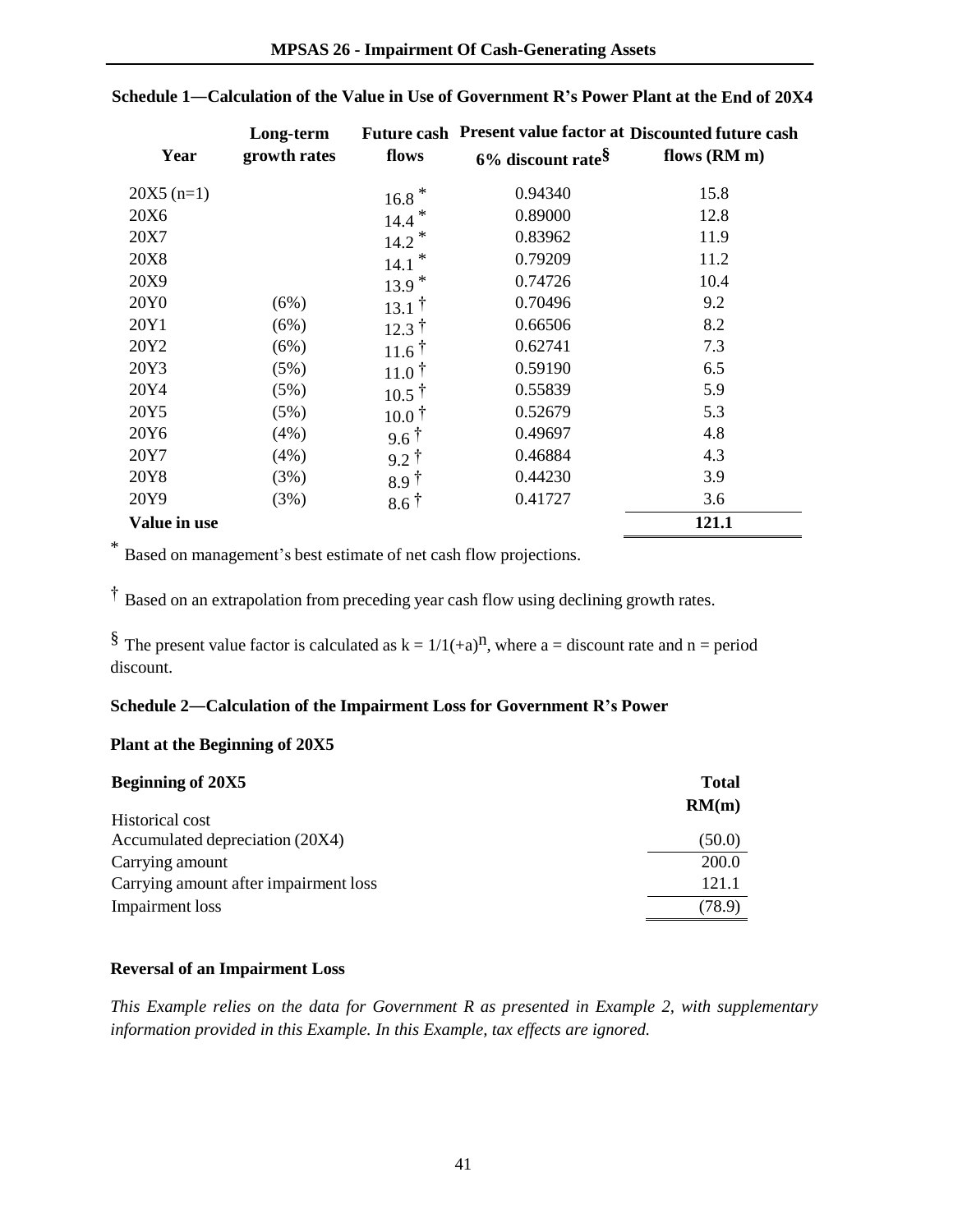#### *Background*

- IG17. By 20X6 some competitors have closed down power plants and this has meant that the negative impact on the revenues of Government R has been less than projected at the end of 2004. This favourable change requires the government to re-estimate the recoverable amount of the power plant.
- IG18. Calculations similar to those in Example 2 show that the recoverable amount of the power plant is now RM 157.7 million.

#### *Reversal of Impairment Loss*

IG19. Government R compares the recoverable amount and the net carrying amount of the power plant and reverses part of the impairment loss previously recognized at Example 2.

## **Non-Cash-Generating Asset that Contributes to a Cash-Generating Unit**

#### *Background*

IG20. A public hospital owns and operates a Magnetic Resonance Imaging (MRI) scanner that is primarily used by wards for non-fee paying patients. However, 20% of its usage is for treatment of fee-paying patients. The fee-paying patients are accommodated and treated in a separate building that includes wards, an operating theatre, and numerous pieces of capital equipment used solely for fee-paying patients. At December 31, 20X6, the carrying value of the building and capital equipment is RM 30,000. It is not possible to estimate the recoverable amount of the building and the items of capital equipment on an individual basis. Therefore, the building and capital equipment are considered as a cash-generating unit (CGU). At January 1, 20X6 the MRI scanner had a carrying value of RM 3,000. A depreciation expense of RM 600 is recognized for the MRI scanner at December 31, 20X6. Because there have been significant technological advances in the field, the MRI scanner is tested for impairment at December 31, 20X6 and an impairment loss of RM 400 is determined, so that the carrying value of the MRI scanner at December 31,20X6 is RM 2,000.

#### *Determination of Recoverable Amount of Cash-Generating Unit*

IG21. During the year there had been a significant reduction in the number of fee- paying patients at the hospital. The CGU is therefore tested for impairment. The recoverable amount of the CGU, based on its value in use, is assessed as RM 27,400. 20% of the revised carrying value of the MRI scanner (RM 400) is allocated to the carrying amount of the CGU before determining the impairment loss (RM 3,000). The impairment loss is allocated to the building and capital equipment pro rata based on their carrying values. No further impairment loss is allocated to the MRI scanner, as an impairment loss has already been determined under the requirements of MPSAS 21, *Impairment of Non-Cash-Generating Assets*.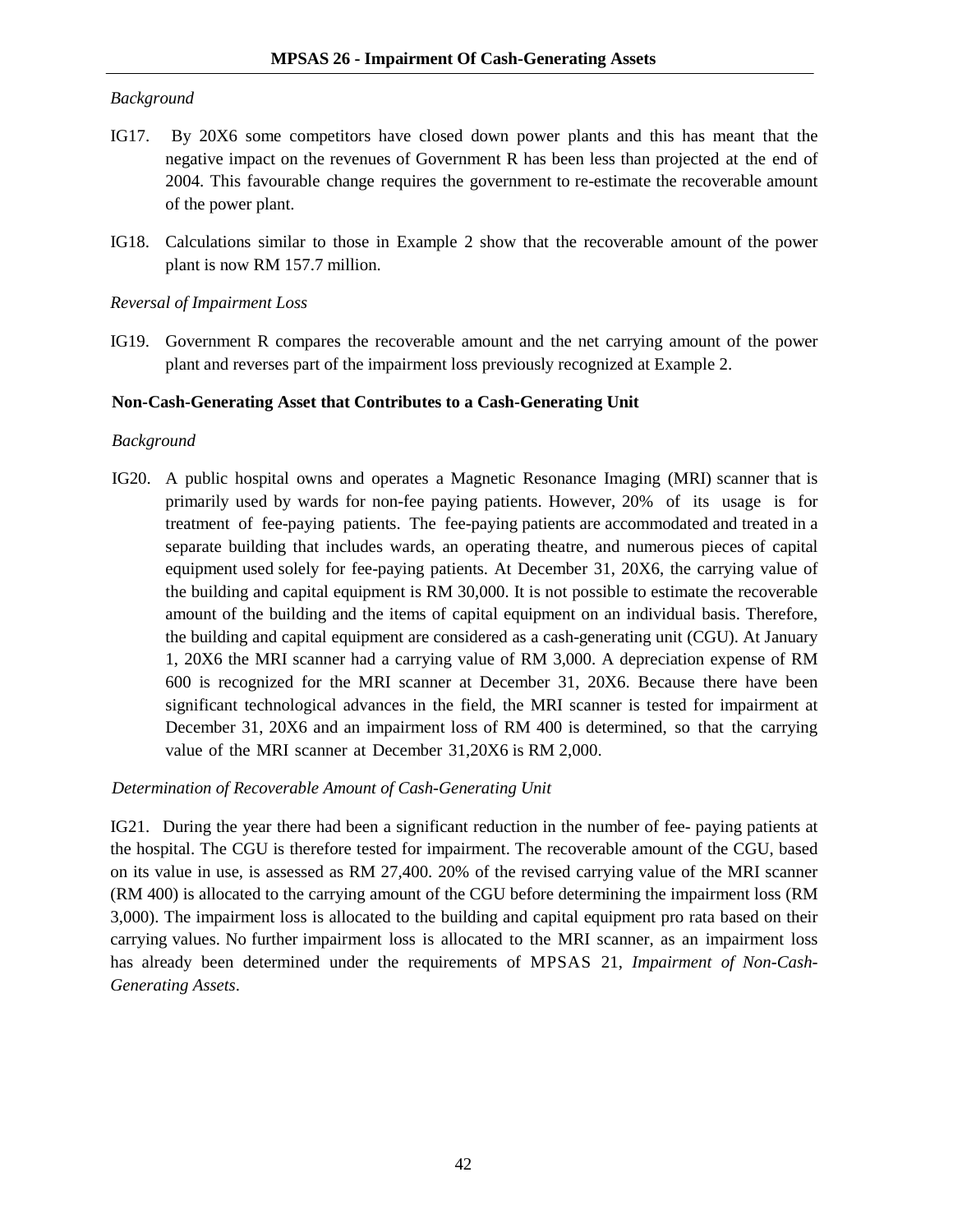### **Inclusion of Recognized Liabilities in Calculation of Recoverable Amount of a Cash-Generating Unit**

#### *Background*

IG22. A municipality operates a waste disposal site and is required to restore the site on completion of its operations. The cost of restoration includes the replacement of the topsoil, which must be removed before waste disposal operations commence. A provision for the costs to replace the top soil was recognized as soon as the top soil was removed. The amount provided was recognized as part of the cost of the site and is being depreciated over the site's useful life. The carrying amount of the provision for restoration costs is RM 500, which is equal to the present value of the restoration costs.

#### *Impairment Testing*

- IG23. The municipality is testing the site for impairment. The cash-generating unit is the site as a whole. The government has received various offers to buy the site at a price of around RM 800. This price reflects the fact that the buyer will assume the obligation to restore the topsoil. Disposal costs for the site are negligible. The value in use of the site is approximately RM 1,200, excluding restoration costs. The carrying amount of the waste disposal site is RM 1,000.
- IG24. The cash-generating unit's fair value less costs to sell is RM 800. This amount includes restoration costs that have already been provided for. As a consequence, the value in use for the cash-generating unit is determined after consideration of the restoration costs, and is estimated to be RM 700 (RM 1,200 minus RM 500). The carrying amount of the cashgenerating unit is RM 500, which is the carrying amount of the site (RM 1,000) minus the carrying amount of the provision for restoration costs (RM 500). Therefore, the recoverable amount of the cash-generating unit exceeds its carrying amount.

# **Accounting Treatment of an Individual Asset in a Cash-Generating Unit dependent on whether Recoverable Amount can be Determined**

#### *Background*

IG25. A holding tank at a water purification plant has suffered physical damage but is still working, although not as well as before it was damaged. The holding tank's fair value less costs to sell is less than its carrying amount. The holding tank does not generate independent cash inflows. The smallest identifiable group of assets that includes the holding tank and generates cash inflows that are largely independent of the cash inflows from other assets is the plant to which the holding tank belongs. The recoverable amount of the plant shows that the plant taken as a whole is not impaired.

#### *Recoverable Amount of Holding Tank Cannot be Determined*

- IG26. Assumption 1: Budgets/forecasts approved by management reflect no commitment of management to replace the holding tank.
- IG27. The recoverable amount of the holding tank alone cannot be estimated because the holding tank's value in use: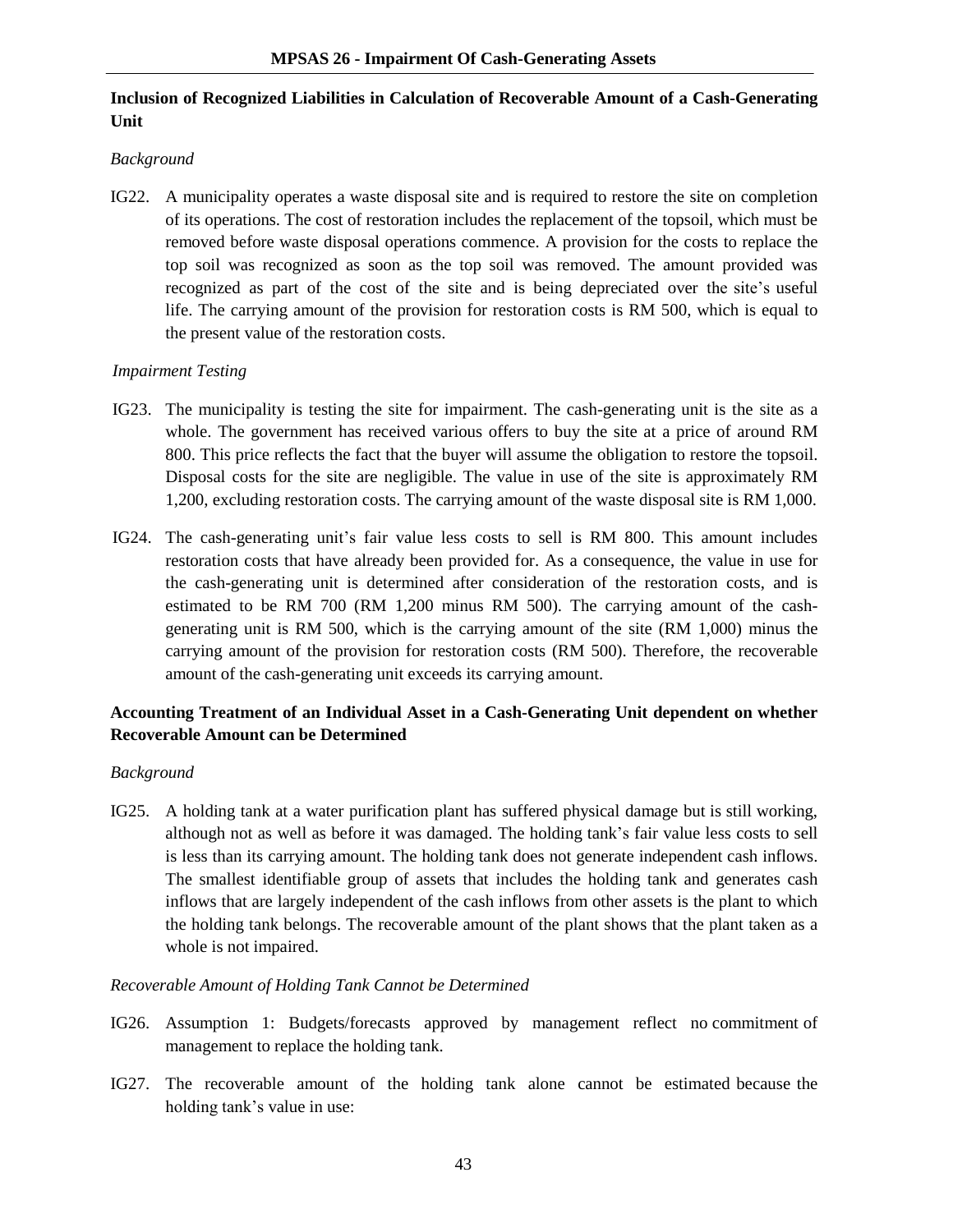- (a) May differ from its fair value less costs to sell; and
- (b) Can be determined only for the cash-generating unit to which the holding tank belongs (the water purification plant).

The plant is not impaired. Therefore, no impairment loss is recognized for the holding tank. Nevertheless, the entity may need to reassess the depreciation period or the depreciation method for the holding tank. Perhaps a shorter depreciation period or a faster depreciation method is required to reflect the expected remaining useful life of the holding tank or the pattern in which economic benefits are expected to be consumed by the entity.

#### *Recoverable Amount of Holding Tank Can be Determined*

- IG28. Assumption 2: Budgets/forecasts approved by management reflect a commitment of management to replace the holding tank and sell it in the near future. Cash flows from continuing use of the holding tank until its disposal are estimated to be negligible.
- IG29. The holding tank's value in use can be estimated to be close to its fair value less costs to sell. Therefore, the recoverable amount of the holding tank can be determined, and no consideration is given to the cash-generating unit to which the holding tank belongs (i.e., the production line). Because the holding tank's fair value less costs to sell is below its carrying amount, an impairment loss is recognized for the holding tank.